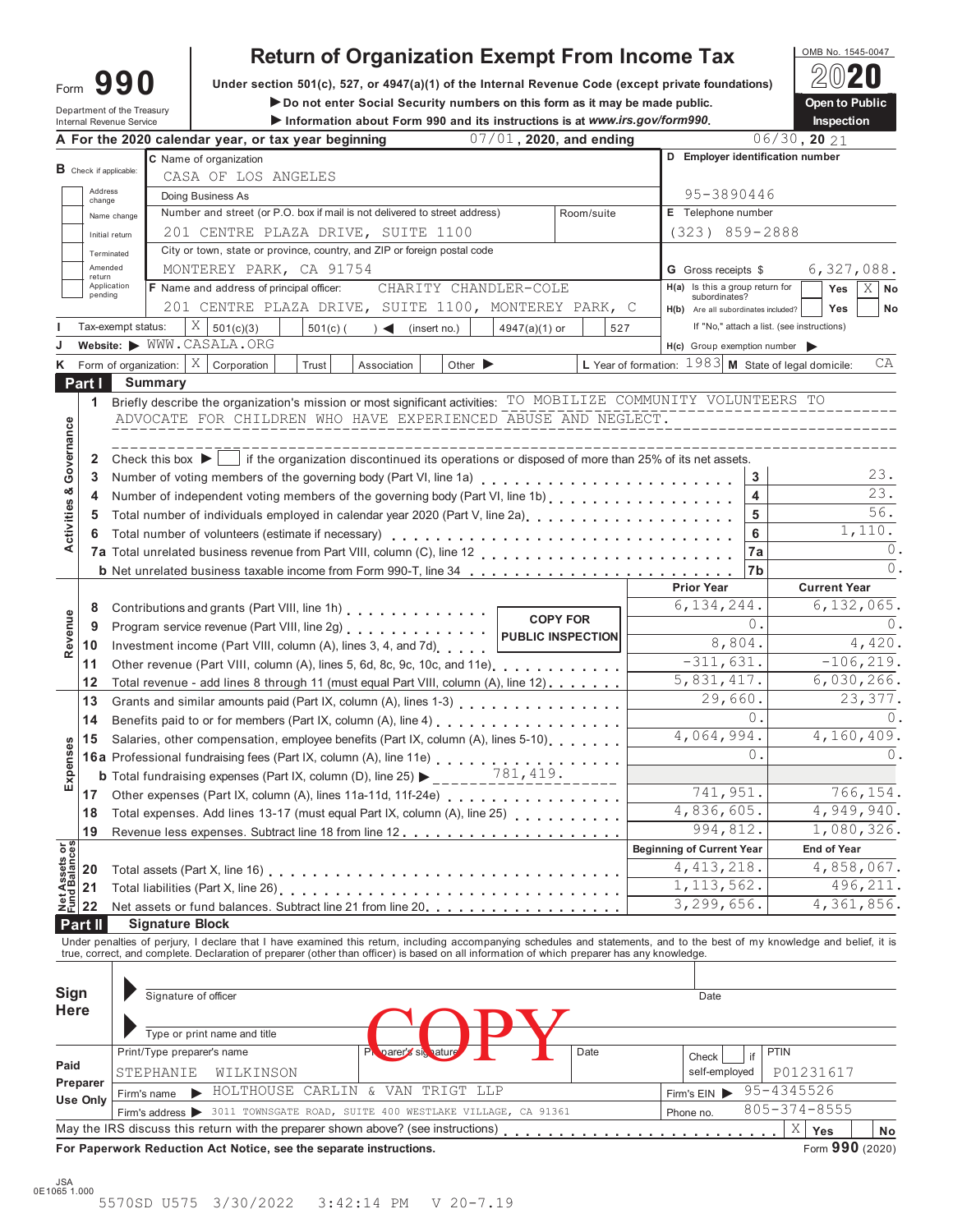|  |  | CASA OF LOS ANGELES | 95-3890446 |
|--|--|---------------------|------------|
|--|--|---------------------|------------|

|            | Form 990 (2020)                                                                                                                                                                                                                                                                                                                                   |                                                                             |                                    | Page 2                               |
|------------|---------------------------------------------------------------------------------------------------------------------------------------------------------------------------------------------------------------------------------------------------------------------------------------------------------------------------------------------------|-----------------------------------------------------------------------------|------------------------------------|--------------------------------------|
|            | Part III<br><b>Statement of Program Service Accomplishments</b>                                                                                                                                                                                                                                                                                   |                                                                             |                                    | $\vert X \vert$                      |
|            | 1 Briefly describe the organization's mission:                                                                                                                                                                                                                                                                                                    |                                                                             |                                    |                                      |
|            | OUR MISSION IS TO MOBILIZE COMMUNITY VOLUNTEERS TO ADVOCATE FOR                                                                                                                                                                                                                                                                                   |                                                                             |                                    |                                      |
|            | CHILDREN WHO HAVE EXPERIENCED ABUSE AND NEGLECT. OUR VISION IS A LOS                                                                                                                                                                                                                                                                              |                                                                             |                                    |                                      |
|            | ANGELES WHERE EVERY CHILD IN THE CHILD WELFARE SYSTEM HAS AN ADVOCATE                                                                                                                                                                                                                                                                             |                                                                             |                                    |                                      |
|            | AND THE OPPORTUNITY TO THRIVE.                                                                                                                                                                                                                                                                                                                    |                                                                             |                                    |                                      |
|            | 2 Did the organization undertake any significant program services during the year which were not listed on the<br>If "Yes," describe these new services on Schedule O.                                                                                                                                                                            |                                                                             |                                    | $X \vert$<br><b>No</b><br><b>Yes</b> |
| 3          | Did the organization cease conducting, or make significant changes in how it conducts, any program                                                                                                                                                                                                                                                |                                                                             |                                    |                                      |
|            |                                                                                                                                                                                                                                                                                                                                                   |                                                                             |                                    | $\overline{X}$ No<br><b>Yes</b>      |
|            | If "Yes," describe these changes on Schedule O.                                                                                                                                                                                                                                                                                                   |                                                                             |                                    |                                      |
|            | 4 Describe the organization's program service accomplishments for each of its three largest program services, as measured by<br>expenses. Section $501(c)(3)$ and $501(c)(4)$ organizations are required to report the amount of grants and allocations to others,<br>the total expenses, and revenue, if any, for each program service reported. |                                                                             |                                    |                                      |
|            | 4a (Code:                                                                                                                                                                                                                                                                                                                                         | ) (Expenses $$3, 801, 847$ . including grants of $$3, 377$ . ) (Revenue $$$ |                                    | $737.$ )                             |
|            | ATTACHMENT 1                                                                                                                                                                                                                                                                                                                                      |                                                                             |                                    |                                      |
|            |                                                                                                                                                                                                                                                                                                                                                   |                                                                             |                                    |                                      |
|            |                                                                                                                                                                                                                                                                                                                                                   |                                                                             |                                    |                                      |
|            |                                                                                                                                                                                                                                                                                                                                                   |                                                                             |                                    |                                      |
|            |                                                                                                                                                                                                                                                                                                                                                   |                                                                             |                                    |                                      |
|            |                                                                                                                                                                                                                                                                                                                                                   |                                                                             |                                    |                                      |
|            |                                                                                                                                                                                                                                                                                                                                                   |                                                                             |                                    |                                      |
|            |                                                                                                                                                                                                                                                                                                                                                   |                                                                             |                                    |                                      |
|            |                                                                                                                                                                                                                                                                                                                                                   |                                                                             |                                    |                                      |
|            |                                                                                                                                                                                                                                                                                                                                                   |                                                                             |                                    |                                      |
|            |                                                                                                                                                                                                                                                                                                                                                   |                                                                             |                                    |                                      |
|            | (Express \$<br>4b (Code:                                                                                                                                                                                                                                                                                                                          |                                                                             | including grants of \$ (Revenue \$ |                                      |
|            |                                                                                                                                                                                                                                                                                                                                                   |                                                                             |                                    |                                      |
|            |                                                                                                                                                                                                                                                                                                                                                   |                                                                             |                                    |                                      |
|            |                                                                                                                                                                                                                                                                                                                                                   |                                                                             |                                    |                                      |
|            |                                                                                                                                                                                                                                                                                                                                                   |                                                                             |                                    |                                      |
|            |                                                                                                                                                                                                                                                                                                                                                   |                                                                             |                                    |                                      |
|            |                                                                                                                                                                                                                                                                                                                                                   |                                                                             |                                    |                                      |
|            |                                                                                                                                                                                                                                                                                                                                                   |                                                                             |                                    |                                      |
|            |                                                                                                                                                                                                                                                                                                                                                   |                                                                             |                                    |                                      |
|            |                                                                                                                                                                                                                                                                                                                                                   |                                                                             |                                    |                                      |
|            |                                                                                                                                                                                                                                                                                                                                                   |                                                                             |                                    |                                      |
|            |                                                                                                                                                                                                                                                                                                                                                   |                                                                             |                                    |                                      |
|            | 4c (Code: ) (Expenses \$ including grants of \$ ) (Revenue \$                                                                                                                                                                                                                                                                                     |                                                                             |                                    |                                      |
|            |                                                                                                                                                                                                                                                                                                                                                   |                                                                             |                                    |                                      |
|            |                                                                                                                                                                                                                                                                                                                                                   |                                                                             |                                    |                                      |
|            |                                                                                                                                                                                                                                                                                                                                                   |                                                                             |                                    |                                      |
|            |                                                                                                                                                                                                                                                                                                                                                   |                                                                             |                                    |                                      |
|            |                                                                                                                                                                                                                                                                                                                                                   |                                                                             |                                    |                                      |
|            |                                                                                                                                                                                                                                                                                                                                                   |                                                                             |                                    |                                      |
|            |                                                                                                                                                                                                                                                                                                                                                   |                                                                             |                                    |                                      |
|            |                                                                                                                                                                                                                                                                                                                                                   |                                                                             |                                    |                                      |
|            |                                                                                                                                                                                                                                                                                                                                                   |                                                                             |                                    |                                      |
|            |                                                                                                                                                                                                                                                                                                                                                   |                                                                             |                                    |                                      |
|            |                                                                                                                                                                                                                                                                                                                                                   |                                                                             |                                    |                                      |
|            | 4d Other program services (Describe on Schedule O.)                                                                                                                                                                                                                                                                                               |                                                                             |                                    |                                      |
|            | (Expenses \$<br>including grants of \$                                                                                                                                                                                                                                                                                                            | ) (Revenue \$                                                               |                                    |                                      |
|            | 4e Total program service expenses                                                                                                                                                                                                                                                                                                                 | 3,801,847.                                                                  |                                    |                                      |
| <b>JSA</b> | 0E1020 1.000                                                                                                                                                                                                                                                                                                                                      |                                                                             |                                    | Form 990 (2020)                      |
|            | 5570SD U575 3/30/2022 3:42:14 PM                                                                                                                                                                                                                                                                                                                  | $V$ 20-7.19                                                                 |                                    |                                      |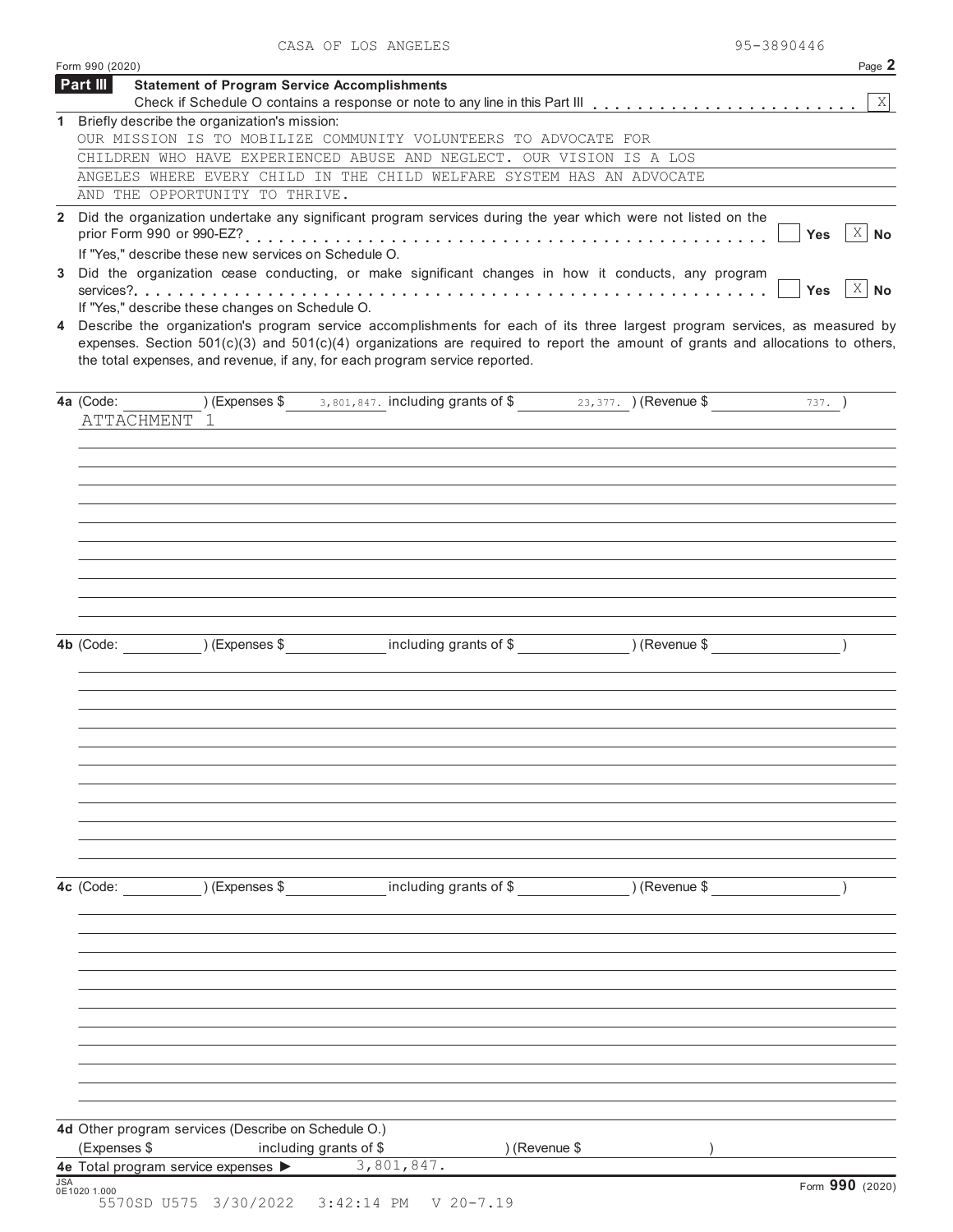CASA OF LOS ANGELES 95-3890446

|                | Part IV<br><b>Checklist of Required Schedules</b>                                                                                                                                                                           |                       |     |    |
|----------------|-----------------------------------------------------------------------------------------------------------------------------------------------------------------------------------------------------------------------------|-----------------------|-----|----|
|                |                                                                                                                                                                                                                             |                       | Yes | No |
| 1              | Is the organization described in section $501(c)(3)$ or $4947(a)(1)$ (other than a private foundation)? If "Yes,"                                                                                                           |                       |     |    |
|                |                                                                                                                                                                                                                             | 1                     | Χ   |    |
| 2              | Is the organization required to complete Schedule B, Schedule of Contributors See instructions?                                                                                                                             | $\overline{2}$        | X   |    |
| 3              | Did the organization engage in direct or indirect political campaign activities on behalf of or in opposition to                                                                                                            |                       |     |    |
|                | candidates for public office? If "Yes," complete Schedule C, Part I                                                                                                                                                         | 3                     |     |    |
| 4              | Section 501(c)(3) organizations. Did the organization engage in lobbying activities, or have a section 501(h)                                                                                                               |                       |     |    |
|                |                                                                                                                                                                                                                             | 4                     |     |    |
| 5              | Is the organization a section $501(c)(4)$ , $501(c)(5)$ , or $501(c)(6)$ organization that receives membership dues,                                                                                                        |                       |     |    |
|                | assessments, or similar amounts as defined in Revenue Procedure 98-19? If "Yes," complete Schedule C, Part III                                                                                                              | 5                     |     |    |
| 6              | Did the organization maintain any donor advised funds or any similar funds or accounts for which donors                                                                                                                     |                       |     |    |
|                | have the right to provide advice on the distribution or investment of amounts in such funds or accounts? If                                                                                                                 |                       |     |    |
|                |                                                                                                                                                                                                                             | 6                     |     |    |
| $\overline{7}$ | Did the organization receive or hold a conservation easement, including easements to preserve open space,                                                                                                                   |                       |     |    |
|                | the environment, historic land areas, or historic structures? If "Yes," complete Schedule D, Part II.                                                                                                                       | $\overline{7}$        |     |    |
| 8              | Did the organization maintain collections of works of art, historical treasures, or other similar assets? If "Yes,"                                                                                                         |                       |     |    |
|                |                                                                                                                                                                                                                             | 8                     |     |    |
| 9              | Did the organization report an amount in Part X, line 21, for escrow or custodial account liability, serve as a                                                                                                             |                       |     |    |
|                | custodian for amounts not listed in Part X; or provide credit counseling, debt management, credit repair, or                                                                                                                |                       |     |    |
|                |                                                                                                                                                                                                                             | 9                     |     |    |
| 10             | Did the organization, directly or through a related organization, hold assets in donor-restricted endowments                                                                                                                |                       |     |    |
|                |                                                                                                                                                                                                                             | 10                    | Χ   |    |
| 11             | If the organization's answer to any of the following questions is "Yes," then complete Schedule D, Parts VI,                                                                                                                |                       |     |    |
|                | VII, VIII, IX, or X as applicable.                                                                                                                                                                                          |                       |     |    |
|                | a Did the organization report an amount for land, buildings, and equipment in Part X, line 10? If "Yes,"                                                                                                                    |                       | Χ   |    |
|                |                                                                                                                                                                                                                             | 11a                   |     |    |
|                | <b>b</b> Did the organization report an amount for investments-other securities in Part X, line 12, that is 5% or more                                                                                                      |                       |     |    |
|                | of its total assets reported in Part X, line 16? If "Yes," complete Schedule D, Part VII                                                                                                                                    | 11 <sub>b</sub>       |     |    |
|                | c Did the organization report an amount for investments-program related in Part X, line 13, that is 5% or more                                                                                                              |                       |     |    |
|                | of its total assets reported in Part X, line 16? If "Yes," complete Schedule D, Part VIII                                                                                                                                   | 11c                   |     |    |
|                | d Did the organization report an amount for other assets in Part X, line 15, that is 5% or more of its total assets                                                                                                         |                       |     |    |
|                |                                                                                                                                                                                                                             | 11d                   |     |    |
|                | e Did the organization report an amount for other liabilities in Part X, line 25? If "Yes," complete Schedule D, Part X                                                                                                     | 11e                   |     |    |
|                | f Did the organization's separate or consolidated financial statements for the tax year include a footnote that addresses                                                                                                   |                       | Χ   |    |
|                | the organization's liability for uncertain tax positions under FIN 48 (ASC 740)? If "Yes," complete Schedule D, Part X                                                                                                      | 11f                   |     |    |
|                | 12a Did the organization obtain separate, independent audited financial statements for the tax year? If "Yes," complete                                                                                                     |                       | Χ   |    |
|                | <b>b</b> Was the organization included in consolidated, independent audited financial statements for the tax year? If                                                                                                       | 12a                   |     |    |
|                |                                                                                                                                                                                                                             |                       |     |    |
| 13             | "Yes," and if the organization answered "No" to line 12a, then completing Schedule D, Parts XI and XII is optional<br>Is the organization a school described in section $170(b)(1)(A)(ii)$ ? If "Yes," complete Schedule E. | 12 <sub>b</sub><br>13 |     |    |
|                | 14a Did the organization maintain an office, employees, or agents outside of the United States?.                                                                                                                            | 14a                   |     |    |
|                | <b>b</b> Did the organization have aggregate revenues or expenses of more than \$10,000 from grantmaking,                                                                                                                   |                       |     |    |
|                | fundraising, business, investment, and program service activities outside the United States, or aggregate                                                                                                                   |                       |     |    |
|                | foreign investments valued at \$100,000 or more? If "Yes," complete Schedule F, Parts I and IV                                                                                                                              | 14 <sub>b</sub>       |     |    |
| 15             | Did the organization report on Part IX, column (A), line 3, more than \$5,000 of grants or other assistance to or                                                                                                           |                       |     |    |
|                |                                                                                                                                                                                                                             | 15                    |     |    |
|                | Did the organization report on Part IX, column (A), line 3, more than \$5,000 of aggregate grants or other                                                                                                                  |                       |     |    |
| 16             | assistance to or for foreign individuals? If "Yes," complete Schedule F, Parts III and IV                                                                                                                                   | 16                    |     |    |
| 17             | Did the organization report a total of more than \$15,000 of expenses for professional fundraising services on                                                                                                              |                       |     |    |
|                | Part IX, column (A), lines 6 and 11e? If "Yes," complete Schedule G, Part I See instructions                                                                                                                                | 17                    |     |    |
|                | Did the organization report more than \$15,000 total of fundraising event gross income and contributions on                                                                                                                 |                       |     |    |
| 18             |                                                                                                                                                                                                                             | 18                    | Χ   |    |
| 19             | Did the organization report more than \$15,000 of gross income from gaming activities on Part VIII, line 9a?                                                                                                                |                       |     |    |
|                |                                                                                                                                                                                                                             | 19                    |     |    |
|                | 20 a Did the organization operate one or more hospital facilities? If "Yes," complete Schedule H                                                                                                                            | 20a                   |     |    |
|                | <b>b</b> If "Yes" to line 20a, did the organization attach a copy of its audited financial statements to this return?                                                                                                       | 20 <sub>b</sub>       |     |    |
| 21             | Did the organization report more than \$5,000 of grants or other assistance to any domestic organization or                                                                                                                 |                       |     |    |
|                | domestic government on Part IX, column (A), line 1? If "Yes," complete Schedule I, Parts I and II                                                                                                                           | 21                    |     |    |
|                |                                                                                                                                                                                                                             |                       |     |    |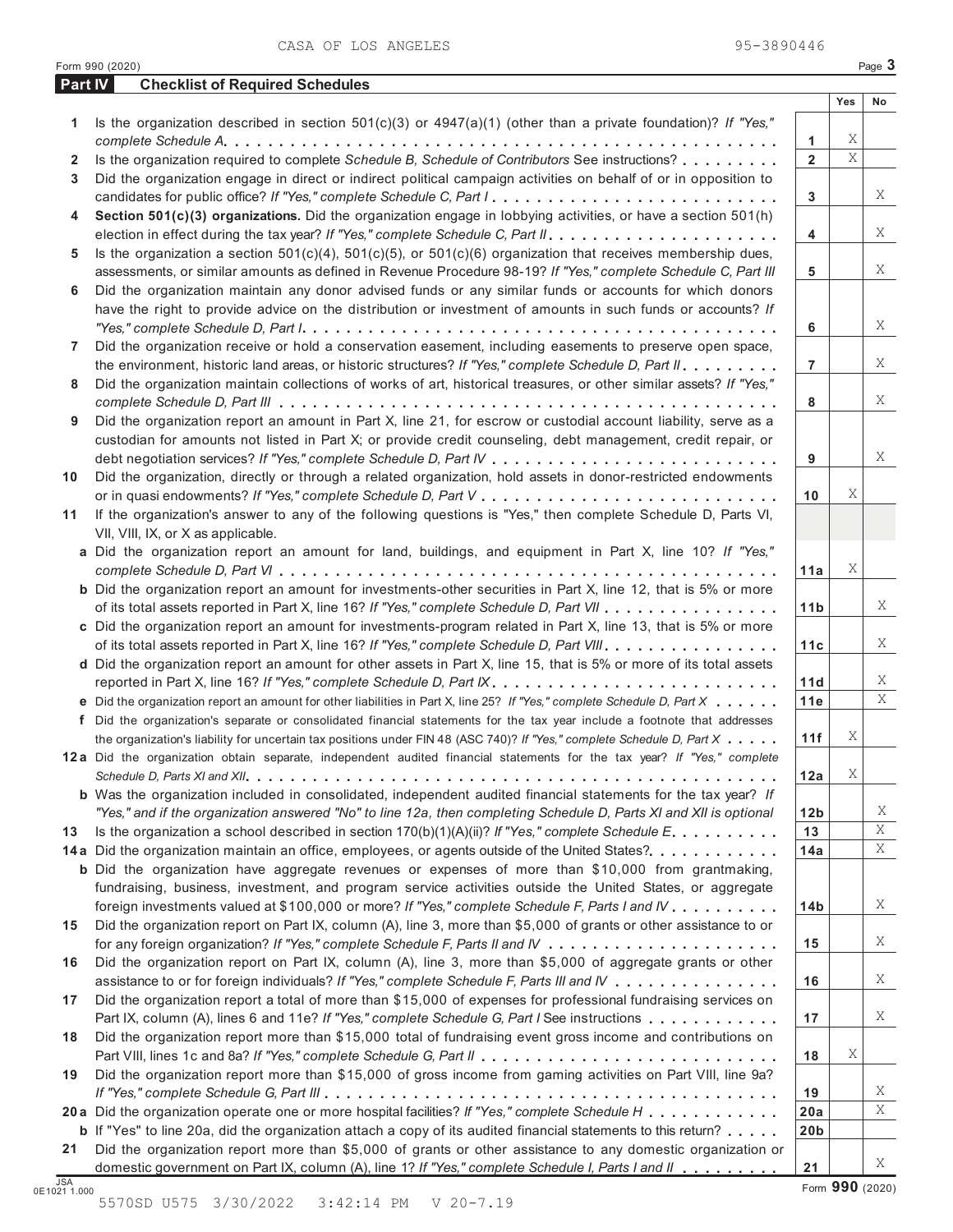|               | <b>Part IV</b> Checklist of Required Schedules (continued)                                                                    |                 |     |    |
|---------------|-------------------------------------------------------------------------------------------------------------------------------|-----------------|-----|----|
|               |                                                                                                                               |                 | Yes | No |
| 22            | Did the organization report more than \$5,000 of grants or other assistance to or for domestic individuals on                 |                 |     |    |
|               | Part IX, column (A), line 2? If "Yes," complete Schedule I, Parts I and III                                                   | 22              | Χ   |    |
| 23            | Did the organization answer "Yes" to Part VII, Section A, line 3, 4, or 5 about compensation of the                           |                 |     |    |
|               | organization's current and former officers, directors, trustees, key employees, and highest compensated                       |                 |     |    |
|               |                                                                                                                               | 23              | Χ   |    |
|               | 24a Did the organization have a tax-exempt bond issue with an outstanding principal amount of more than                       |                 |     |    |
|               | \$100,000 as of the last day of the year, that was issued after December 31, 2002? If "Yes," answer lines 24b                 |                 |     |    |
|               |                                                                                                                               | 24a             |     | X  |
|               | <b>b</b> Did the organization invest any proceeds of tax-exempt bonds beyond a temporary period exception?                    | 24 <sub>b</sub> |     |    |
|               | c Did the organization maintain an escrow account other than a refunding escrow at any time during the year                   |                 |     |    |
|               |                                                                                                                               | 24c             |     |    |
|               | <b>d</b> Did the organization act as an "on behalf of" issuer for bonds outstanding at any time during the year? $\ldots$     | 24d             |     |    |
|               | 25a Section 501(c)(3), 501(c)(4), and 501(c)(29) organizations. Did the organization engage in an excess benefit              |                 |     |    |
|               | transaction with a disqualified person during the year? If "Yes," complete Schedule L, Part I.                                | 25a             |     | Χ  |
|               | <b>b</b> Is the organization aware that it engaged in an excess benefit transaction with a disqualified person in a prior     |                 |     |    |
|               | year, and that the transaction has not been reported on any of the organization's prior Forms 990 or 990-EZ?                  |                 |     |    |
|               |                                                                                                                               | 25 <sub>b</sub> |     | X  |
|               | Did the organization report any amount on Part X, line 5 or 22, for receivables from or payables to any current               |                 |     |    |
| 26            |                                                                                                                               |                 |     |    |
|               | or former officer, director, trustee, key employee, creator or founder, substantial contributor, or 35%                       |                 |     | Χ  |
|               | controlled entity or family member of any of these persons? If "Yes," complete Schedule L, Part II.                           | 26              |     |    |
| 27            | Did the organization provide a grant or other assistance to any current or former officer, director, trustee, key             |                 |     |    |
|               | employee, creator or founder, substantial contributor or employee thereof, a grant selection committee                        |                 |     |    |
|               | member, or to a 35% controlled entity (including an employee thereof) or family member of any of these                        |                 |     |    |
|               |                                                                                                                               | 27              |     | Χ  |
| 28            | Was the organization a party to a business transaction with one of the following parties (see Schedule L,                     |                 |     |    |
|               | Part IV instructions, for applicable filing thresholds, conditions, and exceptions):                                          |                 |     |    |
|               | a A current or former officer, director, trustee, key employee, creator or founder, or substantial contributor? If            |                 |     |    |
|               |                                                                                                                               | 28a             |     | X  |
|               | <b>b</b> A family member of any individual described in line 28a? If "Yes," complete Schedule L, Part IV                      | 28 <sub>b</sub> |     | X  |
|               | c A 35% controlled entity of one or more individuals and/or organizations described in lines 28a or 28b? If                   |                 |     |    |
|               |                                                                                                                               | 28c             |     | Χ  |
| 29            | Did the organization receive more than \$25,000 in non-cash contributions? If "Yes," complete Schedule M                      | 29              | Χ   |    |
| 30            | Did the organization receive contributions of art, historical treasures, or other similar assets, or qualified                |                 |     |    |
|               |                                                                                                                               | 30              | Χ   |    |
| 31            | Did the organization liquidate, terminate, or dissolve and cease operations? If "Yes," complete Schedule N, Part I            | 31              |     | X  |
| 32            | Did the organization sell, exchange, dispose of, or transfer more than 25% of its net assets? If "Yes,"                       |                 |     |    |
|               |                                                                                                                               | 32              |     | X  |
| 33            | Did the organization own 100% of an entity disregarded as separate from the organization under Regulations                    |                 |     |    |
|               | sections 301.7701-2 and 301.7701-3? If "Yes," complete Schedule R, Part $l_1, \ldots, \ldots, \ldots, \ldots, \ldots, \ldots$ | 33              |     | X  |
| 34            | Was the organization related to any tax-exempt or taxable entity? If "Yes," complete Schedule R, Part II, III,                |                 |     |    |
|               |                                                                                                                               | 34              |     | X  |
|               | 35a Did the organization have a controlled entity within the meaning of section 512(b)(13)?                                   | 35a             |     | Χ  |
|               | <b>b</b> If "Yes" to line 35a, did the organization receive any payment from or engage in any transaction with a              |                 |     |    |
|               | controlled entity within the meaning of section 512(b)(13)? If "Yes," complete Schedule R, Part V, line 2                     | 35 <sub>b</sub> |     |    |
| 36            | Section 501(c)(3) organizations. Did the organization make any transfers to an exempt non-charitable                          |                 |     |    |
|               |                                                                                                                               | 36              |     | X  |
| 37            | Did the organization conduct more than 5% of its activities through an entity that is not a related organization              |                 |     |    |
|               | and that is treated as a partnership for federal income tax purposes? If "Yes," complete Schedule R, Part VI                  | 37              |     | X  |
| 38            | Did the organization complete Schedule O and provide explanations in Schedule O for Part VI, lines 11b and                    |                 |     |    |
|               | 19? Note: All Form 990 filers are required to complete Schedule O.                                                            | 38              | Χ   |    |
| <b>Part V</b> | <b>Statements Regarding Other IRS Filings and Tax Compliance</b>                                                              |                 |     |    |
|               | Check if Schedule O contains a response or note to any line in this Part V                                                    |                 |     |    |
|               |                                                                                                                               |                 | Yes | No |
|               | 11<br>1a Enter the number reported in Box 3 of Form 1096. Enter -0- if not applicable   1a                                    |                 |     |    |
|               | 0.<br><b>b</b> Enter the number of Forms W-2G included in line 1a. Enter -0- if not applicable $\dots \dots$ .                |                 |     |    |
|               | c Did the organization comply with backup withholding rules for reportable payments to vendors and                            |                 |     |    |
|               |                                                                                                                               | 1c              | Χ   |    |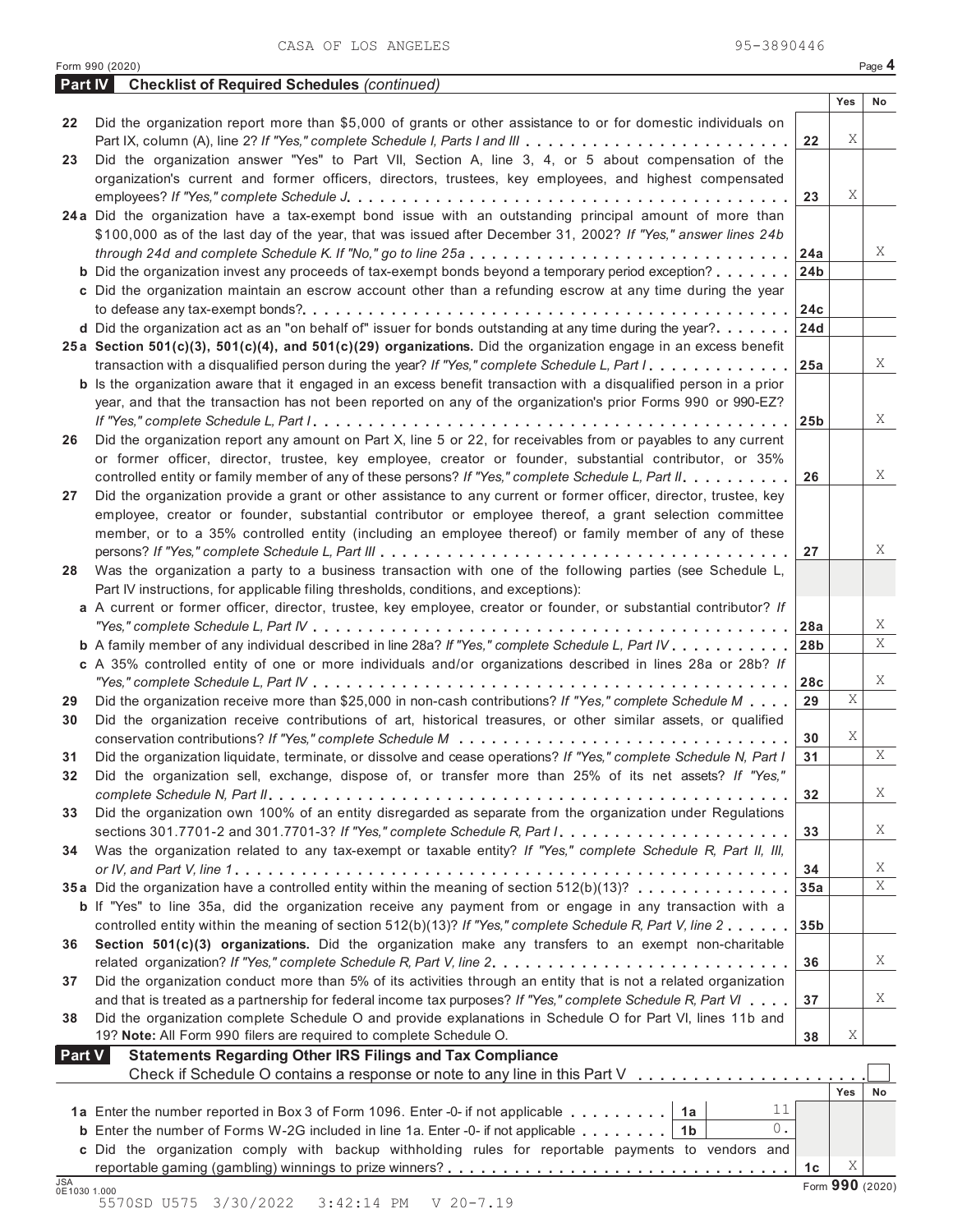CASA OF LOS ANGELES 95-3890446

|        | Form 990 (2020)                                                                                                                                                    |                 |     | Page 5 |
|--------|--------------------------------------------------------------------------------------------------------------------------------------------------------------------|-----------------|-----|--------|
| Part V | Statements Regarding Other IRS Filings and Tax Compliance (continued)                                                                                              |                 |     |        |
|        |                                                                                                                                                                    |                 | Yes | No     |
|        | 2a Enter the number of employees reported on Form W-3, Transmittal of Wage and Tax                                                                                 |                 |     |        |
|        | 56<br>2a<br>Statements, filed for the calendar year ending with or within the year covered by this return. .                                                       |                 |     |        |
|        | b If at least one is reported on line 2a, did the organization file all required federal employment tax returns?                                                   | 2b              | Χ   |        |
|        | Note: If the sum of lines 1a and 2a is greater than 250, you may be required to e-file (see instructions)                                                          |                 |     |        |
|        | 3a Did the organization have unrelated business gross income of \$1,000 or more during the year?                                                                   | 3a              |     | Χ      |
|        | <b>b</b> If "Yes," has it filed a Form 990-T for this year? If "No" to line 3b, provide an explanation on Schedule O                                               | 3b              |     |        |
|        | 4a At any time during the calendar year, did the organization have an interest in, or a signature or other authority over,                                         |                 |     | Χ      |
|        | a financial account in a foreign country (such as a bank account, securities account, or other financial account)?                                                 | 4a              |     |        |
|        | <b>b</b> If "Yes," enter the name of the foreign country $\blacktriangleright$                                                                                     |                 |     |        |
|        | See instructions for filing requirements for FinCEN Form 114, Report of Foreign Bank and Financial Accounts (FBAR).                                                |                 |     | X      |
|        | 5a Was the organization a party to a prohibited tax shelter transaction at any time during the tax year?.                                                          | 5а              |     | Χ      |
|        | <b>b</b> Did any taxable party notify the organization that it was or is a party to a prohibited tax shelter transaction?                                          | 5b              |     |        |
|        |                                                                                                                                                                    | 5c              |     |        |
|        | 6a Does the organization have annual gross receipts that are normally greater than \$100,000, and did the                                                          | 6a              |     | X      |
|        | organization solicit any contributions that were not tax deductible as charitable contributions?                                                                   |                 |     |        |
|        | <b>b</b> If "Yes," did the organization include with every solicitation an express statement that such contributions or                                            | 6b              |     |        |
| 7      | Organizations that may receive deductible contributions under section 170(c).                                                                                      |                 |     |        |
|        | a Did the organization receive a payment in excess of \$75 made partly as a contribution and partly for goods                                                      |                 |     |        |
|        |                                                                                                                                                                    | 7a              |     | X      |
|        | <b>b</b> If "Yes," did the organization notify the donor of the value of the goods or services provided?                                                           | 7b              |     |        |
|        | c Did the organization sell, exchange, or otherwise dispose of tangible personal property for which it was                                                         |                 |     |        |
|        |                                                                                                                                                                    | 7с              |     | X      |
|        | 7d<br>d If "Yes," indicate the number of Forms 8282 filed during the year $\dots \dots \dots \dots \dots$                                                          |                 |     |        |
|        | e Did the organization receive any funds, directly or indirectly, to pay premiums on a personal benefit contract?                                                  | 7e              |     | X      |
|        | f Did the organization, during the year, pay premiums, directly or indirectly, on a personal benefit contract?                                                     | 7f              |     | X      |
|        | g If the organization received a contribution of qualified intellectual property, did the organization file Form 8899 as required?                                 | 7g              |     |        |
|        | h If the organization received a contribution of cars, boats, airplanes, or other vehicles, did the organization file a Form 1098-C?                               | 7h              |     |        |
| 8      | Sponsoring organizations maintaining donor advised funds. Did a donor advised fund maintained by the                                                               |                 |     |        |
|        | sponsoring organization have excess business holdings at any time during the year?                                                                                 | 8               |     |        |
| 9      | Sponsoring organizations maintaining donor advised funds.                                                                                                          |                 |     |        |
|        | a Did the sponsoring organization make any taxable distributions under section 4966?                                                                               | 9a              |     |        |
|        | <b>b</b> Did the sponsoring organization make a distribution to a donor, donor advisor, or related person?                                                         | 9b              |     |        |
| 10     | Section 501(c)(7) organizations. Enter:                                                                                                                            |                 |     |        |
|        | 10a <br>a Initiation fees and capital contributions included on Part VIII, line 12                                                                                 |                 |     |        |
|        | ∣10b<br><b>b</b> Gross receipts, included on Form 990, Part VIII, line 12, for public use of club facilities                                                       |                 |     |        |
| 11     | Section 501(c)(12) organizations. Enter:                                                                                                                           |                 |     |        |
|        | 11a<br>a Gross income from members or shareholders                                                                                                                 |                 |     |        |
|        | <b>b</b> Gross income from other sources (Do not net amounts due or paid to other sources<br>11 <sub>b</sub>                                                       |                 |     |        |
|        |                                                                                                                                                                    | 12a             |     |        |
|        | 12a Section 4947(a)(1) non-exempt charitable trusts. Is the organization filing Form 990 in lieu of Form 1041?<br>12b                                              |                 |     |        |
|        | <b>b</b> If "Yes," enter the amount of tax-exempt interest received or accrued during the year<br>Section 501(c)(29) qualified nonprofit health insurance issuers. |                 |     |        |
| 13     | a Is the organization licensed to issue qualified health plans in more than one state?                                                                             | 13a             |     |        |
|        | Note: See the instructions for additional information the organization must report on Schedule O.                                                                  |                 |     |        |
|        | <b>b</b> Enter the amount of reserves the organization is required to maintain by the states in which                                                              |                 |     |        |
|        | 13b<br>the organization is licensed to issue qualified health plans                                                                                                |                 |     |        |
|        | 13c                                                                                                                                                                |                 |     |        |
|        | 14a Did the organization receive any payments for indoor tanning services during the tax year?                                                                     | 14a             |     | Χ      |
|        | <b>b</b> If "Yes," has it filed a Form 720 to report these payments? If "No," provide an explanation on Schedule O $\cdots$                                        | 14 <sub>b</sub> |     |        |
| 15     | Is the organization subject to the section 4960 tax on payment(s) of more than \$1,000,000 in remuneration or                                                      |                 |     |        |
|        |                                                                                                                                                                    | 15              |     | X      |
|        | If "Yes," see instructions and file Form 4720, Schedule N.                                                                                                         |                 |     |        |
| 16     | Is the organization an educational institution subject to the section 4968 excise tax on net investment income?                                                    | 16              |     | X      |
|        | If "Yes," complete Form 4720, Schedule O.                                                                                                                          |                 |     |        |

Form **990** (2020)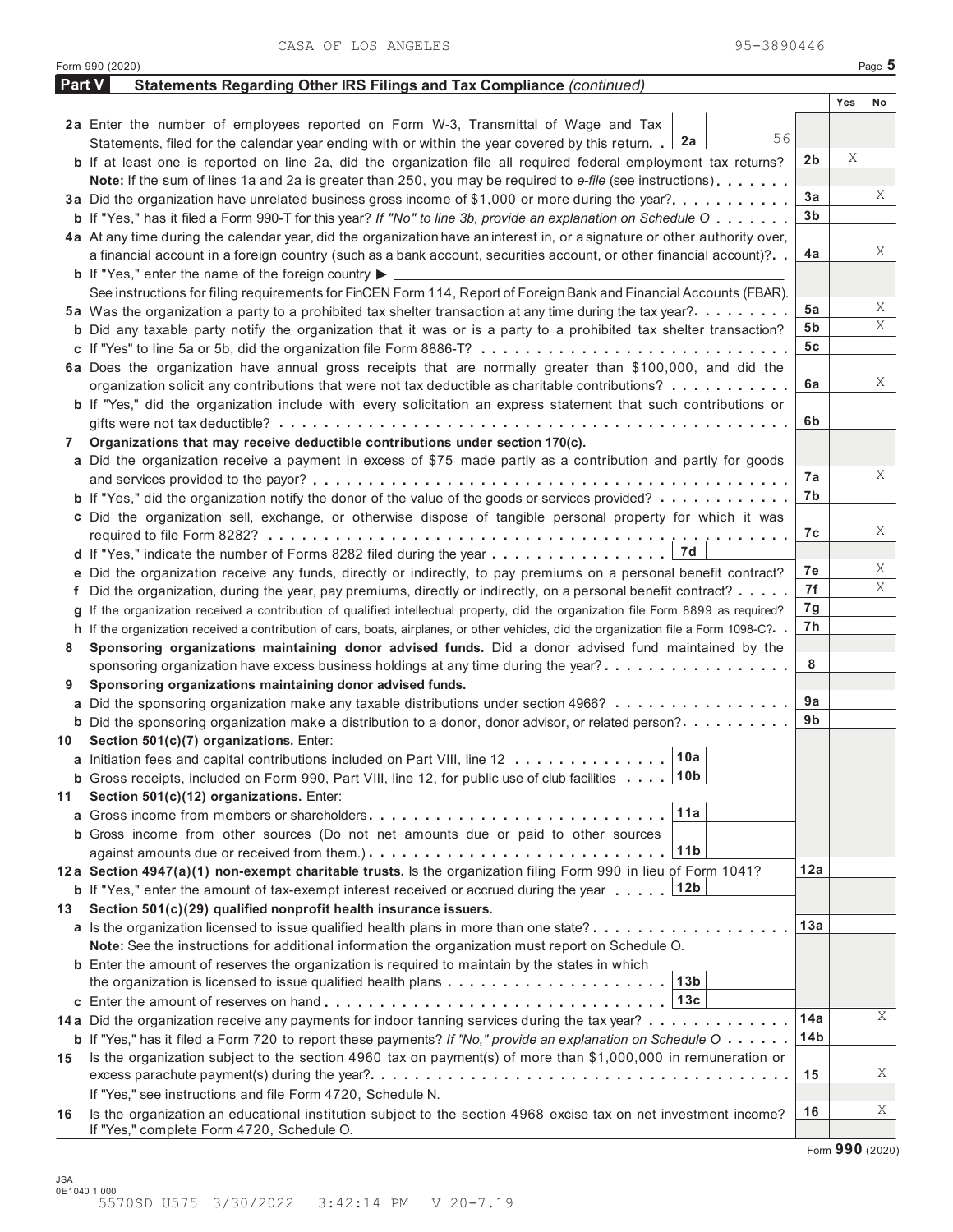|            | 95-3890446<br>CASA OF LOS ANGELES<br>Form 990 (2020)                                                                                                                                                                         |                 |     | Page $6$        |
|------------|------------------------------------------------------------------------------------------------------------------------------------------------------------------------------------------------------------------------------|-----------------|-----|-----------------|
| Part VI    | Governance, Management, and Disclosure For each "Yes" response to lines 2 through 7b below, and for a "No"                                                                                                                   |                 |     |                 |
|            | response to line 8a, 8b, or 10b below, describe the circumstances, processes, or changes on Schedule O. See instructions.                                                                                                    |                 |     |                 |
|            |                                                                                                                                                                                                                              |                 |     | X               |
|            | <b>Section A. Governing Body and Management</b>                                                                                                                                                                              |                 |     |                 |
|            |                                                                                                                                                                                                                              |                 | Yes | No              |
|            | 23<br>1a<br>1a Enter the number of voting members of the governing body at the end of the tax year                                                                                                                           |                 |     |                 |
|            | If there are material differences in voting rights among members of the governing body, or<br>if the governing body delegated broad authority to an executive committee or similar                                           |                 |     |                 |
|            | committée, explain on Schedule O.                                                                                                                                                                                            |                 |     |                 |
| b          | 23<br>1 <sub>b</sub><br>Enter the number of voting members included on line 1a, above, who are independent $\dots$ .                                                                                                         |                 |     |                 |
| 2          | Did any officer, director, trustee, or key employee have a family relationship or a business relationship with                                                                                                               |                 |     |                 |
|            | any other officer, director, trustee, or key employee?                                                                                                                                                                       | $\mathbf{2}$    |     | Χ               |
| 3          | Did the organization delegate control over management duties customarily performed by or under the direct                                                                                                                    |                 |     |                 |
|            | supervision of officers, directors, trustees, or key employees to a management company or other person?                                                                                                                      | 3               |     | Χ               |
| 4          | Did the organization make any significant changes to its governing documents since the prior Form 990 was filed?                                                                                                             | 4               |     | X               |
| 5          | Did the organization become aware during the year of a significant diversion of the organization's assets?                                                                                                                   | 5               |     | Χ               |
| 6          |                                                                                                                                                                                                                              | 6               |     | X               |
| 7a         | Did the organization have members, stockholders, or other persons who had the power to elect or appoint                                                                                                                      |                 |     |                 |
|            |                                                                                                                                                                                                                              | 7a              |     | Χ               |
|            | b Are any governance decisions of the organization reserved to (or subject to approval by) members,                                                                                                                          |                 |     |                 |
|            |                                                                                                                                                                                                                              | 7b              |     | Χ               |
| 8          | Did the organization contemporaneously document the meetings held or written actions undertaken during                                                                                                                       |                 |     |                 |
|            | the year by the following:                                                                                                                                                                                                   |                 |     |                 |
| a          |                                                                                                                                                                                                                              | 8a              | Χ   |                 |
|            |                                                                                                                                                                                                                              | 8b              | Χ   |                 |
| 9          | Is there any officer, director, trustee, or key employee listed in Part VII, Section A, who cannot be reached at                                                                                                             |                 |     |                 |
|            | the organization's mailing address? If "Yes," provide the names and addresses on Schedule O.                                                                                                                                 | 9               |     | Χ               |
|            | Section B. Policies (This Section B requests information about policies not required by the Internal Revenue Code.)                                                                                                          |                 |     |                 |
|            |                                                                                                                                                                                                                              |                 | Yes | No              |
|            | 10a Did the organization have local chapters, branches, or affiliates?                                                                                                                                                       | 10a             |     | X               |
|            | <b>b</b> If "Yes," did the organization have written policies and procedures governing the activities of such chapters,                                                                                                      |                 |     |                 |
|            | affiliates, and branches to ensure their operations are consistent with the organization's exempt purposes?                                                                                                                  | 10 <sub>b</sub> |     |                 |
| 11 a       | Has the organization provided a complete copy of this Form 990 to all members of its governing body before filing the form?                                                                                                  | 11a             | Χ   |                 |
|            | <b>b</b> Describe in Schedule O the process, if any, used by the organization to review this Form 990.                                                                                                                       |                 |     |                 |
| 12a        | Did the organization have a written conflict of interest policy? If "No," go to line 13                                                                                                                                      | 12a             | Χ   |                 |
|            | <b>b</b> Were officers, directors, or trustees, and key employees required to disclose annually interests that could give                                                                                                    |                 |     |                 |
|            |                                                                                                                                                                                                                              | 12 <sub>b</sub> | X   |                 |
|            | Did the organization regularly and consistently monitor and enforce compliance with the policy? If "Yes,'                                                                                                                    |                 |     |                 |
|            |                                                                                                                                                                                                                              | 12c             | Χ   |                 |
| 13         | Did the organization have a written whistleblower policy?                                                                                                                                                                    | 13              | Χ   |                 |
| 14         | Did the organization have a written document retention and destruction policy?                                                                                                                                               | 14              | Χ   |                 |
| 15         | Did the process for determining compensation of the following persons include a review and approval by                                                                                                                       |                 |     |                 |
|            | independent persons, comparability data, and contemporaneous substantiation of the deliberation and decision?                                                                                                                |                 |     |                 |
| а          |                                                                                                                                                                                                                              | 15a             | Χ   |                 |
| b          |                                                                                                                                                                                                                              | 15 <sub>b</sub> | Χ   |                 |
|            | If "Yes" to line 15a or 15b, describe the process in Schedule O (see instructions).                                                                                                                                          |                 |     |                 |
|            | 16a Did the organization invest in, contribute assets to, or participate in a joint venture or similar arrangement                                                                                                           |                 |     | Χ               |
|            |                                                                                                                                                                                                                              | 16a             |     |                 |
|            | <b>b</b> If "Yes," did the organization follow a written policy or procedure requiring the organization to evaluate its                                                                                                      |                 |     |                 |
|            | participation in joint venture arrangements under applicable federal tax law, and take steps to safeguard the                                                                                                                |                 |     |                 |
|            |                                                                                                                                                                                                                              | 16 <sub>b</sub> |     |                 |
|            | <b>Section C. Disclosure</b>                                                                                                                                                                                                 |                 |     |                 |
| 17         | List the states with which a copy of this Form 990 is required to be filed $\blacktriangleright^{\text{CA}}$ .                                                                                                               |                 |     |                 |
| 18         | Section 6104 requires an organization to make its Forms 1023 (1024 or 1024-A, if applicable), 990, and 990-T (Section 501(c)                                                                                                 |                 |     |                 |
|            | (3)s only) available for public inspection. Indicate how you made these available. Check all that apply.<br>X l<br>$\vert X \vert$<br>Own website<br>X<br>Another's website<br>Upon request<br>Other (explain on Schedule O) |                 |     |                 |
|            |                                                                                                                                                                                                                              |                 |     |                 |
| 19         | Describe on Schedule O whether (and if so, how) the organization made its governing documents, conflict of interest policy,                                                                                                  |                 |     |                 |
|            | and financial statements available to the public during the tax year.                                                                                                                                                        |                 |     |                 |
| 20         | State the name, address, and telephone number of the person who possesses the organization's books and records $\blacktriangleright$ CHARITY CHANDLER-COLE 201 CENTRE PLAZA DRIVE, SUITE 1100 MONTEREY PARK, CA 323-859-2888 |                 |     |                 |
|            |                                                                                                                                                                                                                              |                 |     | Form 990 (2020) |
| <b>JSA</b> |                                                                                                                                                                                                                              |                 |     |                 |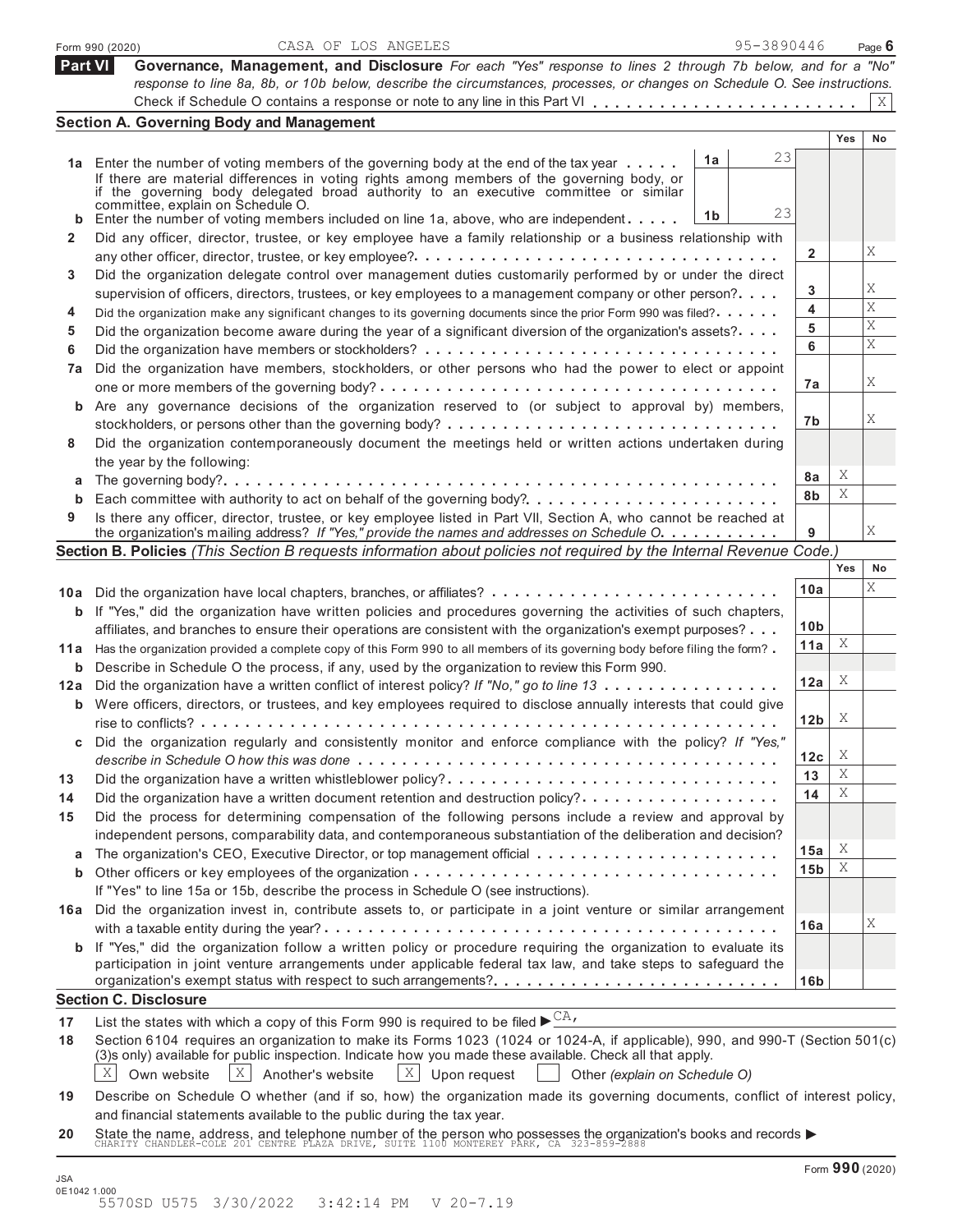| Part VII Compensation of Officers, Directors, Trustees, Key Employees, Highest Compensated Employees, and |  |  |  |  |  |
|-----------------------------------------------------------------------------------------------------------|--|--|--|--|--|
| <b>Independent Contractors</b>                                                                            |  |  |  |  |  |
|                                                                                                           |  |  |  |  |  |

Check if Schedule O contains a response or note to any line in this Part VII  $\dots$ ...

**Section A. Officers, Directors, Trustees, Key Employees, and Highest Compensated Employees**

**1a** Complete this table for all persons required to be listed. Report compensation for the calendar year ending with or within the organization's tax year.

 List all of the organization's **current** officers, directors, trustees (whether individuals or organizations), regardless of amount of compensation. Enter -0- in columns (D), (E), and (F) if no compensation was paid.

List all of the organization's **current** key employees, if any. See instructions for definition of "key employee."

 List the organization's five **current** highest compensated employees (other than an officer, director, trustee, or key employee) who received reportable compensation (Box 5 of Form W-2 and/or Box 7 of Form 1099-MISC) of more than \$100,000 from the organization and any related organizations.

anization and any related organizations.<br>● List all of the organization's **former** officers, key employees, and highest compensated employees who received more than \$100,000 of reportable compensation from the organization and any related organizations.

00,000 of reportable compensation from the organization and any related organizations.<br>● List all of the organization's **former directors or trustees** that received, in the capacity as a former director or organization, more than \$10,000 of reportable compensation from the organization and any related organizations. See instructions for the order in which to list the persons above.

 $\mathbf{C}$ 

Check this box if neither the organization nor any related organization compensated any current officer, director, or trustee.

| (A)<br>Name and title          | (B)<br>Average<br>hours<br>per week                                         |                                   |                       |         | (ပ)<br>Position | (do not check more than one<br>box, unless person is both an<br>officer and a director/trustee) |        | (D)<br>Reportable<br>compensation<br>from the | (E)<br>Reportable<br>compensation<br>from related | (F)<br><b>Estimated amount</b><br>of other<br>compensation |
|--------------------------------|-----------------------------------------------------------------------------|-----------------------------------|-----------------------|---------|-----------------|-------------------------------------------------------------------------------------------------|--------|-----------------------------------------------|---------------------------------------------------|------------------------------------------------------------|
|                                | (list any<br>hours for<br>related<br>organizations<br>below<br>dotted line) | or director<br>Individual trustee | Institutional trustee | Officer | Key employee    | Highest compensated<br>employee                                                                 | Former | organization<br>(W-2/1099-MISC)               | organizations<br>(W-2/1099-MISC)                  | from the<br>organization and<br>related organizations      |
| (1) WENDELYN JULIEN            | 40.00                                                                       |                                   |                       |         |                 |                                                                                                 |        |                                               |                                                   |                                                            |
| CEO (THROUGH APRIL 2021)       | $0$ .                                                                       |                                   |                       | X       |                 |                                                                                                 |        | 168,629.                                      | 0.                                                | 18,522.                                                    |
| (2) ROBERT BERMAN              | 40.00                                                                       |                                   |                       |         |                 |                                                                                                 |        |                                               |                                                   |                                                            |
| CHIEF FINANCIAL OFFICER        | 0.                                                                          |                                   |                       | Χ       |                 |                                                                                                 |        | 154,823.                                      | 0.                                                | 10,542.                                                    |
| (3) MAEGAN MATTOCK             | 40.00                                                                       |                                   |                       |         |                 |                                                                                                 |        |                                               |                                                   |                                                            |
| CHIEF PROGRAM OFFICER          | $0$ .                                                                       |                                   |                       | Χ       |                 |                                                                                                 |        | 123,017.                                      | $0$ .                                             | 3,803.                                                     |
| (4) CELINA ANN SANTIAGO        | 40.00                                                                       |                                   |                       |         |                 |                                                                                                 |        |                                               |                                                   |                                                            |
| CHIEF DEVELOPMENT OFFICER      | 0.                                                                          |                                   |                       | Χ       |                 |                                                                                                 |        | 18,952.                                       | 0.                                                | 0.                                                         |
| (5) HARRIET ZARETSKY           | 5.00                                                                        |                                   |                       |         |                 |                                                                                                 |        |                                               |                                                   |                                                            |
| CHAIR                          | $0$ .                                                                       | X                                 |                       | Χ       |                 |                                                                                                 |        | $0$ .                                         | $\circledcirc$ .                                  | $0$ .                                                      |
| (6) STEVE BLOOM                | 5.00                                                                        |                                   |                       |         |                 |                                                                                                 |        |                                               |                                                   |                                                            |
| VICE CHAIR (THROUGH JUNE 2021) | 0.                                                                          | Χ                                 |                       | Χ       |                 |                                                                                                 |        | $0$ .                                         | 0.                                                | $\mathbf 0$ .                                              |
| (7) LYNN MCKENZIE              | 5.00                                                                        |                                   |                       |         |                 |                                                                                                 |        |                                               |                                                   |                                                            |
| AT LARGE                       | 0.                                                                          | Χ                                 |                       |         |                 |                                                                                                 |        | 0.                                            | 0.                                                | $\mathbb O$ .                                              |
| (8) DEBRA RAVDEN               | 5.00                                                                        |                                   |                       |         |                 |                                                                                                 |        |                                               |                                                   |                                                            |
| AT LARGE                       | $0$ .                                                                       | X                                 |                       |         |                 |                                                                                                 |        | $\overline{0}$ .                              | $\circ$                                           | $\mathbb O$ .                                              |
| (9) ALICIA ANDERSON            | 2.00                                                                        |                                   |                       |         |                 |                                                                                                 |        |                                               |                                                   |                                                            |
| <b>DIRECTOR</b>                | $0$ .                                                                       | Χ                                 |                       |         |                 |                                                                                                 |        | $0$ .                                         | $0$ .                                             | $\mathbb O$ .                                              |
| (10) DOUG ANDERSON             | 2.00                                                                        |                                   |                       |         |                 |                                                                                                 |        |                                               |                                                   |                                                            |
| DIRECTOR                       | $0$ .                                                                       | Χ                                 |                       |         |                 |                                                                                                 |        | $0$ .                                         | 0.                                                | 0.                                                         |
| (11) MINJI CHO                 | 2.00                                                                        |                                   |                       |         |                 |                                                                                                 |        |                                               |                                                   |                                                            |
| <b>DIRECTOR</b>                | $0$ .                                                                       | Χ                                 |                       |         |                 |                                                                                                 |        | $\overline{0}$ .                              | $\mathbf{0}$ .                                    | 0.                                                         |
| (12) TERRI DURHAM              | 2.00                                                                        |                                   |                       |         |                 |                                                                                                 |        |                                               |                                                   |                                                            |
| <b>DIRECTOR</b>                | $0$ .                                                                       | Χ                                 |                       |         |                 |                                                                                                 |        | $0$ .                                         | 0.                                                | $\mathbb O$ .                                              |
| (13) DAWN GOODMAN              | 2.00                                                                        |                                   |                       |         |                 |                                                                                                 |        |                                               |                                                   |                                                            |
| <b>DIRECTOR</b>                | $0$ .                                                                       | Χ                                 |                       |         |                 |                                                                                                 |        | $0$ .                                         | 0.                                                | $\mathbf 0$ .                                              |
| (14) ASHLEY GRACE              | 2.00                                                                        |                                   |                       |         |                 |                                                                                                 |        |                                               |                                                   |                                                            |
| <b>DIRECTOR</b>                | $\overline{0}$ .                                                            | Χ                                 |                       |         |                 |                                                                                                 |        | $0$ .                                         | $\overline{0}$ .                                  | $0$ .                                                      |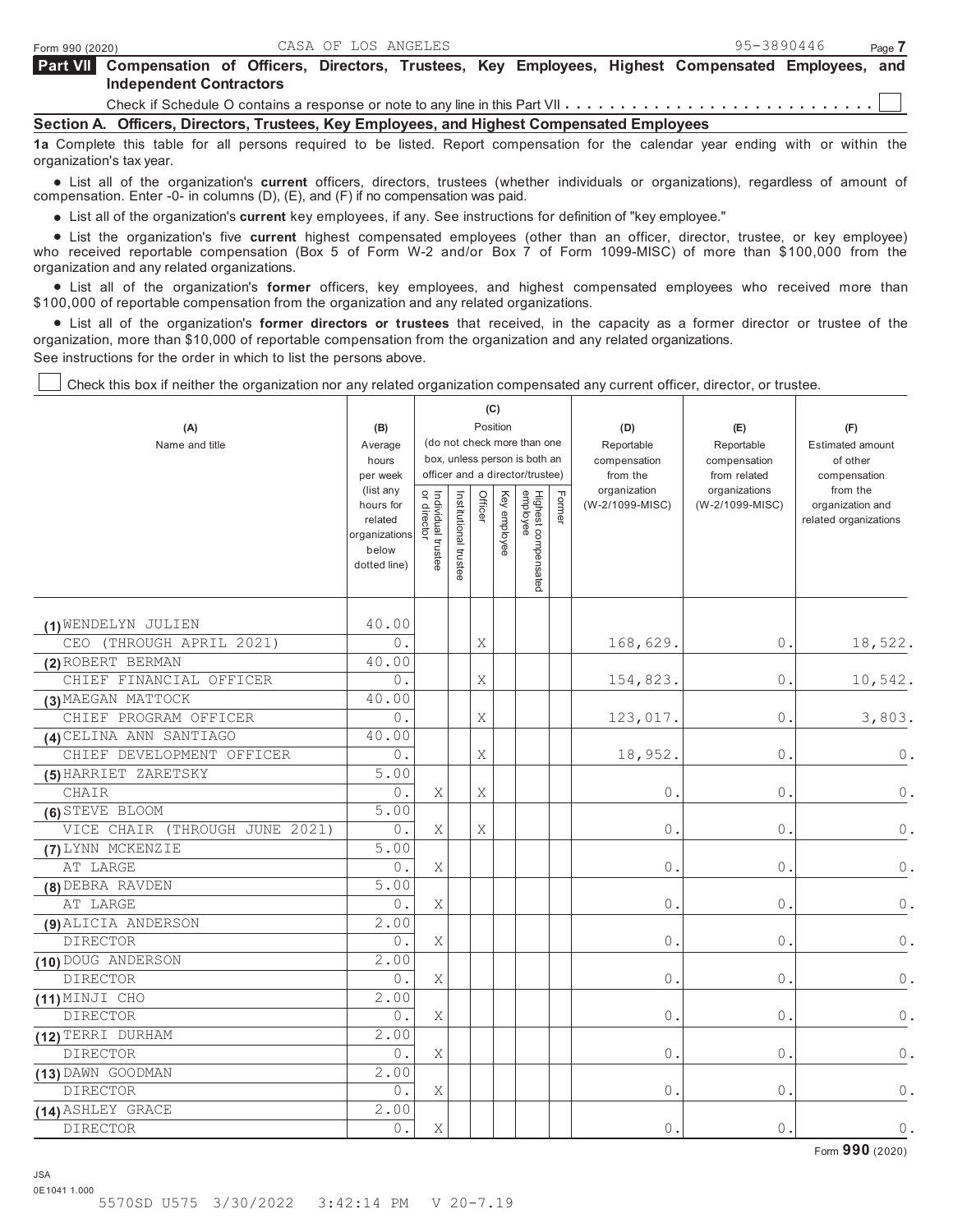## CASA OF LOS ANGELES 95-3890446

|  | Form 990 (2020) |  |
|--|-----------------|--|
|  |                 |  |

|      | Form 990 (2020)<br><b>Part VII</b><br>Section A. Officers, Directors, Trustees, Key Employees, and Highest Compensated Employees (continued)                                                                                                                                                           |                                                            |                                   |                             |                 |                                                                                                 |        |                                           |                                                   | Page 8                                                                   |  |
|------|--------------------------------------------------------------------------------------------------------------------------------------------------------------------------------------------------------------------------------------------------------------------------------------------------------|------------------------------------------------------------|-----------------------------------|-----------------------------|-----------------|-------------------------------------------------------------------------------------------------|--------|-------------------------------------------|---------------------------------------------------|--------------------------------------------------------------------------|--|
|      | (A)<br>Name and title                                                                                                                                                                                                                                                                                  | (B)<br>Average<br>hours per<br>week (list any<br>hours for |                                   |                             | (C)<br>Position | (do not check more than one<br>box, unless person is both an<br>officer and a director/trustee) |        | (D)<br>Reportable<br>compensation<br>from | (E)<br>Reportable<br>compensation from<br>related | (F)<br>Estimated<br>amount of<br>other                                   |  |
|      |                                                                                                                                                                                                                                                                                                        | related<br>organizations<br>below dotted<br>line)          | Individual trustee<br>or director | Ξ<br>stitutional<br>trustee | Officer         | Highest compensated<br>employee<br>Key employee                                                 | Former | the<br>organization<br>(W-2/1099-MISC)    | organizations<br>(W-2/1099-MISC)                  | compensation<br>from the<br>organization<br>and related<br>organizations |  |
|      | 15) AUDREY HANDELMAN<br>SECRETARY                                                                                                                                                                                                                                                                      | 5.00<br>0.                                                 | Χ                                 |                             | Χ               |                                                                                                 |        | 0                                         | 0.                                                |                                                                          |  |
|      | (16) JENNIFER HINMAN<br>TREASURER                                                                                                                                                                                                                                                                      | $\overline{5.00}$<br>0.                                    | Χ                                 |                             | Χ               |                                                                                                 |        | 0                                         | 0.                                                |                                                                          |  |
| (17) | JOE JOBRANI<br>DIRECTOR (THROUGH MARCH 2021)                                                                                                                                                                                                                                                           | 2.00<br>$0$ .                                              | Χ                                 |                             |                 |                                                                                                 |        | 0                                         | 0.                                                |                                                                          |  |
|      | (18) ERIKA JOHNSON<br><b>DIRECTOR</b>                                                                                                                                                                                                                                                                  | 2.00<br>0.                                                 | Χ                                 |                             |                 |                                                                                                 |        | 0                                         | 0.                                                |                                                                          |  |
|      | (19) NICK LEBHERZ<br><b>DIRECTOR</b>                                                                                                                                                                                                                                                                   | $\overline{2}$ .00<br>0.                                   | Χ                                 |                             |                 |                                                                                                 |        | 0                                         | 0.                                                |                                                                          |  |
| (20) | <b>JASON LEVIN</b><br><b>DIRECTOR</b>                                                                                                                                                                                                                                                                  | 2.00<br>0.                                                 | Χ                                 |                             |                 |                                                                                                 |        | 0                                         | 0.                                                |                                                                          |  |
| (21) | JOHNA RIVERS<br><b>DIRECTOR</b>                                                                                                                                                                                                                                                                        | $\overline{2}$ .00<br>0.                                   | Χ                                 |                             |                 |                                                                                                 |        | 0                                         | 0.                                                |                                                                          |  |
|      | (22) ALAYNE SAMPSON<br><b>DIRECTOR</b>                                                                                                                                                                                                                                                                 | 2.00<br>0.                                                 | Χ                                 |                             |                 |                                                                                                 |        | 0                                         | 0.                                                |                                                                          |  |
| (23) | DANIEL SARKIS<br><b>DIRECTOR</b>                                                                                                                                                                                                                                                                       | $\overline{2}$ .00<br>0.                                   | Χ                                 |                             |                 |                                                                                                 |        | 0                                         | 0.                                                |                                                                          |  |
|      | (24) NEIL SELMAN<br><b>DIRECTOR</b>                                                                                                                                                                                                                                                                    | $\overline{2}$ .00<br>0.                                   | Χ                                 |                             |                 |                                                                                                 |        | 0                                         | 0.                                                |                                                                          |  |
|      | 25) CAROLYN TOTO<br><b>DIRECTOR</b>                                                                                                                                                                                                                                                                    | $\overline{2}$ .00<br>0.                                   | Χ                                 |                             |                 |                                                                                                 |        | 0                                         | $0$ .                                             |                                                                          |  |
|      | 1b Sub-total<br>.                                                                                                                                                                                                                                                                                      |                                                            |                                   |                             |                 |                                                                                                 |        | 465, 421                                  | 0                                                 | 32,867.                                                                  |  |
|      | c Total from continuation sheets to Part VII, Section A                                                                                                                                                                                                                                                |                                                            |                                   |                             |                 |                                                                                                 |        | $\circ$                                   | 0                                                 |                                                                          |  |
|      | 2 Total number of individuals (including but not limited to those listed above) who received more than \$100,000 of<br>reportable compensation from the organization ▶                                                                                                                                 |                                                            |                                   | 3                           |                 |                                                                                                 |        | 465, 421.                                 | 0.                                                | 32,867.<br><b>Yes</b><br><b>No</b>                                       |  |
| 3    | Did the organization list any former officer, director, or trustee, key employee, or highest compensated<br>employee on line 1a? If "Yes," complete Schedule J for such individual                                                                                                                     |                                                            |                                   |                             |                 |                                                                                                 |        |                                           |                                                   | 3                                                                        |  |
|      | 4 For any individual listed on line 1a, is the sum of reportable compensation and other compensation from the                                                                                                                                                                                          |                                                            |                                   |                             |                 |                                                                                                 |        |                                           |                                                   |                                                                          |  |
|      | organization and related organizations greater than \$150,000? If "Yes," complete Schedule J for such                                                                                                                                                                                                  |                                                            |                                   |                             |                 |                                                                                                 |        |                                           |                                                   | X<br>4                                                                   |  |
| 5    | Did any person listed on line 1a receive or accrue compensation from any unrelated organization or individual<br>for services rendered to the organization? If "Yes," complete Schedule J for such person                                                                                              |                                                            |                                   |                             |                 |                                                                                                 |        |                                           |                                                   | 5                                                                        |  |
| 1.   | <b>Section B. Independent Contractors</b><br>Complete this table for your five highest compensated independent contractors that received more than \$100,000 of<br>compensation from the organization. Report compensation for the calendar year ending with or within the organization's tax<br>year. |                                                            |                                   |                             |                 |                                                                                                 |        |                                           |                                                   |                                                                          |  |

**2** Total number of independent contractors (including but not limited to those listed above) who received more than \$100,000 in compensation from the organization ▶ 0.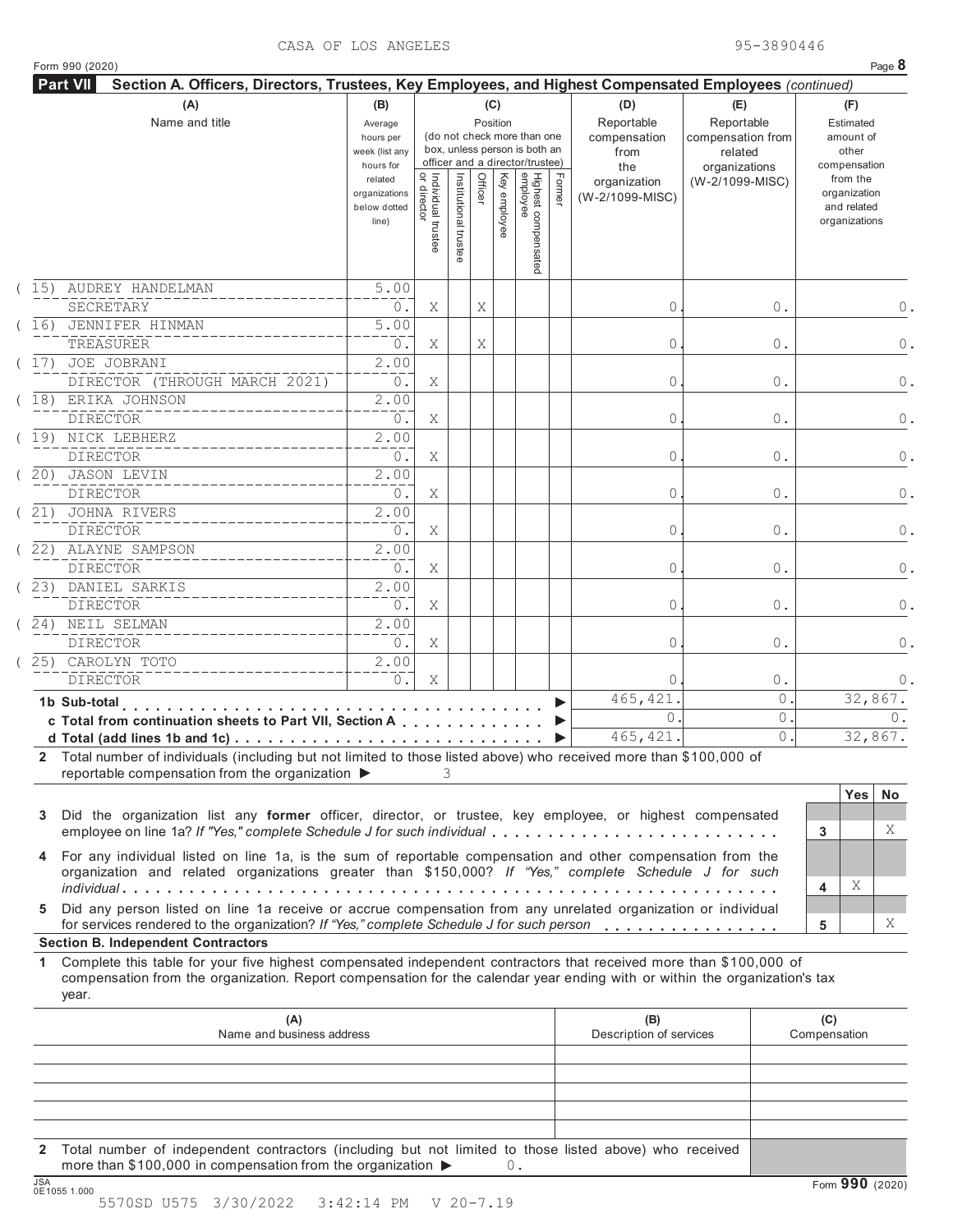|  | Form 990 (2020) |  |
|--|-----------------|--|

|     | <b>Part VII</b><br>Section A. Officers, Directors, Trustees, Key Employees, and Highest Compensated Employees (continued)<br>(A)                                                                                                                          | (B)                                                 |                                               |                       | (C)      |              |                                                                                                 |        | (D)                                       | (E)                                                         |          |                                                 | (F)                                                      |                |
|-----|-----------------------------------------------------------------------------------------------------------------------------------------------------------------------------------------------------------------------------------------------------------|-----------------------------------------------------|-----------------------------------------------|-----------------------|----------|--------------|-------------------------------------------------------------------------------------------------|--------|-------------------------------------------|-------------------------------------------------------------|----------|-------------------------------------------------|----------------------------------------------------------|----------------|
|     | Name and title                                                                                                                                                                                                                                            | Average<br>hours per<br>week (list any<br>hours for |                                               |                       | Position |              | (do not check more than one<br>box, unless person is both an<br>officer and a director/trustee) |        | Reportable<br>compensation<br>from<br>the | Reportable<br>compensation from<br>related<br>organizations |          | Estimated<br>amount of<br>other<br>compensation |                                                          |                |
|     |                                                                                                                                                                                                                                                           | related<br>organizations<br>below dotted<br>line)   | Individual trustee<br>or director<br>director | Institutional trustee | Officer  | Key employee | Highest compensated<br>employee                                                                 | Former | organization<br>(W-2/1099-MISC)           | (W-2/1099-MISC)                                             |          |                                                 | from the<br>organization<br>and related<br>organizations |                |
| 26) | THOMAS TURNER<br>DIRECTOR (THROUGH JUNE 2021)                                                                                                                                                                                                             | 2.00<br>0.                                          | Χ                                             |                       |          |              |                                                                                                 |        | 0                                         |                                                             | 0.       |                                                 |                                                          |                |
|     | (27) BRENT GIDDENS<br>DIRECTOR (THROUGH JUNE 2021)                                                                                                                                                                                                        | 2.00<br>0.                                          | Χ                                             |                       |          |              |                                                                                                 |        | 0                                         |                                                             | 0.       |                                                 |                                                          |                |
|     | (28) CHRISTIAN GREEN<br><b>DIRECTOR</b>                                                                                                                                                                                                                   | 2.00<br>0.                                          | Χ                                             |                       |          |              |                                                                                                 |        | 0                                         |                                                             | 0.       |                                                 |                                                          |                |
|     | (29) LORI KOZAK<br>VICE CHAIR                                                                                                                                                                                                                             | 5.00<br>0.                                          | Χ                                             |                       | Χ        |              |                                                                                                 |        | 0                                         |                                                             | 0.       |                                                 |                                                          |                |
| 30) | COLIN MCINTOSH<br><b>DIRECTOR</b>                                                                                                                                                                                                                         | 2.00<br>0.                                          | Χ                                             |                       |          |              |                                                                                                 |        | 0                                         |                                                             | 0.       |                                                 |                                                          |                |
|     | 31) DAYNA RODRIGUEZ<br><b>DIRECTOR</b><br>32) CHARITY CHANDLER-COLE                                                                                                                                                                                       | 2.00<br>0.<br>40.00                                 | Χ                                             |                       |          |              |                                                                                                 |        | 0                                         |                                                             | 0.       |                                                 |                                                          |                |
|     | CEO (AS OF APRIL 2021)                                                                                                                                                                                                                                    | 0.                                                  |                                               |                       | Χ        |              |                                                                                                 |        | 0                                         |                                                             | 0.       |                                                 |                                                          |                |
|     |                                                                                                                                                                                                                                                           |                                                     |                                               |                       |          |              |                                                                                                 |        |                                           |                                                             |          |                                                 |                                                          |                |
|     |                                                                                                                                                                                                                                                           |                                                     |                                               |                       |          |              |                                                                                                 |        |                                           |                                                             |          |                                                 |                                                          |                |
|     |                                                                                                                                                                                                                                                           |                                                     |                                               |                       |          |              |                                                                                                 |        |                                           |                                                             |          |                                                 |                                                          |                |
|     | 1b Sub-total                                                                                                                                                                                                                                              |                                                     |                                               |                       |          |              |                                                                                                 |        | 0                                         |                                                             | $\Omega$ |                                                 |                                                          | $0$ .          |
|     | c Total from continuation sheets to Part VII, Section A                                                                                                                                                                                                   |                                                     |                                               |                       |          |              |                                                                                                 |        |                                           |                                                             |          |                                                 |                                                          |                |
|     | 2 Total number of individuals (including but not limited to those listed above) who received more than \$100,000 of<br>reportable compensation from the organization ▶                                                                                    |                                                     |                                               | 3                     |          |              |                                                                                                 |        |                                           |                                                             |          |                                                 |                                                          |                |
| 3   | Did the organization list any former officer, director, or trustee, key employee, or highest compensated<br>employee on line 1a? If "Yes," complete Schedule J for such individual                                                                        |                                                     |                                               |                       |          |              |                                                                                                 |        |                                           |                                                             |          | 3                                               | <b>Yes</b>                                               | <b>No</b><br>Χ |
|     | 4 For any individual listed on line 1a, is the sum of reportable compensation and other compensation from the<br>organization and related organizations greater than \$150,000? If "Yes," complete Schedule J for such                                    |                                                     |                                               |                       |          |              |                                                                                                 |        |                                           |                                                             |          | 4                                               | Χ                                                        |                |
| 5   | Did any person listed on line 1a receive or accrue compensation from any unrelated organization or individual<br>for services rendered to the organization? If "Yes," complete Schedule J for such person                                                 |                                                     |                                               |                       |          |              |                                                                                                 |        |                                           |                                                             |          | 5                                               |                                                          | Χ              |
|     | <b>Section B. Independent Contractors</b>                                                                                                                                                                                                                 |                                                     |                                               |                       |          |              |                                                                                                 |        |                                           |                                                             |          |                                                 |                                                          |                |
| 1.  | Complete this table for your five highest compensated independent contractors that received more than \$100,000 of<br>compensation from the organization. Report compensation for the calendar year ending with or within the organization's tax<br>year. |                                                     |                                               |                       |          |              |                                                                                                 |        |                                           |                                                             |          |                                                 |                                                          |                |
|     | (A)<br>Name and business address                                                                                                                                                                                                                          |                                                     |                                               |                       |          |              |                                                                                                 |        | (B)<br>Description of services            |                                                             |          | (C)<br>Compensation                             |                                                          |                |
|     |                                                                                                                                                                                                                                                           |                                                     |                                               |                       |          |              |                                                                                                 |        |                                           |                                                             |          |                                                 |                                                          |                |
|     |                                                                                                                                                                                                                                                           |                                                     |                                               |                       |          |              |                                                                                                 |        |                                           |                                                             |          |                                                 |                                                          |                |
|     |                                                                                                                                                                                                                                                           |                                                     |                                               |                       |          |              |                                                                                                 |        |                                           |                                                             |          |                                                 |                                                          |                |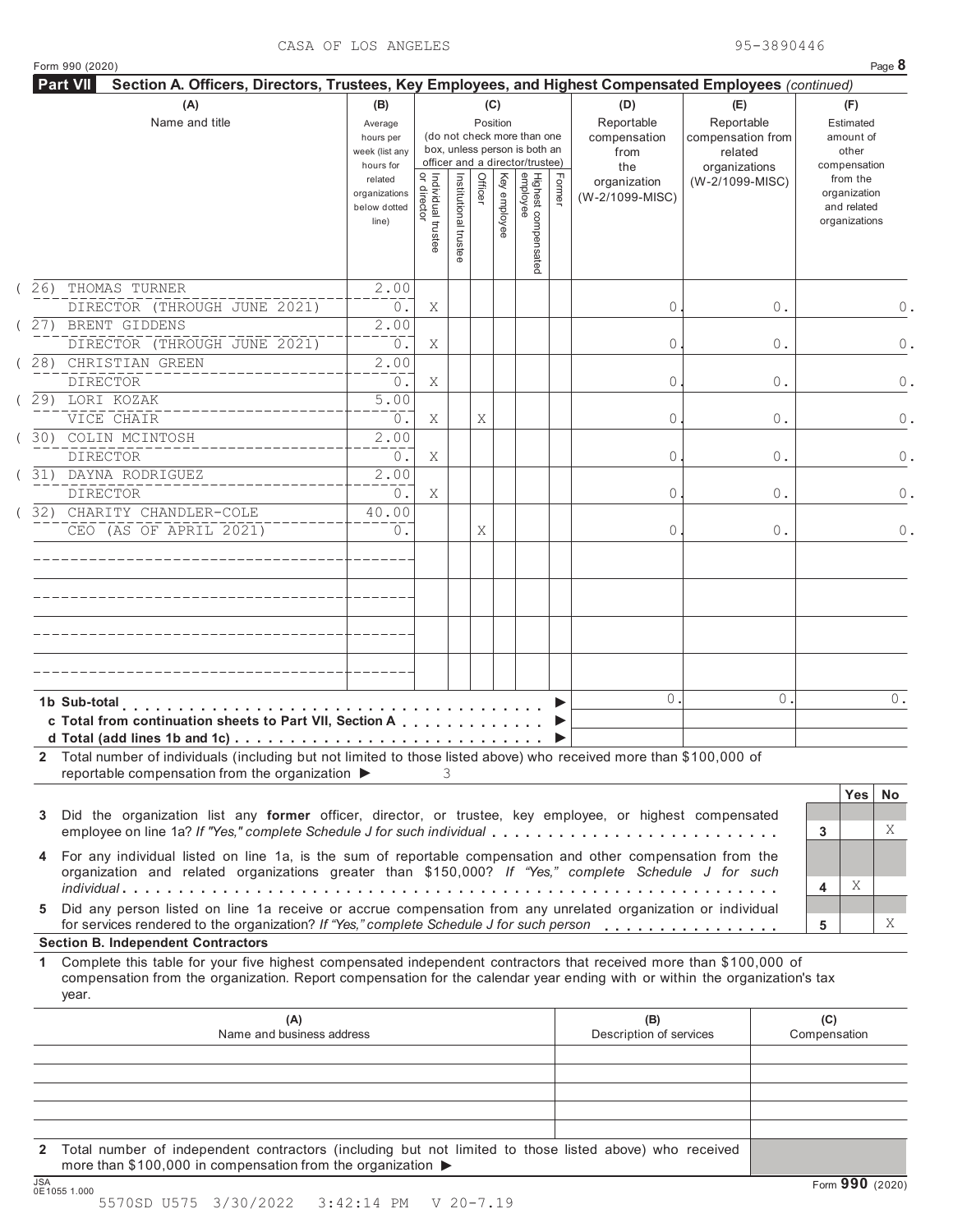|  | Form 990 (2020) |  |
|--|-----------------|--|

**Part VIII Statement of Revenue**

|                                                           | <b>Part VIII</b> | <b>Statement of Revenue</b><br>Check if Schedule O contains a response or note to any line in this Part VIII          |                                                             |                      |                      |                                              |                                      |                                                               |
|-----------------------------------------------------------|------------------|-----------------------------------------------------------------------------------------------------------------------|-------------------------------------------------------------|----------------------|----------------------|----------------------------------------------|--------------------------------------|---------------------------------------------------------------|
|                                                           |                  |                                                                                                                       |                                                             |                      | (A)<br>Total revenue | (B)<br>Related or exempt<br>function revenue | (C)<br>Unrelated<br>business revenue | (D)<br>Revenue excluded<br>from tax under<br>sections 512-514 |
|                                                           | 1a               | Federated campaigns                                                                                                   | 1a                                                          |                      |                      |                                              |                                      |                                                               |
| Contributions, Gifts, Grants<br>and Other Similar Amounts | b                | Membership dues                                                                                                       | 1 <sub>b</sub>                                              |                      |                      |                                              |                                      |                                                               |
|                                                           | С                | Fundraising events                                                                                                    | 1c                                                          | 900,071.             |                      |                                              |                                      |                                                               |
|                                                           | d                | Related organizations                                                                                                 | 1 <sub>d</sub>                                              |                      |                      |                                              |                                      |                                                               |
|                                                           | е                | Government grants (contributions)                                                                                     | 1e                                                          | 1,368,639.           |                      |                                              |                                      |                                                               |
|                                                           | f                | All other contributions, gifts, grants,                                                                               |                                                             |                      |                      |                                              |                                      |                                                               |
|                                                           |                  | and similar amounts not included above.                                                                               | 1f                                                          | 3,863,355.           |                      |                                              |                                      |                                                               |
|                                                           | g                | Noncash contributions included in                                                                                     |                                                             |                      |                      |                                              |                                      |                                                               |
|                                                           |                  | lines $1a-1f$ . $\ldots$ . $\ldots$ . $\ldots$ .                                                                      | $1g \sqrt{3}$                                               | 134,767.             |                      |                                              |                                      |                                                               |
|                                                           |                  | h Total. Add lines 1a-1f                                                                                              |                                                             |                      | 6,132,065.           |                                              |                                      |                                                               |
|                                                           |                  |                                                                                                                       |                                                             | <b>Business Code</b> |                      |                                              |                                      |                                                               |
| Program Service                                           | 2a               | the control of the control of the control of the control of the control of the control of                             |                                                             |                      |                      |                                              |                                      |                                                               |
|                                                           | b                | <u> 1989 - Johann Stein, mars an deus Amerikaansk kommunister (</u>                                                   |                                                             |                      |                      |                                              |                                      |                                                               |
|                                                           | c                | the control of the control of the control of the control of the control of                                            |                                                             |                      |                      |                                              |                                      |                                                               |
|                                                           | d                | <u> 1989 - Johann Harry Harry Harry Harry Harry Harry Harry Harry Harry Harry Harry Harry Harry Harry Harry Harry</u> |                                                             |                      |                      |                                              |                                      |                                                               |
|                                                           | е                |                                                                                                                       |                                                             |                      |                      |                                              |                                      |                                                               |
|                                                           | f                | All other program service revenue                                                                                     |                                                             |                      |                      |                                              |                                      |                                                               |
|                                                           | g                |                                                                                                                       |                                                             |                      | 0.                   |                                              |                                      |                                                               |
|                                                           | 3                | Investment income (including dividends, interest, and                                                                 |                                                             |                      |                      |                                              |                                      |                                                               |
|                                                           |                  | other similar amounts). $\ldots$ $\ldots$ $\ldots$ $\ldots$ $\ldots$ $\ldots$ $\ldots$                                |                                                             |                      | 12,731.              |                                              |                                      | 12,731.                                                       |
|                                                           | 4                | Income from investment of tax-exempt bond proceeds $\blacksquare$                                                     |                                                             |                      | 0.                   |                                              |                                      |                                                               |
|                                                           | 5                |                                                                                                                       | (i) Real                                                    |                      | 0.                   |                                              |                                      |                                                               |
|                                                           |                  |                                                                                                                       |                                                             | (ii) Personal        |                      |                                              |                                      |                                                               |
|                                                           | 6а               | Gross rents<br>6а                                                                                                     |                                                             |                      |                      |                                              |                                      |                                                               |
|                                                           | b                | Less: rental expenses<br>6b                                                                                           |                                                             |                      |                      |                                              |                                      |                                                               |
|                                                           | c                | Rental income or (loss) 6c                                                                                            |                                                             |                      |                      |                                              |                                      |                                                               |
|                                                           | d                | Net rental income or (loss) ▶                                                                                         | (i) Securities                                              |                      | 0.                   |                                              |                                      |                                                               |
|                                                           | 7a               | Gross amount from                                                                                                     |                                                             | (ii) Other           |                      |                                              |                                      |                                                               |
|                                                           |                  | sales<br>of<br>assets                                                                                                 | 1,064.                                                      | 0.                   |                      |                                              |                                      |                                                               |
|                                                           |                  | other than inventory<br>7а                                                                                            |                                                             |                      |                      |                                              |                                      |                                                               |
| venue                                                     | b                | Less: cost or other basis                                                                                             | 1,123.                                                      | 8,252.               |                      |                                              |                                      |                                                               |
|                                                           |                  | 7b<br>and sales expenses                                                                                              |                                                             | $-8, 252.$           |                      |                                              |                                      |                                                               |
|                                                           |                  | Gain or (loss) $\ldots$ 7c                                                                                            | $-59.$                                                      |                      | $-8,311.$            |                                              |                                      | $-8,311.$                                                     |
| Other <sub>R</sub>                                        | d                | Net gain or (loss) $\ldots$ , $\ldots$ , $\ldots$ , $\ldots$ , $\ldots$ , $\blacktriangleright$                       |                                                             |                      |                      |                                              |                                      |                                                               |
|                                                           | 8а               | Gross<br>income                                                                                                       | from fundraising<br>900,071.                                |                      |                      |                                              |                                      |                                                               |
|                                                           |                  | events (not including \$                                                                                              |                                                             |                      |                      |                                              |                                      |                                                               |
|                                                           |                  | of contributions reported on line                                                                                     | 8а                                                          | 134,809.             |                      |                                              |                                      |                                                               |
|                                                           |                  | 1c). See Part IV, line 18                                                                                             | 8b                                                          | 283,119.             |                      |                                              |                                      |                                                               |
|                                                           | b<br>с           | Less: direct expenses<br>Net income or (loss) from fundraising events ▶                                               |                                                             |                      | $-148, 310.$         |                                              |                                      | $-148, 310.$                                                  |
|                                                           |                  | income                                                                                                                |                                                             |                      |                      |                                              |                                      |                                                               |
|                                                           | 9а               | Gross<br>from<br>activities. See Part IV, line 19                                                                     | gaming<br>9а                                                | 0.                   |                      |                                              |                                      |                                                               |
|                                                           |                  | Less: direct expenses                                                                                                 | 9b                                                          | 0.                   |                      |                                              |                                      |                                                               |
|                                                           | b<br>С           | Net income or (loss) from gaming activities ▶                                                                         |                                                             |                      | 0.                   |                                              |                                      |                                                               |
|                                                           | 10a              | sales of inventory,<br>Gross                                                                                          | less                                                        |                      |                      |                                              |                                      |                                                               |
|                                                           |                  | returns and allowances entering the set of the set of the set of the set of the set of the set of the set of the      | 10a                                                         | 5,065.               |                      |                                              |                                      |                                                               |
|                                                           | b                | Less: cost of goods sold                                                                                              | 10 <sub>b</sub>                                             | 4,328.               |                      |                                              |                                      |                                                               |
|                                                           | c                | Net income or (loss) from sales of inventory <b>example 1</b> ▶                                                       |                                                             |                      | 737.                 | 737.                                         |                                      |                                                               |
|                                                           |                  |                                                                                                                       |                                                             | <b>Business Code</b> |                      |                                              |                                      |                                                               |
|                                                           | 11a              | MISCELLANEOUS INCOME                                                                                                  |                                                             | 900099               | 41,354.              |                                              |                                      | 41,354.                                                       |
|                                                           | b                |                                                                                                                       |                                                             |                      |                      |                                              |                                      |                                                               |
|                                                           | c                |                                                                                                                       | the control of the control of the control of the control of |                      |                      |                                              |                                      |                                                               |
| Miscellaneous<br>Revenue                                  | d                | All other revenue                                                                                                     |                                                             |                      |                      |                                              |                                      |                                                               |
|                                                           | е                | Total. Add lines 11a-11d ▶                                                                                            |                                                             |                      | 41,354.              |                                              |                                      |                                                               |
|                                                           | 12               | Total revenue. See instructions                                                                                       |                                                             |                      | 6,030,266.           | 737.                                         |                                      | $-102,536.$                                                   |
| <b>JSA</b>                                                | 0E1051 1.000     |                                                                                                                       |                                                             |                      |                      |                                              |                                      | Form 990 (2020)                                               |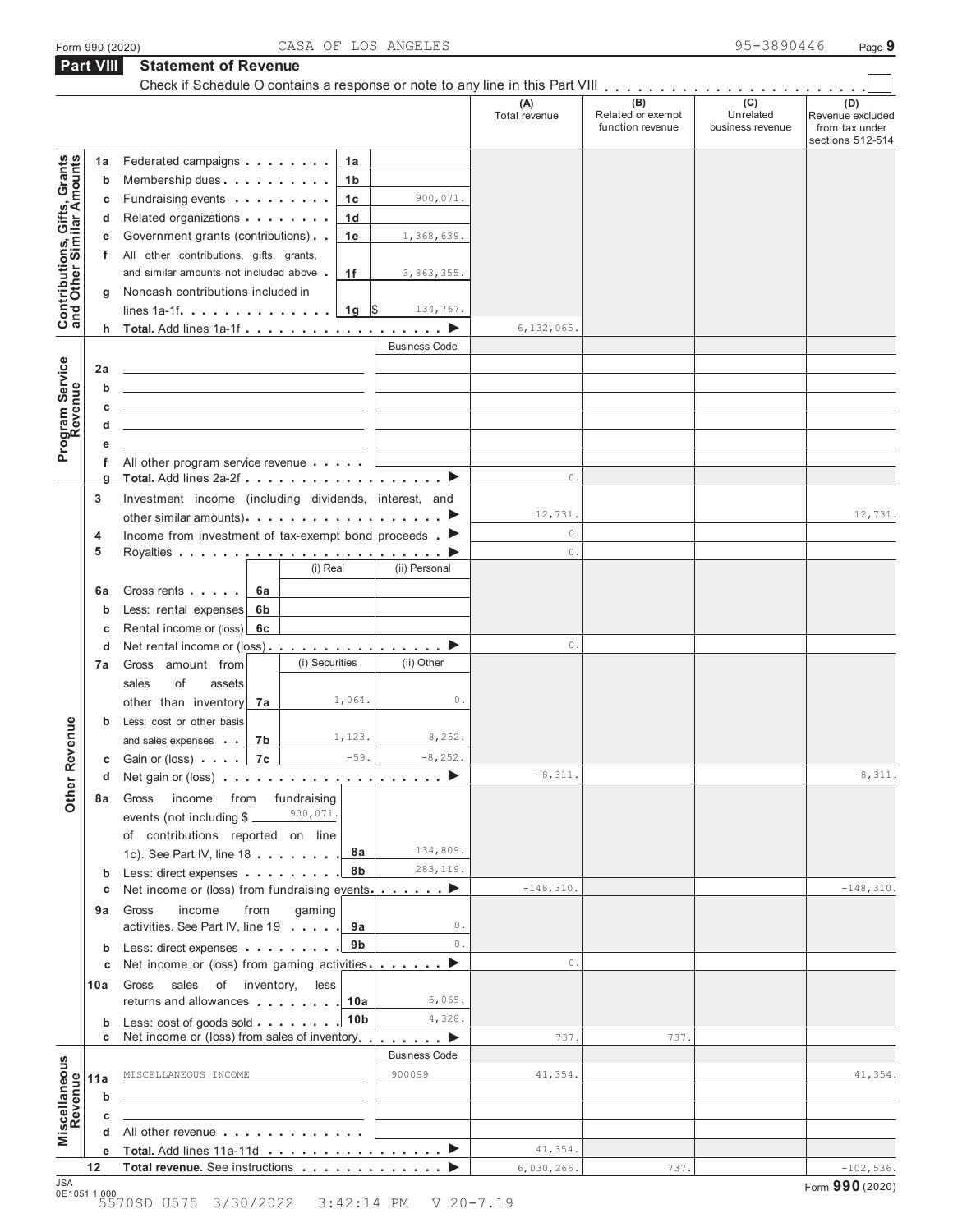**Part IX Statement of Functional Expenses**

### *Section 501(c)(3) and 501(c)(4) organizations must complete all columns. All other organizations must complete column (A).* Check if Schedule O contains a response or note to any line in this Part IX . . . . . . . . . . . . . . *Do not include amounts reported on lines 6b, 7b,* **(A) (A) (B) (B) (B) (B) (B)** 8b, 9b, and 10b of Part VIII. expenses Management and general expenses (D)<br>Fundraising expenses **1** Grants and other assistance to domestic organizations and domestic governments. See Part IV, line 21 . . . . **2** Grants and other assistance to domestic individuals. See Part IV, line 22 **3** Grants and other assistance to foreign organizations, foreign governments, and foreign individuals. See Part IV, lines 15 and 16 **<sup>4</sup>** Benefits paid to or for members **5** Compensation of current officers, directors, trustees, and key employees **6** Compensation not included above to disqualified persons (as defined under section 4958(f)(1)) and persons described in section 4958(c)(3)(B) **<sup>7</sup>** Other salaries and wages **8** Pension plan accruals and contributions (include section 401(k) and 403(b) employer contributions) **9** Other employee benefits **1998** Other employee benefits Payroll taxes **10** Fees for services (nonemployees): **11 12** Advertising and promotion **13** Office expenses **14** Information technology **15 16 17 18 19 20 21 22** for any federal, state, or local public officials<br> **20** Interest<br> **20** Interest<br> **21** Payments to affiliates<br> **22** Depreciation, depletion, and amortization<br> **23** Insurance **24** Other expenses. Itemize expenses not covered **a** Management **b** Legal **c** Accounting **d** Lobbying **e** Professional fundraising services. See Part IV, line 17 **F** Professional fundraising services. See Part IV, line 17<br>**f** Investment management fees **g** Other. (If line 11g amount exceeds 10% of line 25, column (A) amount, list line 11g expenses on Schedule O.) Royalties **Occupancy** Travel Payments of travel or entertainment expenses for any federal, state, or local public officials Conferences, conventions, and meetings Interest Payments to affiliates. . . . . . . . . . . . . . Depreciation, depletion, and amortization above (List miscellaneous expenses on line 24e. If line 24e amount exceeds 10% of line 25, column (A) amount, list line 24e expenses on Schedule O.) **a**STAFF RECRUITING  $\begin{bmatrix} 52, 763 \\ 4, 52 \end{bmatrix}$  52,763. **b**IN-KIND GOODS 42,125. 42,125. **c** TRAINING EXPENSE 37,189. 26,932. 4,569. 5,688. **d d**VOLUNTEER
RECOGNITION  $\begin{bmatrix} 30,270 \\ -25,861. \end{bmatrix}$   $\begin{bmatrix} 25,861. \end{bmatrix}$   $\begin{bmatrix} 338. \end{bmatrix}$   $\begin{bmatrix} 4,071. \end{bmatrix}$ **e** All other expenses **25 Total functional expenses.** Add lines 1 through 24e **26 Joint costs.** Complete this line only if the organization reported in column (B) joint costs from a combined educational campaign and from a combined educational campaign and<br>fundraising solicitation. Check here ► if if<br>following SOP 98-2 (ASC 958-720)  $\Omega$ 23,377. 23,377.  $\Omega$ 0. 594,742. 463,710. 36,804. 94,228.  $\Omega$ 3,026,202. 2,359,475. 187,269. 479,458.  $\bigcap$ 306,633. 239,077. 18,974. 48,582. 232,832. 181,536. 14,407. 36,889.  $\Omega$  $\overline{0}$ . 27,625.  $\Omega$ . 0.  $\overline{0}$ . 56,229. 43,745. 727. 11,757. 60,726. 38,844. 600. 21,282. 27,344. 9,623. 2,298. 15,423. 250,960. 207,380. 11,245. 32,335.  $\circ$ 14,908. 12,591. 2,317. 485. **10.** 10. **475.** 0.  $\overline{0}$ .  $\overline{0}$  $\overline{0}$ . 75,860. 62,687. 3,399. 9,774. 34,586. 28,580. 1,550. 4,456. 55,084. 36,294. 1,789. 17,001. 4,949,940. 3,801,847. 366,674. 781,419. 0.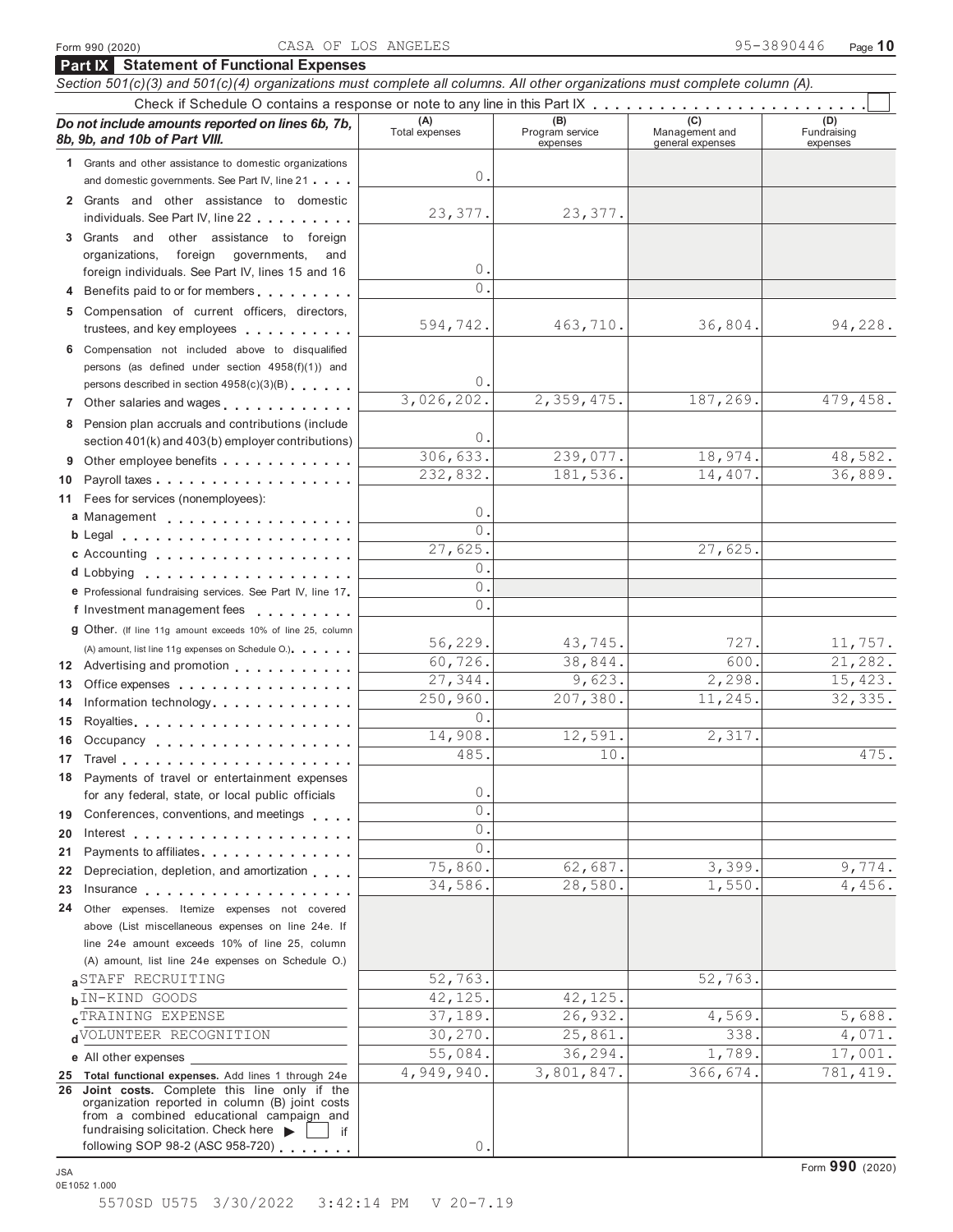CASA OF LOS ANGELES 95-3890446

|                             | Form 990 (2020) |                                                                                                               |                                            |                | Page 11                               |
|-----------------------------|-----------------|---------------------------------------------------------------------------------------------------------------|--------------------------------------------|----------------|---------------------------------------|
|                             | Part X          | <b>Balance Sheet</b>                                                                                          |                                            |                |                                       |
|                             |                 |                                                                                                               | (A)                                        |                | $\vert X \vert$<br>(B)<br>End of year |
|                             |                 |                                                                                                               | Beginning of year<br>$\overline{50,000}$ . |                | 1,799,176.                            |
|                             | 1               |                                                                                                               | 2,067,891.                                 | $\mathbf{1}$   | 1,000,000.                            |
|                             | $\overline{2}$  |                                                                                                               | 134, 153.                                  | $\overline{2}$ | 254,509.                              |
|                             | 3               |                                                                                                               | 151,329.                                   | $\mathbf{3}$   | 154,739.                              |
|                             | 4               | Accounts receivable, net                                                                                      |                                            | $\overline{4}$ |                                       |
|                             | 5               | Loans and other receivables from any current or former officer, director,                                     |                                            |                |                                       |
|                             |                 | trustee, key employee, creator or founder, substantial contributor, or 35%                                    |                                            |                |                                       |
|                             |                 | controlled entity or family member of any of these persons                                                    | 0.                                         | 5              | $0$ .                                 |
|                             | 6               | Loans and other receivables from other disqualified persons (as defined                                       |                                            |                |                                       |
|                             |                 | under section $4958(f)(1)$ , and persons described in section $4958(c)(3)(B)$ .                               | 0.                                         | 6              | $0$ .                                 |
| Assets                      | $\overline{7}$  | Notes and loans receivable, net                                                                               | $\mathbf 0$ .                              | $\overline{7}$ | $0$ .                                 |
|                             | 8               |                                                                                                               | $\Omega$ .                                 | 8              | $0$ .                                 |
|                             | 9               | Prepaid expenses and deferred charges ATCH . 2                                                                | 86, 266.                                   | 9              | 38,859.                               |
|                             |                 | 10a Land, buildings, and equipment: cost or other                                                             |                                            |                |                                       |
|                             |                 | 1,025,888.<br>basis. Complete Part VI of Schedule D 10a                                                       |                                            |                |                                       |
|                             |                 | 482,763.<br><b>b</b> Less: accumulated depreciation. 10b                                                      | 539,689. 10c                               |                | 543,125.                              |
|                             | 11              | Investments - publicly traded securities. ATCH .3.                                                            | 1,368,890.                                 | 11             | 1,067,645.                            |
|                             | 12              | Investments - other securities. See Part IV, line 11.                                                         | 0.                                         | 12             | 0.                                    |
|                             | 13              | Investments - program-related. See Part IV, line 11.                                                          | $\circ$ .                                  | 13             | $0$ .                                 |
|                             | 14              |                                                                                                               | 0.                                         | 14             | 0.                                    |
|                             | 15              |                                                                                                               | 15,000.                                    | 15             | 14.                                   |
|                             | 16              | Total assets. Add lines 1 through 15 (must equal line 33)                                                     | 4, 413, 218.                               | 16             | 4,858,067.                            |
|                             | 17              | Accounts payable and accrued expenses                                                                         | 425, 917.                                  | 17             | 496,211.                              |
|                             | 18              |                                                                                                               | 0.                                         | 18             | 0.                                    |
|                             | 19              |                                                                                                               | $\mathbf 0$ .                              | 19             | $0$ .                                 |
|                             | 20              |                                                                                                               | $\circ$ .                                  | 20             | $0$ .                                 |
|                             | 21              | Escrow or custodial account liability. Complete Part IV of Schedule D.                                        | 0.                                         | 21             | $0$ .                                 |
|                             | 22              | Loans and other payables to any current or former officer, director,                                          |                                            |                |                                       |
|                             |                 | trustee, key employee, creator or founder, substantial contributor, or 35%                                    |                                            |                |                                       |
| Liabilities                 |                 | controlled entity or family member of any of these persons                                                    | $0$ .                                      | 22             | 0.                                    |
|                             | 23              | Secured mortgages and notes payable to unrelated third parties                                                | $0$ .                                      | 23             | $0$ .                                 |
|                             | 24              | Unsecured notes and loans payable to unrelated third parties.                                                 | 687,645.                                   | 24             | $0$ .                                 |
|                             | 25              | Other liabilities (including federal income tax, payables to related third                                    |                                            |                |                                       |
|                             |                 | parties, and other liabilities not included on lines 17-24). Complete Part X                                  |                                            |                |                                       |
|                             |                 |                                                                                                               | 0.                                         | 25             | $0$ .                                 |
|                             | 26              |                                                                                                               | 1, 113, 562.                               | 26             | 496, 211.                             |
|                             |                 | $\mathbf X$<br>Organizations that follow FASB ASC 958, check here ▶<br>and complete lines 27, 28, 32, and 33. |                                            |                |                                       |
|                             | 27              |                                                                                                               | 1,420,049.                                 | 27             | 2,486,977.                            |
|                             | 28              |                                                                                                               | 1,879,607.                                 | 28             | 1,874,879.                            |
| Net Assets or Fund Balances |                 | Organizations that do not follow FASB ASC 958, check here ▶<br>and complete lines 29 through 33.              |                                            |                |                                       |
|                             | 29              | Capital stock or trust principal, or current funds                                                            |                                            | 29             |                                       |
|                             | 30              | Paid-in or capital surplus, or land, building, or equipment fund.                                             |                                            | 30             |                                       |
|                             | 31              | Retained earnings, endowment, accumulated income, or other funds                                              |                                            | 31             |                                       |
|                             | 32              |                                                                                                               | 3,299,656.                                 | 32             | 4,361,856.                            |
|                             | 33              | Total liabilities and net assets/fund balances                                                                | 4, 413, 218.                               | 33             | 4,858,067.                            |

Form **990** (2020)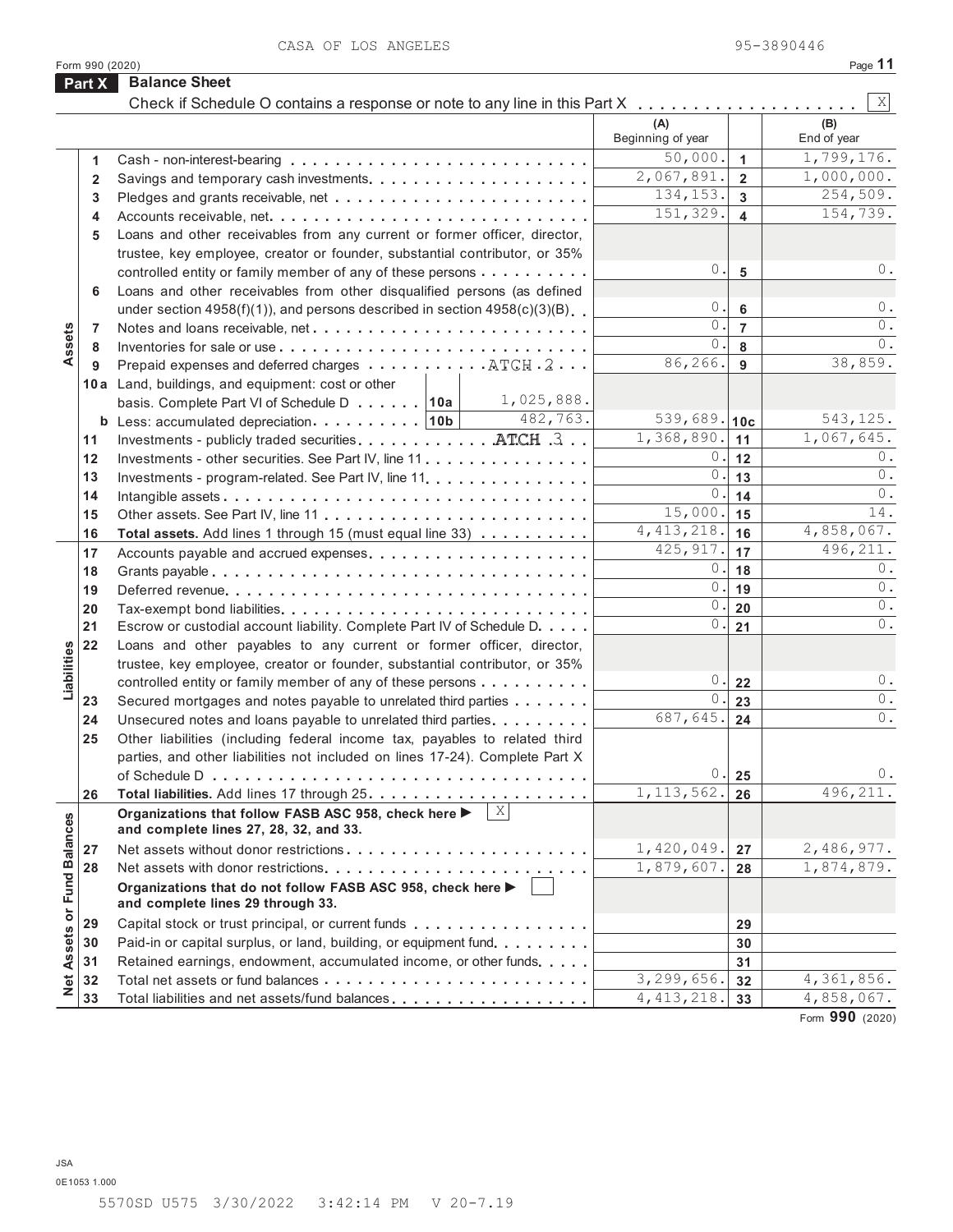|                | Form 990 (2020)                                                                                                       |                         |                |              | Page 12          |
|----------------|-----------------------------------------------------------------------------------------------------------------------|-------------------------|----------------|--------------|------------------|
| Part XI        | <b>Reconciliation of Net Assets</b>                                                                                   |                         |                |              |                  |
|                |                                                                                                                       |                         |                |              |                  |
| 1              |                                                                                                                       | $\mathbf{1}$            |                | 6,030,266.   |                  |
| $\overline{2}$ |                                                                                                                       | $\overline{\mathbf{2}}$ |                | 4,949,940.   |                  |
| 3              |                                                                                                                       | 3                       |                | 1,080,326.   |                  |
| 4              | Net assets or fund balances at beginning of year (must equal Part X, line 32, column (A))                             | 4                       |                | 3, 299, 656. |                  |
| 5              |                                                                                                                       | 5                       |                | $-18, 126.$  |                  |
| 6              |                                                                                                                       | 6                       |                |              | 0.               |
| $\overline{7}$ |                                                                                                                       | $\overline{7}$          |                |              | $\overline{0}$ . |
| 8              |                                                                                                                       | 8                       |                |              | $0$ .            |
| 9              | Other changes in net assets or fund balances (explain on Schedule O)                                                  | 9                       |                |              | 0.               |
| 10             | Net assets or fund balances at end of year. Combine lines 3 through 9 (must equal Part X, line                        |                         |                |              |                  |
|                |                                                                                                                       | 10                      |                | 4,361,856.   |                  |
| Part XII       | <b>Financial Statements and Reporting</b>                                                                             |                         |                |              |                  |
|                |                                                                                                                       |                         |                |              |                  |
|                |                                                                                                                       |                         |                | <b>Yes</b>   | No               |
| 1              | $X$ Accrual<br>Accounting method used to prepare the Form 990:  <br>Cash<br>Other                                     |                         |                |              |                  |
|                | If the organization changed its method of accounting from a prior year or checked "Other," explain in                 |                         |                |              |                  |
|                | Schedule O.                                                                                                           |                         |                |              |                  |
|                | 2a Were the organization's financial statements compiled or reviewed by an independent accountant?                    |                         | 2a             |              | X                |
|                | If "Yes," check a box below to indicate whether the financial statements for the year were compiled or                |                         |                |              |                  |
|                | reviewed on a separate basis, consolidated basis, or both:                                                            |                         |                |              |                  |
|                | Separate basis<br>Consolidated basis<br>Both consolidated and separate basis                                          |                         |                |              |                  |
|                | <b>b</b> Were the organization's financial statements audited by an independent accountant?                           |                         | 2 <sub>b</sub> | Χ            |                  |
|                | If "Yes," check a box below to indicate whether the financial statements for the year were audited on a               |                         |                |              |                  |
|                | separate basis, consolidated basis, or both:                                                                          |                         |                |              |                  |
|                | $X$ Separate basis<br>Consolidated basis<br>Both consolidated and separate basis                                      |                         |                |              |                  |
|                | c If "Yes" to line 2a or 2b, does the organization have a committee that assumes responsibility for oversight of      |                         |                |              |                  |
|                | the audit, review, or compilation of its financial statements and selection of an independent accountant?             |                         | 2 <sub>c</sub> | Χ            |                  |
|                | If the organization changed either its oversight process or selection process during the tax year, explain on         |                         |                |              |                  |
|                | Schedule O.                                                                                                           |                         |                |              |                  |
|                | 3a As a result of a federal award, was the organization required to undergo an audit or audits as set forth in the    |                         |                |              |                  |
|                |                                                                                                                       |                         | 3a             |              | X                |
|                | <b>b</b> If "Yes," did the organization undergo the required audit or audits? If the organization did not undergo the |                         |                |              |                  |
|                | required audit or audits, explain why on Schedule O and describe any steps taken to undergo such audits               |                         | 3b             |              |                  |
|                |                                                                                                                       |                         |                |              | Form 990 (2020)  |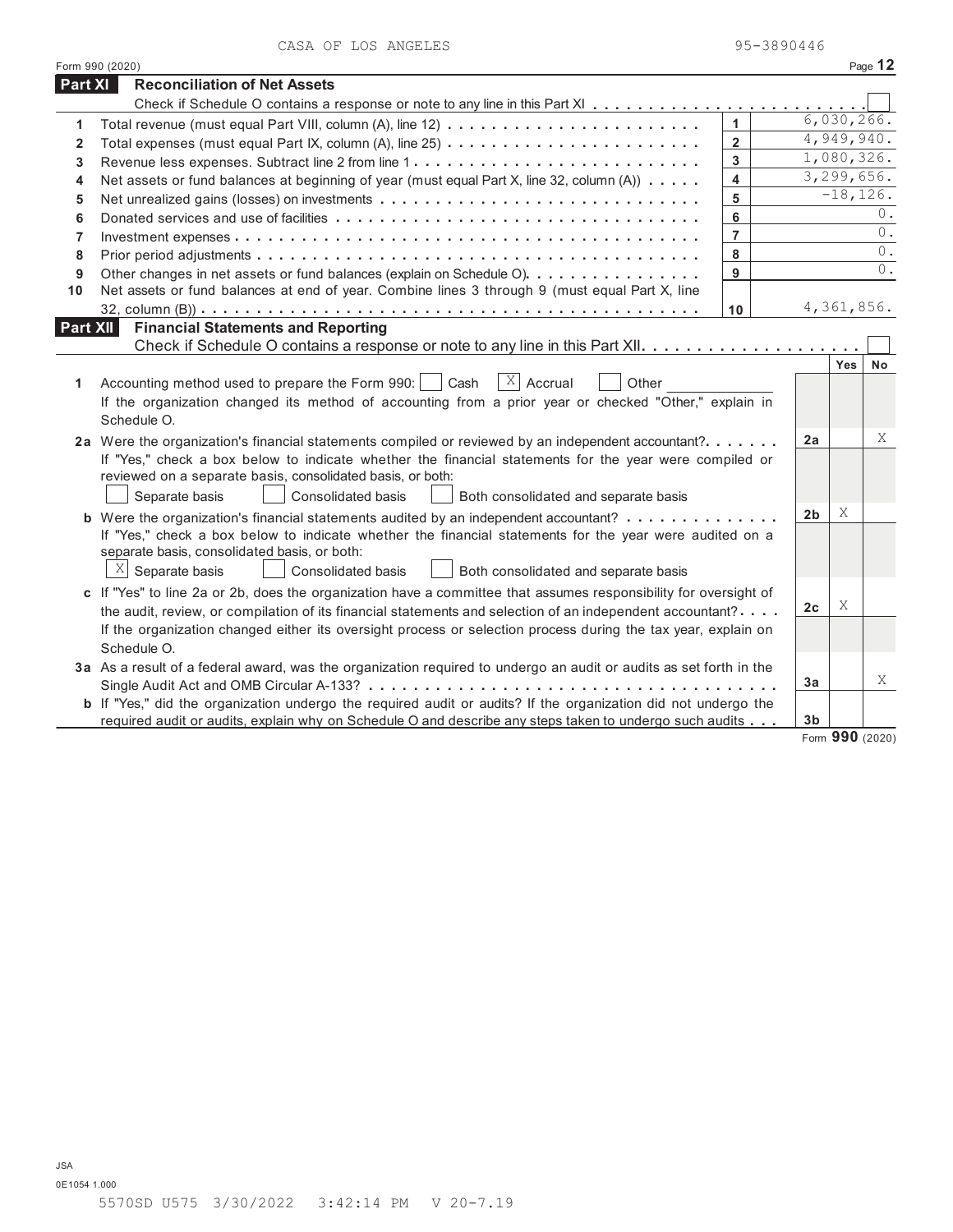SCHEDULE A Public Charity Status and Public Support<br>(Form 990 or 990-EZ) complete if the organization is a section 501(c)(3) organization or a section 4947(a)(1) nonexempt charitable trust.

|        | $($ LOLIU aan ol aan-FT)           |                                                            |                                                                                                           |     |                                                      | Complete if the organization is a section 501(c)(3) organization or a section 4947(a)(1) nonexempt charitable trust.                                                                                                                                                                                                                                                            | ZU                                                                                                                                  |
|--------|------------------------------------|------------------------------------------------------------|-----------------------------------------------------------------------------------------------------------|-----|------------------------------------------------------|---------------------------------------------------------------------------------------------------------------------------------------------------------------------------------------------------------------------------------------------------------------------------------------------------------------------------------------------------------------------------------|-------------------------------------------------------------------------------------------------------------------------------------|
|        | Department of the Treasury         |                                                            | Attach to Form 990 or Form 990-EZ.                                                                        |     |                                                      |                                                                                                                                                                                                                                                                                                                                                                                 | <b>Open to Public</b>                                                                                                               |
|        | <b>Internal Revenue Service</b>    |                                                            | Go to www.irs.gov/Form990 for instructions and the latest information.                                    |     |                                                      |                                                                                                                                                                                                                                                                                                                                                                                 | <b>Inspection</b>                                                                                                                   |
|        | Name of the organization           |                                                            |                                                                                                           |     |                                                      | <b>Employer identification number</b>                                                                                                                                                                                                                                                                                                                                           |                                                                                                                                     |
|        | CASA OF LOS ANGELES                |                                                            |                                                                                                           |     |                                                      | 95-3890446                                                                                                                                                                                                                                                                                                                                                                      |                                                                                                                                     |
| Part I |                                    |                                                            |                                                                                                           |     |                                                      | Reason for Public Charity Status. (All organizations must complete this part.) See instructions.                                                                                                                                                                                                                                                                                |                                                                                                                                     |
|        |                                    |                                                            | The organization is not a private foundation because it is: (For lines 1 through 12, check only one box.) |     |                                                      |                                                                                                                                                                                                                                                                                                                                                                                 |                                                                                                                                     |
| 1      |                                    |                                                            | A church, convention of churches, or association of churches described in section $170(b)(1)(A)(i)$ .     |     |                                                      |                                                                                                                                                                                                                                                                                                                                                                                 |                                                                                                                                     |
| 2      |                                    |                                                            | A school described in section 170(b)(1)(A)(ii). (Attach Schedule E (Form 990 or 990-EZ).)                 |     |                                                      |                                                                                                                                                                                                                                                                                                                                                                                 |                                                                                                                                     |
| 3      |                                    |                                                            | A hospital or a cooperative hospital service organization described in section 170(b)(1)(A)(iii).         |     |                                                      |                                                                                                                                                                                                                                                                                                                                                                                 |                                                                                                                                     |
| 4      | hospital's name, city, and state:  |                                                            |                                                                                                           |     |                                                      | A medical research organization operated in conjunction with a hospital described in section 170(b)(1)(A)(iii). Enter the                                                                                                                                                                                                                                                       |                                                                                                                                     |
| 5      |                                    |                                                            |                                                                                                           |     |                                                      |                                                                                                                                                                                                                                                                                                                                                                                 | An organization operated for the benefit of a college or university owned or operated by a governmental unit described in           |
|        |                                    | section 170(b)(1)(A)(iv). (Complete Part II.)              |                                                                                                           |     |                                                      |                                                                                                                                                                                                                                                                                                                                                                                 |                                                                                                                                     |
| 6      |                                    |                                                            | A federal, state, or local government or governmental unit described in section 170(b)(1)(A)(v).          |     |                                                      |                                                                                                                                                                                                                                                                                                                                                                                 |                                                                                                                                     |
| 7      | X                                  |                                                            |                                                                                                           |     |                                                      |                                                                                                                                                                                                                                                                                                                                                                                 | An organization that normally receives a substantial part of its support from a governmental unit or from the general public        |
|        |                                    | described in section 170(b)(1)(A)(vi). (Complete Part II.) |                                                                                                           |     |                                                      |                                                                                                                                                                                                                                                                                                                                                                                 |                                                                                                                                     |
| 8      |                                    |                                                            | A community trust described in section 170(b)(1)(A)(vi). (Complete Part II.)                              |     |                                                      |                                                                                                                                                                                                                                                                                                                                                                                 |                                                                                                                                     |
| 9      |                                    |                                                            |                                                                                                           |     |                                                      | An agricultural research organization described in section 170(b)(1)(A)(ix) operated in conjunction with a land-grant college                                                                                                                                                                                                                                                   |                                                                                                                                     |
|        | university:                        |                                                            |                                                                                                           |     |                                                      | or university or a non-land-grant college of agriculture (see instructions). Enter the name, city, and state of the college or                                                                                                                                                                                                                                                  |                                                                                                                                     |
| 10     |                                    |                                                            | acquired by the organization after June 30, 1975. See section 509(a)(2). (Complete Part III.)             |     |                                                      | An organization that normally receives (1) more than 331/3 % of its support from contributions, membership fees, and gross<br>receipts from activities related to its exempt functions, subject to certain exceptions; and (2) no more than 331/3 % of its<br>support from gross investment income and unrelated business taxable income (less section 511 tax) from businesses |                                                                                                                                     |
| 11     |                                    |                                                            | An organization organized and operated exclusively to test for public safety. See section 509(a)(4).      |     |                                                      |                                                                                                                                                                                                                                                                                                                                                                                 |                                                                                                                                     |
| 12     |                                    |                                                            |                                                                                                           |     |                                                      |                                                                                                                                                                                                                                                                                                                                                                                 | An organization organized and operated exclusively for the benefit of, to perform the functions of, or to carry out the purposes    |
|        |                                    |                                                            |                                                                                                           |     |                                                      |                                                                                                                                                                                                                                                                                                                                                                                 | of one or more publicly supported organizations described in section $509(a)(1)$ or section $509(a)(2)$ . See section $509(a)(3)$ . |
|        |                                    |                                                            |                                                                                                           |     |                                                      |                                                                                                                                                                                                                                                                                                                                                                                 | Check the box in lines 12a through 12d that describes the type of supporting organization and complete lines 12e, 12f, and 12g.     |
| a      |                                    |                                                            |                                                                                                           |     |                                                      | Type I. A supporting organization operated, supervised, or controlled by its supported organization(s), typically by giving                                                                                                                                                                                                                                                     |                                                                                                                                     |
|        |                                    |                                                            |                                                                                                           |     |                                                      | the supported organization(s) the power to regularly appoint or elect a majority of the directors or trustees of the                                                                                                                                                                                                                                                            |                                                                                                                                     |
|        |                                    |                                                            | supporting organization. You must complete Part IV, Sections A and B.                                     |     |                                                      |                                                                                                                                                                                                                                                                                                                                                                                 |                                                                                                                                     |
| b      |                                    |                                                            |                                                                                                           |     |                                                      | Type II. A supporting organization supervised or controlled in connection with its supported organization(s), by having                                                                                                                                                                                                                                                         |                                                                                                                                     |
|        |                                    |                                                            |                                                                                                           |     |                                                      | control or management of the supporting organization vested in the same persons that control or manage the supported                                                                                                                                                                                                                                                            |                                                                                                                                     |
|        |                                    |                                                            | organization(s). You must complete Part IV, Sections A and C.                                             |     |                                                      |                                                                                                                                                                                                                                                                                                                                                                                 |                                                                                                                                     |
| c      |                                    |                                                            |                                                                                                           |     |                                                      | Type III functionally integrated. A supporting organization operated in connection with, and functionally integrated with,                                                                                                                                                                                                                                                      |                                                                                                                                     |
|        |                                    |                                                            | its supported organization(s) (see instructions). You must complete Part IV, Sections A, D, and E.        |     |                                                      |                                                                                                                                                                                                                                                                                                                                                                                 |                                                                                                                                     |
| d      |                                    |                                                            |                                                                                                           |     |                                                      | Type III non-functionally integrated. A supporting organization operated in connection with its supported organization(s)                                                                                                                                                                                                                                                       |                                                                                                                                     |
|        |                                    |                                                            |                                                                                                           |     |                                                      | that is not functionally integrated. The organization generally must satisfy a distribution requirement and an attentiveness                                                                                                                                                                                                                                                    |                                                                                                                                     |
|        |                                    |                                                            | requirement (see instructions). You must complete Part IV, Sections A and D, and Part V.                  |     |                                                      |                                                                                                                                                                                                                                                                                                                                                                                 |                                                                                                                                     |
| е      |                                    |                                                            |                                                                                                           |     |                                                      | Check this box if the organization received a written determination from the IRS that it is a Type I, Type II, Type III                                                                                                                                                                                                                                                         |                                                                                                                                     |
|        |                                    |                                                            | functionally integrated, or Type III non-functionally integrated supporting organization.                 |     |                                                      |                                                                                                                                                                                                                                                                                                                                                                                 |                                                                                                                                     |
| f.     |                                    |                                                            |                                                                                                           |     |                                                      |                                                                                                                                                                                                                                                                                                                                                                                 |                                                                                                                                     |
|        |                                    |                                                            | Provide the following information about the supported organization(s).                                    |     |                                                      |                                                                                                                                                                                                                                                                                                                                                                                 |                                                                                                                                     |
|        | (i) Name of supported organization | (ii) EIN                                                   | (iii) Type of organization<br>(described on lines 1-10                                                    |     | (iv) Is the organization<br>listed in your governing | (v) Amount of monetary<br>support (see                                                                                                                                                                                                                                                                                                                                          | (vi) Amount of<br>other support (see                                                                                                |
|        |                                    |                                                            | above (see instructions))                                                                                 |     | document?                                            | instructions)                                                                                                                                                                                                                                                                                                                                                                   | instructions)                                                                                                                       |
|        |                                    |                                                            |                                                                                                           | Yes | No                                                   |                                                                                                                                                                                                                                                                                                                                                                                 |                                                                                                                                     |
| (A)    |                                    |                                                            |                                                                                                           |     |                                                      |                                                                                                                                                                                                                                                                                                                                                                                 |                                                                                                                                     |
| (B)    |                                    |                                                            |                                                                                                           |     |                                                      |                                                                                                                                                                                                                                                                                                                                                                                 |                                                                                                                                     |
| (C)    |                                    |                                                            |                                                                                                           |     |                                                      |                                                                                                                                                                                                                                                                                                                                                                                 |                                                                                                                                     |
| (D)    |                                    |                                                            |                                                                                                           |     |                                                      |                                                                                                                                                                                                                                                                                                                                                                                 |                                                                                                                                     |
| (E)    |                                    |                                                            |                                                                                                           |     |                                                      |                                                                                                                                                                                                                                                                                                                                                                                 |                                                                                                                                     |
| Total  |                                    |                                                            |                                                                                                           |     |                                                      |                                                                                                                                                                                                                                                                                                                                                                                 |                                                                                                                                     |
|        |                                    |                                                            |                                                                                                           |     |                                                      |                                                                                                                                                                                                                                                                                                                                                                                 |                                                                                                                                     |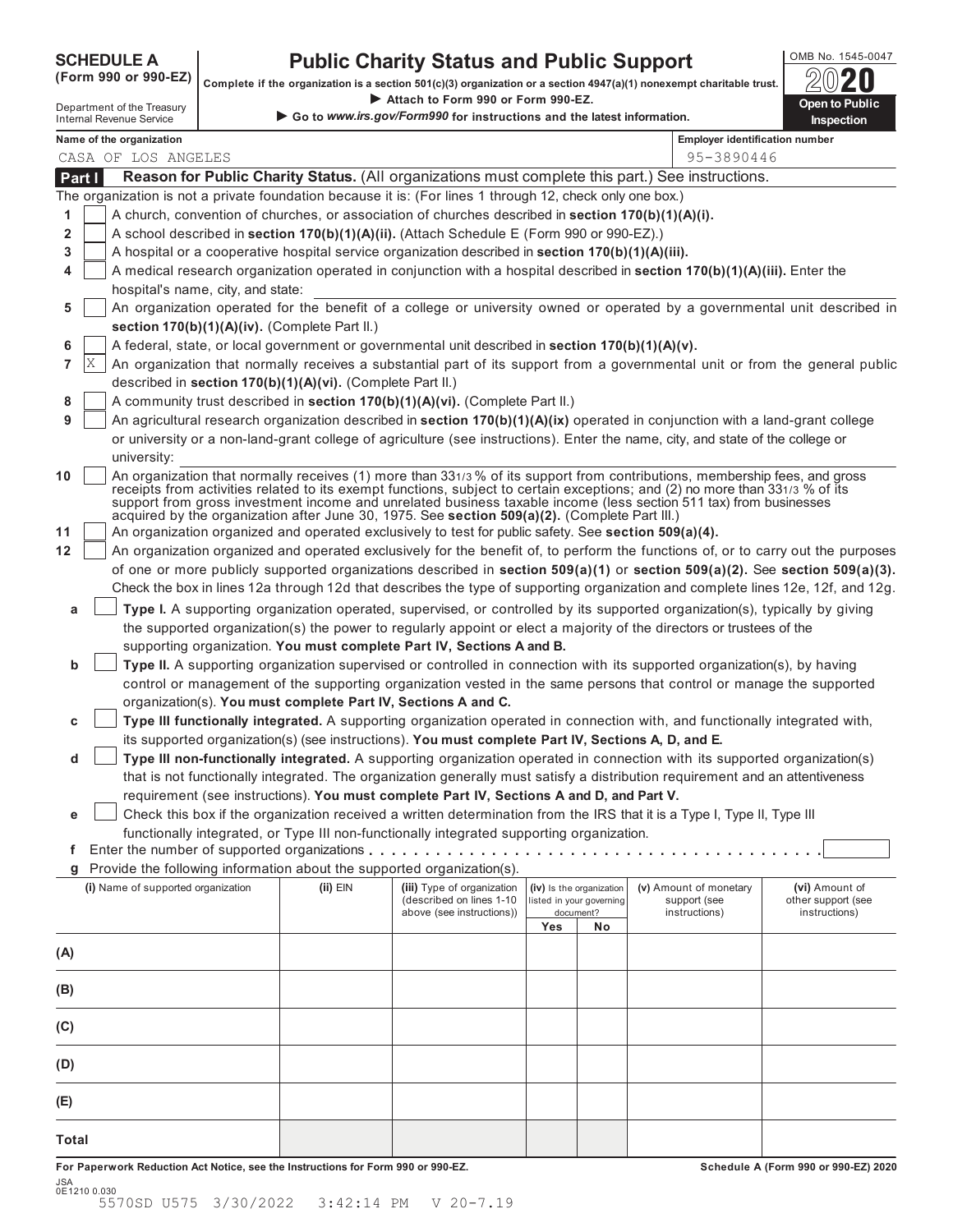## Schedule A (Form 990 or 990-EZ) 2020 Page **2**

**Support Schedule for Organizations Described in Sections 170(b)(1)(A)(iv) and 170(b)(1)(A)(vi)** (Complete only if you checked the box on line 5, 7, or 8 of Part I or if the organization failed to qualify under Part III. If the organization fails to qualify under the tests listed below, please complete Part III.) **Part II**

|              | <b>Section A. Public Support</b>                                                                                                                                                   |              |            |              |                |              |               |
|--------------|------------------------------------------------------------------------------------------------------------------------------------------------------------------------------------|--------------|------------|--------------|----------------|--------------|---------------|
|              | Calendar year (or fiscal year beginning in) ▶                                                                                                                                      | (a) 2016     | (b) 2017   | (c) 2018     | $(d)$ 2019     | (e) 2020     | (f) Total     |
| 1.           | Gifts, grants, contributions, and<br>membership fees received. (Do not<br>include any "unusual grants.") $\ldots$                                                                  | 3,969,716.   | 4,429,548. | 5, 116, 454. | 6,012,746.     | 6, 132, 065. | 25,660,529.   |
| $\mathbf{2}$ | Tax revenues levied for the<br>organization's benefit and either paid to<br>or expended on its behalf                                                                              |              |            |              |                |              | $\circ$ .     |
| 3            | The value of services or facilities<br>furnished by a governmental unit to the<br>organization without charge                                                                      | 153,543.     | 145,752.   | 182,370.     | 179,103.       | 170,976.     | 831,744.      |
| 4            | Total. Add lines 1 through 3.                                                                                                                                                      | 4, 123, 259. | 4,575,300. | 5,298,824.   | 6,191,849.     | 6,303,041    | 26, 492, 273. |
| 5            | The portion of total contributions by<br>each person (other than a<br>governmental unit or publicly<br>supported organization) included on<br>line 1 that exceeds 2% of the amount |              |            |              |                |              |               |
|              | shown on line 11, column $(f)$ ,                                                                                                                                                   |              |            |              |                |              | 1,747,594.    |
| 6            | Public support. Subtract line 5 from line 4                                                                                                                                        |              |            |              |                |              | 24,744,679.   |
|              | <b>Section B. Total Support</b><br>Calendar year (or fiscal year beginning in)                                                                                                     | (a) 2016     | (b) 2017   | $(c)$ 2018   | $(d)$ 2019     | (e) 2020     | (f) Total     |
|              |                                                                                                                                                                                    | 4,123,259.   | 4,575,300  | 5,298,824.   | 6,191,849      | 6,303,041    | 26, 492, 273. |
| 7<br>8       | Amounts from line 4<br>Gross income from interest, dividends,<br>payments received on securities loans,<br>rents, royalties, and income from<br>similar sources                    |              |            | 8,308        | 8,804.         | 12,731.      | 29,843.       |
| 9            | Net income from unrelated business<br>activities, whether or not the business<br>is regularly carried on                                                                           | 0.           | 145,641.   | 0.           | $\mathbf{0}$ . | 0.           | 145,641.      |
| 10           | Other income. Do not include gain or<br>loss from the sale of capital assets<br>(Explain in Part VI.) ATCH 1                                                                       | 3,220.       | 445.       | 1,742.       | 148,055.       | 176,163.     | 329,625.      |
| 11           | Total support. Add lines 7 through 10                                                                                                                                              |              |            |              |                |              | 26,997,382.   |
| 12           |                                                                                                                                                                                    |              |            |              |                | 12           | 5,065.        |
| 13           | First 5 years. If the Form 990 is for the organization's first, second, third, fourth, or fifth tax year as a section 501(c)(3)                                                    |              |            |              |                |              |               |
|              | <b>Section C. Computation of Public Support Percentage</b>                                                                                                                         |              |            |              |                |              |               |
| 14           | Public support percentage for 2020 (line 6, column (f), divided by line 11, column (f)                                                                                             |              |            |              |                | 14           | 91.66%        |
| 15           |                                                                                                                                                                                    |              |            |              |                | 15           | 89.84%        |
|              | 16a 331/3% support test - 2020. If the organization did not check the box on line 13, and line 14 is 331/3% or more, check this                                                    |              |            |              |                |              |               |
|              | box and stop here. The organization qualifies as a publicly supported organization $\ldots$ ,                                                                                      |              |            |              |                |              | $\,$ X        |
|              | b 331/3% support test - 2019. If the organization did not check a box on line 13 or 16a, and line 15 is 331/3% or more, check                                                      |              |            |              |                |              |               |
|              |                                                                                                                                                                                    |              |            |              |                |              |               |
|              | 17a 10%-facts-and-circumstances test - 2020. If the organization did not check a box on line 13, 16a, or 16b, and line 14 is                                                       |              |            |              |                |              |               |
|              | 10% or more, and if the organization meets the facts-and-circumstances test, check this box and stop here. Explain in                                                              |              |            |              |                |              |               |
|              | Part VI how the organization meets the facts-and-circumstances test. The organization qualifies as a publicly supported                                                            |              |            |              |                |              |               |
|              |                                                                                                                                                                                    |              |            |              |                |              |               |
|              | b 10%-facts-and-circumstances test - 2019. If the organization did not check a box on line 13, 16a, 16b, or 17a, and line                                                          |              |            |              |                |              |               |
|              | 15 is 10% or more, and if the organization meets the facts-and-circumstances test, check this box and stop here. Explain                                                           |              |            |              |                |              |               |
|              | in Part VI how the organization meets the facts-and-circumstances test. The organization qualifies as a publicly supported                                                         |              |            |              |                |              |               |
|              |                                                                                                                                                                                    |              |            |              |                |              |               |
| 18           | Private foundation. If the organization did not check a box on line 13, 16a, 16b, 17a, or 17b, check this box and see                                                              |              |            |              |                |              |               |
|              |                                                                                                                                                                                    |              |            |              |                |              |               |

**Schedule A (Form 990 or 990-EZ) 2020**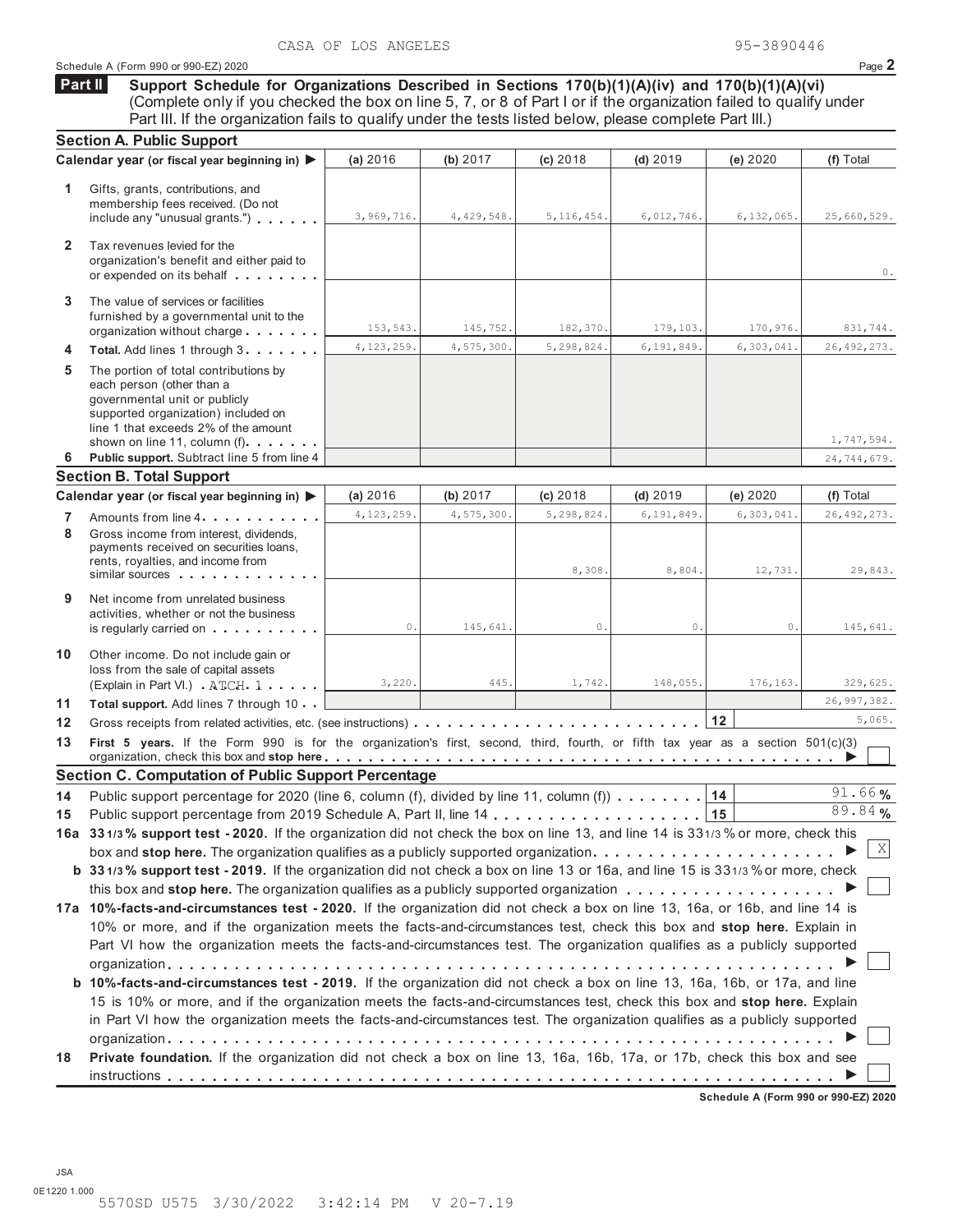## Schedule A (Form 990 or 990-EZ) 2020 Page **3**

### **Support Schedule for Organizations Described in Section 509(a)(2) Part III**

(Complete only if you checked the box on line 10 of Part I or if the organization failed to qualify under Part II. If the organization fails to qualify under the tests listed below, please complete Part II.)

|     | <b>Section A. Public Support</b>                                                                                                              |          |          |            |            |                                      |           |
|-----|-----------------------------------------------------------------------------------------------------------------------------------------------|----------|----------|------------|------------|--------------------------------------|-----------|
|     | Calendar year (or fiscal year beginning in) ▶                                                                                                 | (a) 2016 | (b) 2017 | $(c)$ 2018 | $(d)$ 2019 | (e) 2020                             | (f) Total |
| 1.  | Gifts, grants, contributions, and membership fees                                                                                             |          |          |            |            |                                      |           |
|     | received. (Do not include any "unusual grants.")                                                                                              |          |          |            |            |                                      |           |
| 2   | Gross receipts from admissions, merchandise                                                                                                   |          |          |            |            |                                      |           |
|     | sold or services performed, or facilities                                                                                                     |          |          |            |            |                                      |           |
|     | furnished in any activity that is related to the                                                                                              |          |          |            |            |                                      |           |
|     | organization's tax-exempt purpose                                                                                                             |          |          |            |            |                                      |           |
| 3   | Gross receipts from activities that are not an                                                                                                |          |          |            |            |                                      |           |
|     | unrelated trade or business under section 513.                                                                                                |          |          |            |            |                                      |           |
| 4   | Tax revenues levied for the                                                                                                                   |          |          |            |            |                                      |           |
|     | organization's benefit and either paid to                                                                                                     |          |          |            |            |                                      |           |
|     | or expended on its behalf                                                                                                                     |          |          |            |            |                                      |           |
| 5   | The value of services or facilities                                                                                                           |          |          |            |            |                                      |           |
|     | furnished by a governmental unit to the                                                                                                       |          |          |            |            |                                      |           |
|     | organization without charge                                                                                                                   |          |          |            |            |                                      |           |
| 6   | Total. Add lines 1 through 5                                                                                                                  |          |          |            |            |                                      |           |
|     | 7a Amounts included on lines 1, 2, and 3                                                                                                      |          |          |            |            |                                      |           |
|     | received from disqualified persons                                                                                                            |          |          |            |            |                                      |           |
|     | <b>b</b> Amounts included on lines 2 and 3                                                                                                    |          |          |            |            |                                      |           |
|     | received from other than disqualified<br>persons that exceed the greater of \$5,000                                                           |          |          |            |            |                                      |           |
|     | or 1% of the amount on line 13 for the year                                                                                                   |          |          |            |            |                                      |           |
|     | c Add lines $7a$ and $7b$                                                                                                                     |          |          |            |            |                                      |           |
| 8   | Public support. (Subtract line 7c from                                                                                                        |          |          |            |            |                                      |           |
|     | $line 6.)$                                                                                                                                    |          |          |            |            |                                      |           |
|     | <b>Section B. Total Support</b>                                                                                                               |          |          |            |            |                                      |           |
|     | Calendar year (or fiscal year beginning in) $\blacktriangleright$                                                                             | (a) 2016 | (b) 2017 | $(c)$ 2018 | (d) $2019$ | (e) 2020                             | (f) Total |
| 9   | Amounts from line 6.                                                                                                                          |          |          |            |            |                                      |           |
|     | 10 a Gross income from interest, dividends,                                                                                                   |          |          |            |            |                                      |           |
|     | payments received on securities loans,<br>rents, royalties, and income from similar                                                           |          |          |            |            |                                      |           |
|     | SOUTCES $\cdots$ $\cdots$ $\cdots$                                                                                                            |          |          |            |            |                                      |           |
|     | <b>b</b> Unrelated business taxable income (less                                                                                              |          |          |            |            |                                      |           |
|     | section 511 taxes) from businesses                                                                                                            |          |          |            |            |                                      |           |
|     | acquired after June 30, 1975                                                                                                                  |          |          |            |            |                                      |           |
|     | c Add lines $10a$ and $10b$                                                                                                                   |          |          |            |            |                                      |           |
| 11  | Net income from unrelated business                                                                                                            |          |          |            |            |                                      |           |
|     | activities not included in line 10b, whether                                                                                                  |          |          |            |            |                                      |           |
|     | or not the business is regularly carried on.                                                                                                  |          |          |            |            |                                      |           |
| 12  | Other income. Do not include gain or                                                                                                          |          |          |            |            |                                      |           |
|     | loss from the sale of capital assets                                                                                                          |          |          |            |            |                                      |           |
|     | (Explain in Part VI.)                                                                                                                         |          |          |            |            |                                      |           |
| 13  | Total support. (Add lines 9, 10c, 11,                                                                                                         |          |          |            |            |                                      |           |
|     | and $12.$ ) $\ldots$ $\ldots$ $\ldots$ $\ldots$ $\ldots$ $\ldots$                                                                             |          |          |            |            |                                      |           |
| 14  | First 5 years. If the Form 990 is for the organization's first, second, third, fourth, or fifth tax year as a section 501(c)(3)               |          |          |            |            |                                      |           |
|     |                                                                                                                                               |          |          |            |            |                                      |           |
| 15  | Section C. Computation of Public Support Percentage<br>Public support percentage for 2020 (line 8, column (f), divided by line 13, column (f) |          |          |            |            |                                      | $\%$      |
| 16  | Public support percentage from 2019 Schedule A, Part III, line 15.                                                                            |          |          |            |            | 15<br>16                             | %         |
|     | Section D. Computation of Investment Income Percentage                                                                                        |          |          |            |            |                                      |           |
| 17  | Investment income percentage for 2020 (line 10c, column (f), divided by line 13, column (f) $\ldots$ ,,,,,,                                   |          |          |            |            | 17                                   | %         |
| 18  |                                                                                                                                               |          |          |            |            | 18                                   | %         |
|     | 19a 331/3% support tests - 2020. If the organization did not check the box on line 14, and line 15 is more than 331/3%, and line              |          |          |            |            |                                      |           |
|     | 17 is not more than 331/3%, check this box and stop here. The organization qualifies as a publicly supported organization.                    |          |          |            |            |                                      |           |
|     | b 331/3% support tests - 2019. If the organization did not check a box on line 14 or line 19a, and line 16 is more than 331/3%, and           |          |          |            |            |                                      |           |
|     | line 18 is not more than 331/3%, check this box and stop here. The organization qualifies as a publicly supported organization                |          |          |            |            |                                      |           |
| 20  | Private foundation. If the organization did not check a box on line 14, 19a, or 19b, check this box and see instructions                      |          |          |            |            |                                      |           |
| JSA |                                                                                                                                               |          |          |            |            | Schedule A (Form 990 or 990-EZ) 2020 |           |
|     | 0E1221 1.000<br>5570SD U575 3/30/2022 3:42:14 PM V 20-7.19                                                                                    |          |          |            |            |                                      |           |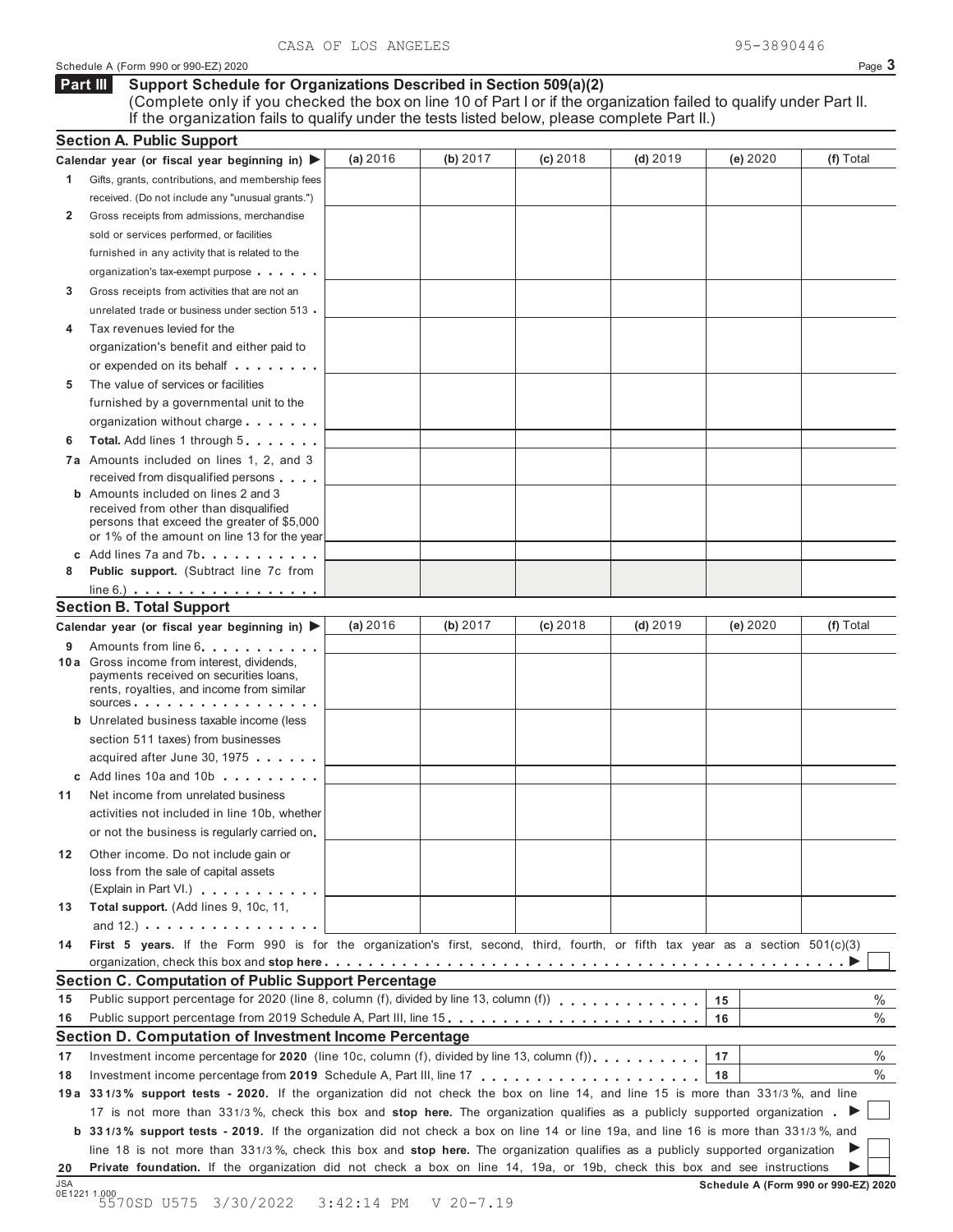**2**

**3a**

**3b**

**3c**

**4a**

**4b**

**4c**

**5a**

**5b 5c**

**6**

**7**

**8**

**9a**

**9b**

**9c**

**10a**

**Yes No**

## **Part IV Supporting Organizations**

(Complete only if you checked a box in line 12 on Part I. If you checked box 12a, Part I, complete Sections A and B. If you checked box 12b, Part I, complete Sections A and C. If you checked box 12c, Part I, complete Sections A, D, and E. If you checked box 12d, Part I, complete Sections A and D, and complete Part V.)

## **Section A. All Supporting Organizations**

- **1** Are all of the organization's supported organizations listed by name in the organization's governing documents? *If "No," describe in Part VI how the supported organizations are designated. If designated by class or purpose, describe the designation. If historic and continuing relationship, explain.* **1**
- **2** Did the organization have any supported organization that does not have an IRS determination of status under section 509(a)(1) or (2)? *If "Yes," explain in Part VI how the organization determined that the supported organization was described in section 509(a)(1) or (2).*
- **3 a** Did the organization have a supported organization described in section 501(c)(4), (5), or (6)? *If "Yes," answer lines 3b and 3c below.*
- **b** Did the organization confirm that each supported organization qualified under section 501(c)(4), (5), or (6) and satisfied the public support tests under section 509(a)(2)? *If "Yes," describe in Part VI when and how the organization made the determination.*
- **c** Did the organization ensure that all support to such organizations was used exclusively for section 170(c)(2)(B) purposes? *If "Yes," explain in Part VI what controls the organization put in place to ensure such use.*
- **4 a** Was any supported organization not organized in the United States ("foreign supported organization")? *If "Yes," and if you checked box 12a or 12b in Part I, answer lines 4b and 4c below.*
- **b** Did the organization have ultimate control and discretion in deciding whether to make grants to the foreign supported organization? *If "Yes," describe in Part VI how the organization had such control and discretion despite being controlled or supervised by or in connection with its supported organizations.*
- **c** Did the organization support any foreign supported organization that does not have an IRS determination under sections 501(c)(3) and 509(a)(1) or (2)? *If "Yes," explain in Part VI what controls the organization used to ensure that all support to the foreign supported organization was used exclusively for section 170(c)(2)(B) purposes.*
- **5 a** Did the organization add, substitute, or remove any supported organizations during the tax year? *If "Yes," answer lines 5b and 5c below (if applicable). Also, provide detail in Part VI, including (i) the names and EIN numbers of the supported organizations added, substituted, or removed; (ii) the reasons for each such action; (iii) the authority under the organization's organizing document authorizing such action; and (iv) how the action was accomplished (such as by amendment to the organizing document).*
- **b Type I or Type II only.** Was any added or substituted supported organization part of a class already designated in the organization's organizing document?
- **c Substitutions only.** Was the substitution the result of an event beyond the organization's control?
- **6** Did the organization provide support (whether in the form of grants or the provision of services or facilities) to anyone other than (i) its supported organizations, (ii) individuals that are part of the charitable class benefited by one or more of its supported organizations, or (iii) other supporting organizations that also support or benefit one or more of the filing organization's supported organizations? *If "Yes," provide detail in Part VI.*
- **7** Did the organization provide a grant, loan, compensation, or other similar payment to a substantial contributor (as defined in section 4958(c)(3)(C)), a family member of a substantial contributor, or a 35% controlled entity with regard to a substantial contributor? *If "Yes," complete Part I of Schedule L (Form 990 or 990-EZ).*
- **8** Did the organization make a loan to a disqualified person (as defined in section 4958) not described in line 7? *If "Yes," complete Part I of Schedule L (Form 990 or 990-EZ).*
- **a 9** Was the organization controlled directly or indirectly at any time during the tax year by one or more disqualified persons, as defined in section 4946 (other than foundation managers and organizations described in section 509(a)(1) or (2))? *If "Yes," provide detail in Part VI.*
- **b** Did one or more disqualified persons (as defined in line 9a) hold a controlling interest in any entity in which the supporting organization had an interest? *If "Yes," provide detail in Part VI.*
- **c** Did a disqualified person (as defined in line 9a) have an ownership interest in, or derive any personal benefit from, assets in which the supporting organization also had an interest? *If "Yes," provide detail in Part VI.*
- **10 a** Was the organization subject to the excess business holdings rules of section 4943 because of section 4943(f) (regarding certain Type II supporting organizations, and all Type III non-functionally integrated supporting organizations)? *If "Yes," answer line 10b below.*
- **b** Did the organization have any excess business holdings in the tax year? *(Use Schedule C, Form 4720, to determine whether the organization had excess business holdings.)*

**10b** JSA **Schedule A (Form 990 or 990-EZ) 2020** 0E1229 1.010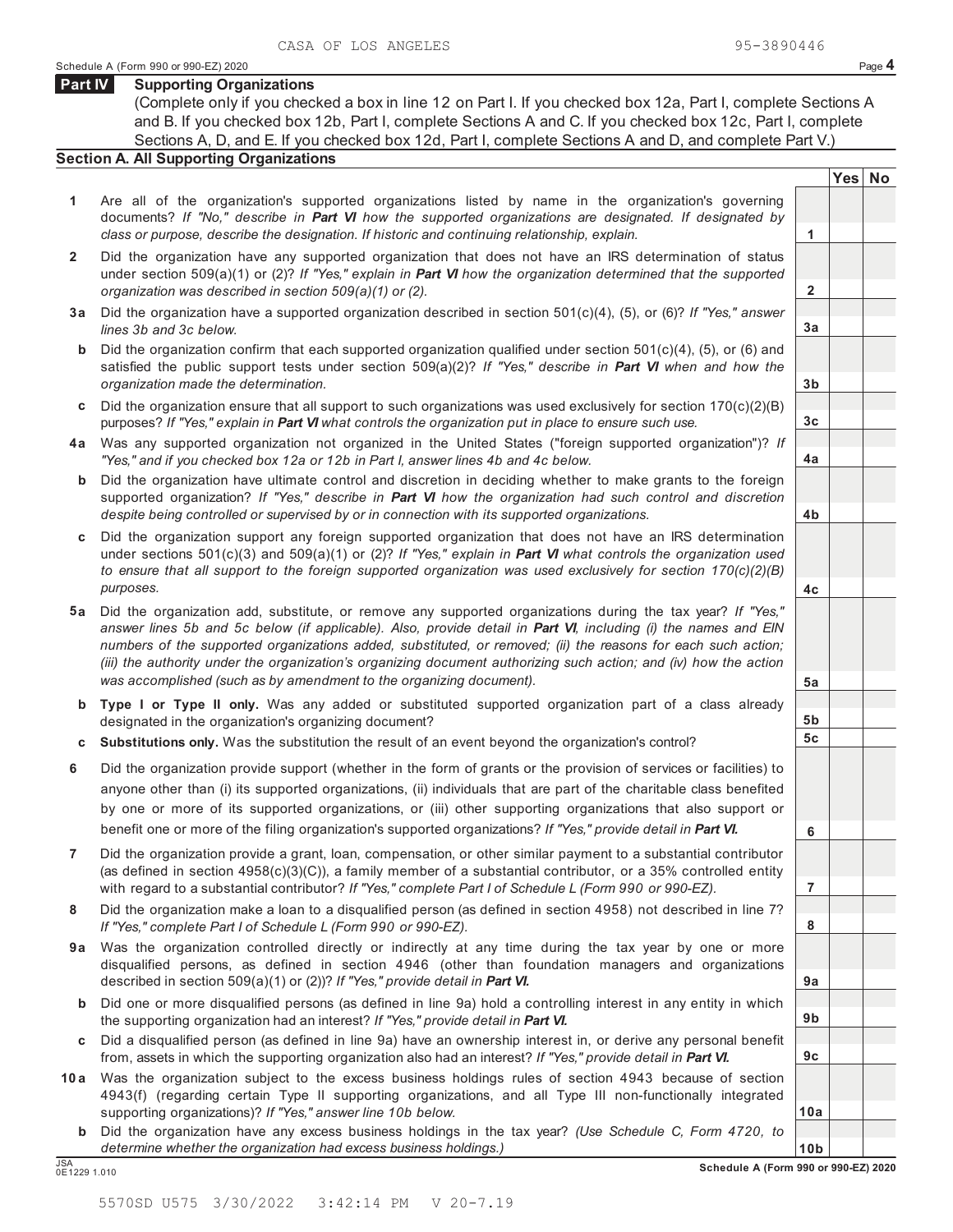A 35% controlled entity of a person described in line 11a or 11b above? *If "Yes" to line 11a, 11b, or 11c, provide detail in Part VI.* **c**

## **Section B. Type I Supporting Organizations**

|                                                                                                                                                                                                                                                                                                                                                                                                                                                                                                                                                                                                                                                                                                                                                                                 |   | Yes∣ |  |
|---------------------------------------------------------------------------------------------------------------------------------------------------------------------------------------------------------------------------------------------------------------------------------------------------------------------------------------------------------------------------------------------------------------------------------------------------------------------------------------------------------------------------------------------------------------------------------------------------------------------------------------------------------------------------------------------------------------------------------------------------------------------------------|---|------|--|
| Did the governing body, members of the governing body, officers acting in their official capacity, or membership of one or<br>more supported organizations have the power to regularly appoint or elect at least a majority of the organization's officers,<br>directors, or trustees at all times during the tax year? If "No," describe in <b>Part VI</b> how the supported organization(s)<br>effectively operated, supervised, or controlled the organization's activities. If the organization had more than one supported<br>organization, describe how the powers to appoint and/or remove officers, directors, or trustees were allocated among the<br>supported organizations and what conditions or restrictions, if any, applied to such powers during the tax year. |   |      |  |
| Did the organization operate for the benefit of any supported organization other than the supported<br>organization(s) that operated, supervised, or controlled the supporting organization? If "Yes," explain in Part<br>VI how providing such benefit carried out the purposes of the supported organization(s) that operated,<br>supervised, or controlled the supporting organization.                                                                                                                                                                                                                                                                                                                                                                                      | ໍ |      |  |

## **Section C. Type II Supporting Organizations**

**1 1** Were a majority of the organization's directors or trustees during the tax year also a majority of the directors or trustees of each of the organization's supported organization(s)? *If "No," describe in Part VI how control or management of the supporting organization was vested in the same persons that controlled or managed the supported organization(s).*

## **Section D. All Type III Supporting Organizations**

|                |                                                                                                                                                                                                                                                                                                                                                                                                                                                                             |   | Yes⊺ |  |
|----------------|-----------------------------------------------------------------------------------------------------------------------------------------------------------------------------------------------------------------------------------------------------------------------------------------------------------------------------------------------------------------------------------------------------------------------------------------------------------------------------|---|------|--|
| 1.             | Did the organization provide to each of its supported organizations, by the last day of the fifth month of the<br>organization's tax year, (i) a written notice describing the type and amount of support provided during the prior<br>tax year, (ii) a copy of the Form 990 that was most recently filed as of the date of notification, and (iii) copies of<br>the organization's governing documents in effect on the date of notification, to the extent not previously |   |      |  |
|                | provided?                                                                                                                                                                                                                                                                                                                                                                                                                                                                   |   |      |  |
| $\overline{2}$ | Were any of the organization's officers, directors, or trustees either (i) appointed or elected by the supported<br>organization(s) or (ii) serving on the governing body of a supported organization? If "No," explain in Part VI how                                                                                                                                                                                                                                      |   |      |  |
|                | the organization maintained a close and continuous working relationship with the supported organization(s).                                                                                                                                                                                                                                                                                                                                                                 |   |      |  |
| 3              | By reason of the relationship described in line 2, above, did the organization's supported organizations have<br>a significant voice in the organization's investment policies and in directing the use of the organization's<br>income or assets at all times during the tax year? If "Yes," describe in Part VI the role the organization's                                                                                                                               |   |      |  |
|                | supported organizations played in this regard.                                                                                                                                                                                                                                                                                                                                                                                                                              | 3 |      |  |

## **Section E. Type III Functionally Integrated Supporting Organizations**

|   | Check the box next to the method that the organization used to satisfy the Integral Part Test during the year (see instructions). |  |  |  |  |
|---|-----------------------------------------------------------------------------------------------------------------------------------|--|--|--|--|
|   | The organization satisfied the Activities Test. Complete line 2 below.                                                            |  |  |  |  |
| b | The organization is the parent of each of its supported organizations. Complete line 3 below.                                     |  |  |  |  |
|   | The organization supported a governmental entity. Describe in Part VI how you supported a governmental entity (see instructions). |  |  |  |  |
|   |                                                                                                                                   |  |  |  |  |
|   | Activities Test. Answer lines 2a and 2b below.                                                                                    |  |  |  |  |

| a      | Did substantially all of the organization's activities during the tax year directly further the exempt purposes of<br>the supported organization(s) to which the organization was responsive? If "Yes," then in <b>Part VI identify</b><br>those supported organizations and explain how these activities directly furthered their exempt purposes,<br>how the organization was responsive to those supported organizations, and how the organization determined |                |  |
|--------|------------------------------------------------------------------------------------------------------------------------------------------------------------------------------------------------------------------------------------------------------------------------------------------------------------------------------------------------------------------------------------------------------------------------------------------------------------------|----------------|--|
|        | that these activities constituted substantially all of its activities.                                                                                                                                                                                                                                                                                                                                                                                           | 2a             |  |
|        | <b>b</b> Did the activities described in line 2a, above, constitute activities that, but for the organization's involvement,<br>one or more of the organization's supported organization(s) would have been engaged in? If "Yes," explain in<br><b>Part VI</b> the reasons for the organization's position that its supported organization(s) would have engaged in<br>these activities but for the organization's involvement.                                  | 2 <sub>b</sub> |  |
| 3<br>a | Parent of Supported Organizations. Answer lines 3a and 3b below.<br>Did the organization have the power to regularly appoint or elect a majority of the officers, directors, or                                                                                                                                                                                                                                                                                  |                |  |
|        | trustees of each of the supported organizations? If "Yes" or "No," provide details in Part VI.                                                                                                                                                                                                                                                                                                                                                                   | Зa             |  |
|        | <b>b</b> Did the organization exercise a substantial degree of direction over the policies, programs, and activities of each                                                                                                                                                                                                                                                                                                                                     |                |  |

of its supported organizations? *If "Yes," describe in Part VI the role played by the organization in this regard.*

**3b**



| a A person who directly or indirectly controls, either alone or together with persons described in lines 11b and  |                 |
|-------------------------------------------------------------------------------------------------------------------|-----------------|
| 11c below, the governing body of a supported organization?                                                        | 11a             |
| <b>b</b> A family member of a person described in line 11a above?                                                 | 11 <sub>b</sub> |
| o A 35% controlled entity of a person described in line 11a or 11b above? If "Yes" to line 11a 11b or 11c provide |                 |

**11c**

**Yes No**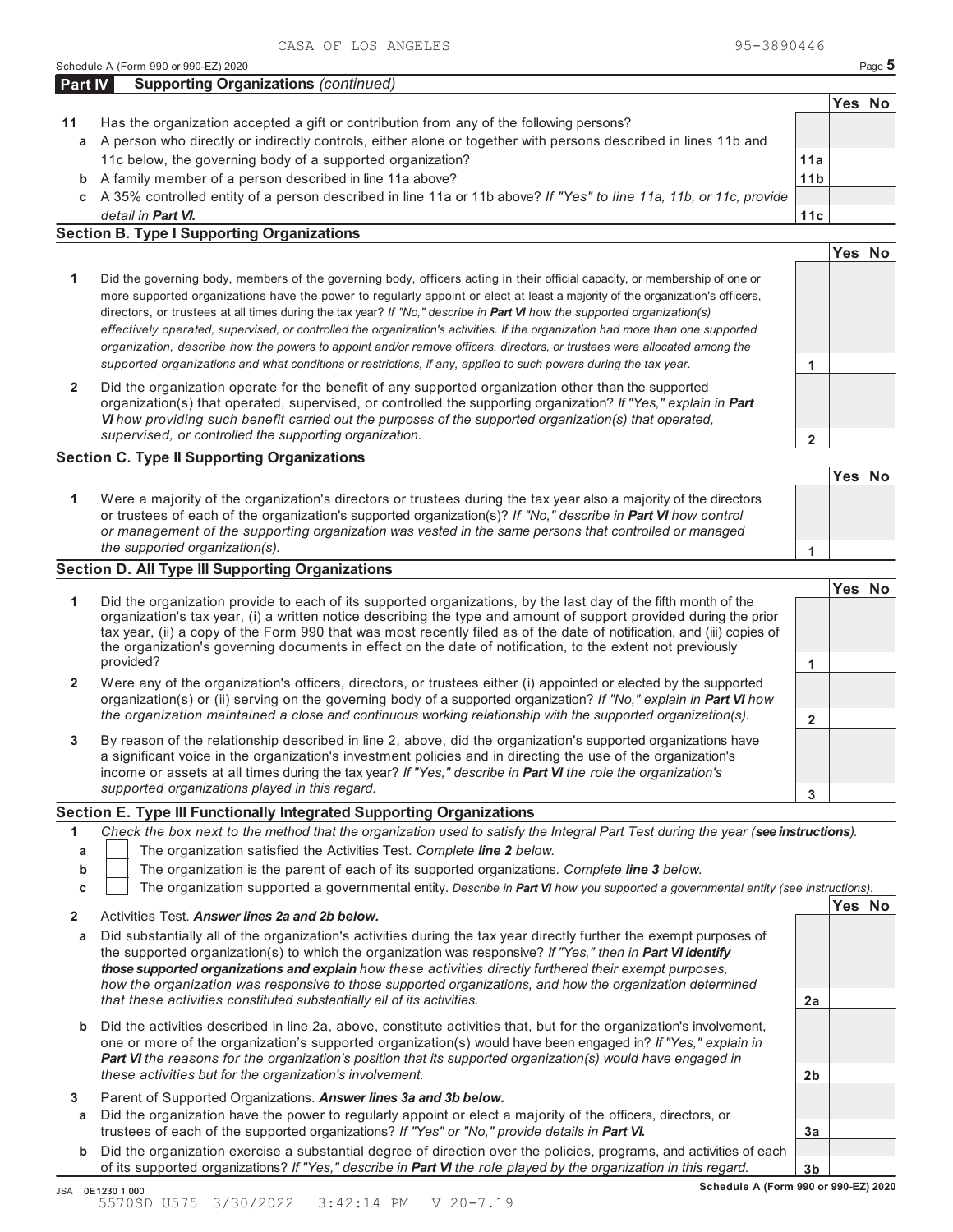|                                         | Schedule A (Form 990 or 990-EZ) 2020                                                                                             |                         |                | Page $6$                       |
|-----------------------------------------|----------------------------------------------------------------------------------------------------------------------------------|-------------------------|----------------|--------------------------------|
|                                         | Part V<br>Type III Non-Functionally Integrated 509(a)(3) Supporting Organizations                                                |                         |                |                                |
| 1                                       | Check here if the organization satisfied the Integral Part Test as a qualifying trust on Nov. 20, 1970 (explain in Part VI). See |                         |                |                                |
|                                         | instructions. All other Type III non-functionally integrated supporting organizations must complete Sections A through E.        |                         |                |                                |
|                                         | <b>Section A - Adjusted Net Income</b>                                                                                           |                         | (A) Prior Year | (B) Current Year<br>(optional) |
| 1.                                      | Net short-term capital gain                                                                                                      | 1                       |                |                                |
|                                         | 2 Recoveries of prior-year distributions                                                                                         | $\overline{2}$          |                |                                |
|                                         | 3 Other gross income (see instructions)                                                                                          | 3                       |                |                                |
|                                         | 4 Add lines 1 through 3.                                                                                                         | 4                       |                |                                |
|                                         | 5 Depreciation and depletion                                                                                                     | 5                       |                |                                |
|                                         | 6 Portion of operating expenses paid or incurred for production or collection of                                                 |                         |                |                                |
|                                         | gross income or for management, conservation, or maintenance of property                                                         |                         |                |                                |
|                                         | held for production of income (see instructions)                                                                                 | 6                       |                |                                |
|                                         | 7 Other expenses (see instructions)                                                                                              | 7                       |                |                                |
|                                         | 8 Adjusted Net Income (subtract lines 5, 6, and 7 from line 4)                                                                   | 8                       |                |                                |
| <b>Section B - Minimum Asset Amount</b> |                                                                                                                                  |                         | (A) Prior Year | (B) Current Year<br>(optional) |
|                                         | 1 Aggregate fair market value of all non-exempt-use assets (see                                                                  |                         |                |                                |
|                                         | instructions for short tax year or assets held for part of year):                                                                |                         |                |                                |
|                                         | a Average monthly value of securities                                                                                            | 1a                      |                |                                |
|                                         | <b>b</b> Average monthly cash balances                                                                                           | 1 <sub>b</sub>          |                |                                |
|                                         | c Fair market value of other non-exempt-use assets                                                                               | 1 <sub>c</sub>          |                |                                |
|                                         | d Total (add lines 1a, 1b, and 1c)                                                                                               | 1d                      |                |                                |
|                                         |                                                                                                                                  |                         |                |                                |
|                                         | e Discount claimed for blockage or other factors (explain in detail in Part VI):                                                 | 1e                      |                |                                |
|                                         | 2 Acquisition indebtedness applicable to non-exempt-use assets                                                                   | $\overline{\mathbf{2}}$ |                |                                |
| 3                                       | Subtract line 2 from line 1d.                                                                                                    | 3                       |                |                                |
| 4                                       | Cash deemed held for exempt use. Enter 0.015 of line 3 (for greater amount,                                                      |                         |                |                                |
|                                         | see instructions).                                                                                                               | 4                       |                |                                |
|                                         | 5 Net value of non-exempt-use assets (subtract line 4 from line 3)                                                               | 5                       |                |                                |
|                                         | 6 Multiply line 5 by 0.035.                                                                                                      | 6                       |                |                                |
|                                         | 7 Recoveries of prior-year distributions                                                                                         | $\overline{7}$          |                |                                |
| 8                                       | Minimum Asset Amount (add line 7 to line 6)                                                                                      | 8                       |                |                                |
|                                         | <b>Section C - Distributable Amount</b>                                                                                          |                         |                | <b>Current Year</b>            |
|                                         | 1 Adjusted net income for prior year (from Section A, line 8, column A)                                                          | 1                       |                |                                |
|                                         | <b>2</b> Enter 0.85 of line 1.                                                                                                   | $\overline{2}$          |                |                                |
|                                         | 3 Minimum asset amount for prior year (from Section B, line 8, column A)                                                         | 3                       |                |                                |
|                                         | 4 Enter greater of line 2 or line 3.                                                                                             | 4                       |                |                                |
|                                         | 5 Income tax imposed in prior year                                                                                               | 5                       |                |                                |
| 6                                       | Distributable Amount. Subtract line 5 from line 4, unless subject to                                                             |                         |                |                                |
|                                         | emergency temporary reduction (see instructions).                                                                                | 6                       |                |                                |

**7** Check here if the current year is the organization's first as a non-functionally integrated Type III supporting organization (see instructions).

**Schedule A (Form 990 or 990-EZ) 2020**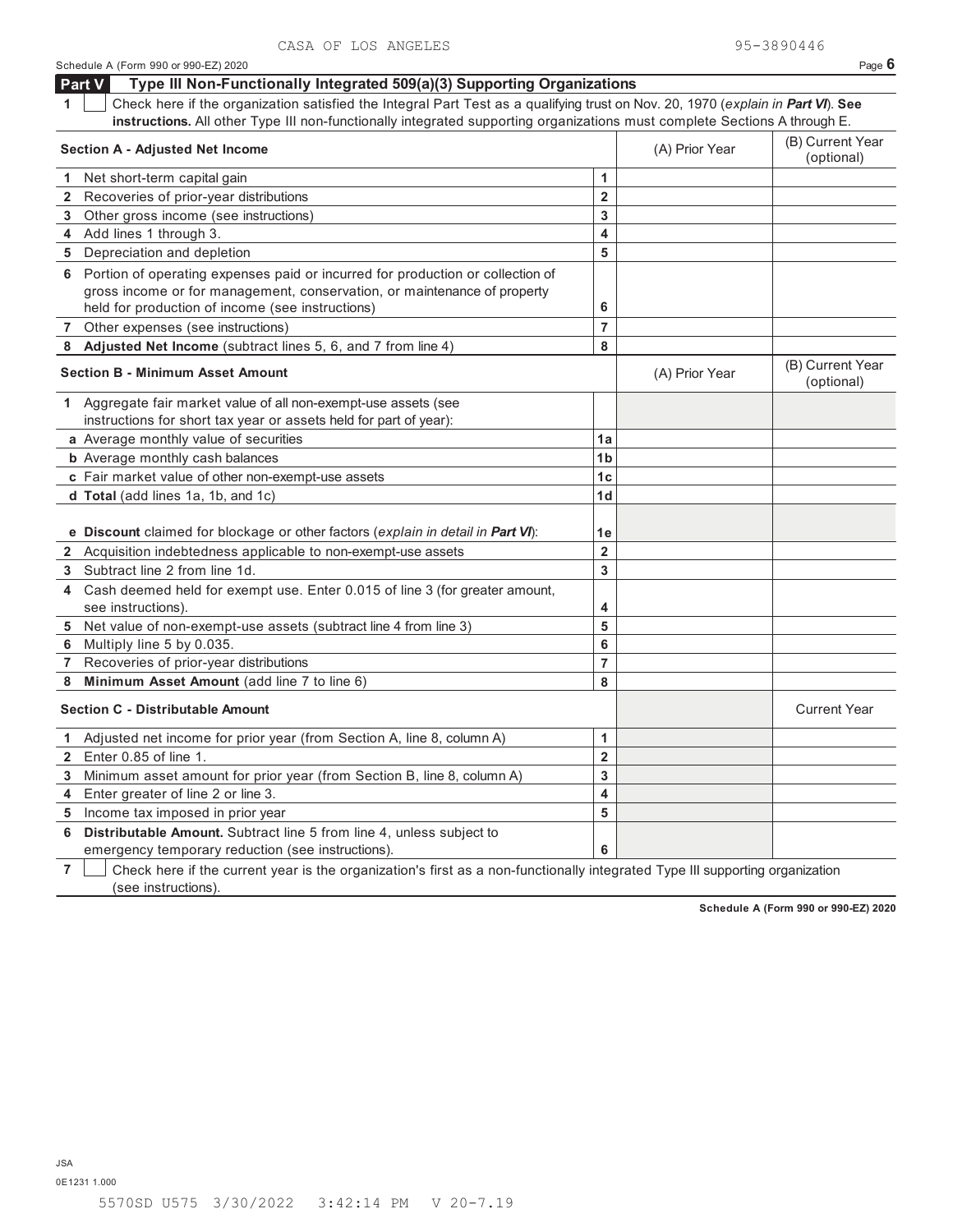| Type III Non-Functionally Integrated 509(a)(3) Supporting Organizations (continued)<br><b>Part V</b> |                                                                                                                                                |  |              |                     |                                                  |  |
|------------------------------------------------------------------------------------------------------|------------------------------------------------------------------------------------------------------------------------------------------------|--|--------------|---------------------|--------------------------------------------------|--|
|                                                                                                      | <b>Section D - Distributions</b>                                                                                                               |  |              | <b>Current Year</b> |                                                  |  |
| 1                                                                                                    | Amounts paid to supported organizations to accomplish exempt purposes                                                                          |  | $\mathbf{1}$ |                     |                                                  |  |
| $\mathbf{2}$                                                                                         | Amounts paid to perform activity that directly furthers exempt purposes of supported                                                           |  |              |                     |                                                  |  |
|                                                                                                      | organizations, in excess of income from activity                                                                                               |  |              |                     |                                                  |  |
| 3                                                                                                    | Administrative expenses paid to accomplish exempt purposes of supported organizations                                                          |  |              | 3                   |                                                  |  |
| 4                                                                                                    | Amounts paid to acquire exempt-use assets                                                                                                      |  |              | 4                   |                                                  |  |
| 5                                                                                                    | Qualified set-aside amounts (prior IRS approval required - provide details in Part VI)                                                         |  |              | 5                   |                                                  |  |
| 6                                                                                                    | Other distributions (describe in Part VI). See instructions.                                                                                   |  |              | 6                   |                                                  |  |
| 7                                                                                                    | Total annual distributions. Add lines 1 through 6.                                                                                             |  |              | $\overline{7}$      |                                                  |  |
| 8                                                                                                    | Distributions to attentive supported organizations to which the organization is responsive                                                     |  |              |                     |                                                  |  |
|                                                                                                      | (provide details in Part VI). See instructions.                                                                                                |  |              | 8                   |                                                  |  |
| 9                                                                                                    | Distributable amount for 2020 from Section C, line 6                                                                                           |  |              | 9                   |                                                  |  |
| 10                                                                                                   | Line 8 amount divided by line 9 amount                                                                                                         |  |              | 10                  |                                                  |  |
|                                                                                                      | (ii)<br>(i)<br><b>Underdistributions</b><br>Section E - Distribution Allocations (see instructions)<br><b>Excess Distributions</b><br>Pre-2020 |  |              |                     | (iii)<br><b>Distributable</b><br>Amount for 2020 |  |
| 1                                                                                                    | Distributable amount for 2020 from Section C, line 6                                                                                           |  |              |                     |                                                  |  |
| $\overline{2}$                                                                                       | Underdistributions, if any, for years prior to 2020                                                                                            |  |              |                     |                                                  |  |
|                                                                                                      | (reasonable cause required - explain in Part VI). See                                                                                          |  |              |                     |                                                  |  |
|                                                                                                      | instructions.                                                                                                                                  |  |              |                     |                                                  |  |
| 3                                                                                                    | Excess distributions carryover, if any, to 2020                                                                                                |  |              |                     |                                                  |  |
| а                                                                                                    | From 2015                                                                                                                                      |  |              |                     |                                                  |  |
| b                                                                                                    | $From 2016$                                                                                                                                    |  |              |                     |                                                  |  |
| С                                                                                                    | From 2017 <u>.</u>                                                                                                                             |  |              |                     |                                                  |  |
| d                                                                                                    |                                                                                                                                                |  |              |                     |                                                  |  |
| е                                                                                                    | From 2019                                                                                                                                      |  |              |                     |                                                  |  |
| f                                                                                                    | Total of lines 3a through 3e                                                                                                                   |  |              |                     |                                                  |  |
| g                                                                                                    | Applied to underdistributions of prior years                                                                                                   |  |              |                     |                                                  |  |
| h                                                                                                    | Applied to 2020 distributable amount                                                                                                           |  |              |                     |                                                  |  |
| j.                                                                                                   | Carryover from 2015 not applied (see instructions)                                                                                             |  |              |                     |                                                  |  |
| j                                                                                                    | Remainder. Subtract lines 3g, 3h, and 3i from line 3f.                                                                                         |  |              |                     |                                                  |  |
| 4                                                                                                    | Distributions for 2020 from                                                                                                                    |  |              |                     |                                                  |  |
|                                                                                                      | Section D, line 7:<br>Applied to underdistributions of prior years                                                                             |  |              |                     |                                                  |  |
| а<br>b                                                                                               | Applied to 2020 distributable amount                                                                                                           |  |              |                     |                                                  |  |
| c                                                                                                    | Remainder. Subtract lines 4a and 4b from line 4.                                                                                               |  |              |                     |                                                  |  |
| 5                                                                                                    | Remaining underdistributions for years prior to 2020, if                                                                                       |  |              |                     |                                                  |  |
|                                                                                                      | any. Subtract lines 3g and 4a from line 2. For result                                                                                          |  |              |                     |                                                  |  |
|                                                                                                      | greater than zero, explain in Part VI. See instructions.                                                                                       |  |              |                     |                                                  |  |
| 6                                                                                                    | Remaining underdistributions for 2020. Subtract lines 3h                                                                                       |  |              |                     |                                                  |  |
|                                                                                                      | and 4b from line 1. For result greater than zero, explain in                                                                                   |  |              |                     |                                                  |  |
|                                                                                                      | <b>Part VI.</b> See instructions.                                                                                                              |  |              |                     |                                                  |  |
| $\overline{7}$                                                                                       | Excess distributions carryover to 2021. Add lines 3j                                                                                           |  |              |                     |                                                  |  |
|                                                                                                      | and 4c.                                                                                                                                        |  |              |                     |                                                  |  |
| 8                                                                                                    | Breakdown of line 7:                                                                                                                           |  |              |                     |                                                  |  |
| a                                                                                                    | Excess from 2016                                                                                                                               |  |              |                     |                                                  |  |
| $\mathbf b$                                                                                          | Excess from 2017                                                                                                                               |  |              |                     |                                                  |  |
| C                                                                                                    | Excess from 2018                                                                                                                               |  |              |                     |                                                  |  |
| d                                                                                                    | Excess from 2019                                                                                                                               |  |              |                     |                                                  |  |
| е                                                                                                    | Excess from 2020                                                                                                                               |  |              |                     |                                                  |  |
|                                                                                                      |                                                                                                                                                |  |              |                     | <b>Cohodule A / Form 000 or 000 EZ\ 2020</b>     |  |

Schedule A (Form 990 or 990-EZ) 2020 Page **7**

**Schedule A (Form 990 or 990-EZ) 2020**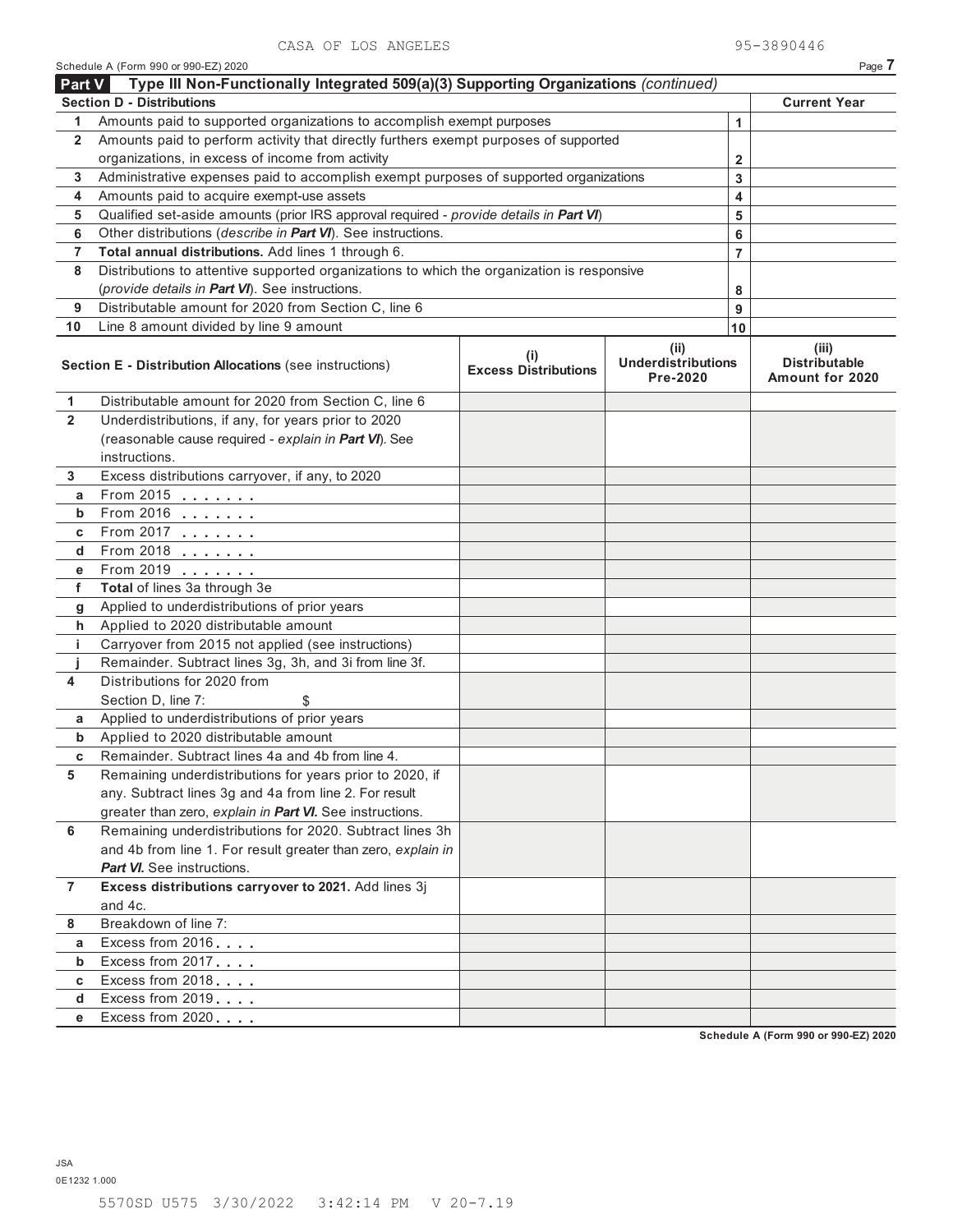## Schedule A (Form 990 or 990-EZ) 2020 Page **8**

**Supplemental Information.** Provide the explanations required by Part II, line 10; Part II, line 17a or 17b; Part **Part VI** III, line 12; Part IV, Section A, lines 1, 2, 3b, 3c, 4b, 4c, 5a, 6, 9a, 9b, 9c, 11a, 11b, and 11c; Part IV, Section B, lines 1 and 2; Part IV, Section C, line 1; Part IV, Section D, lines 2 and 3; Part IV, Section E, lines 1c, 2a, 2b, 3a and 3b; Part V, line 1; Part V, Section B, line 1e; Part V, Section D, lines 5, 6, and 8; and Part V, Section E, lines 2, 5, and 6. Also complete this part for any additional information. (See instructions.)

| SCHEDULE A, PART II - OTHER INCOME | ATTACHMENT 1 |      |        |          |          |          |
|------------------------------------|--------------|------|--------|----------|----------|----------|
| DESCRIPTION                        | 2016         | 2017 | 2018   | 2019     | 2020     | TOTAL    |
| OTHER INCOME                       | 3,220.       | 445. | 1,742. | 148,055. | 41,354.  | 194,816. |
| SPECIAL EVENTS                     |              |      |        |          | 134,809. | 134,809. |
| TOTALS                             | 3,220.       | 445. | 1,742. | 148,055. | 176,163. | 329,625. |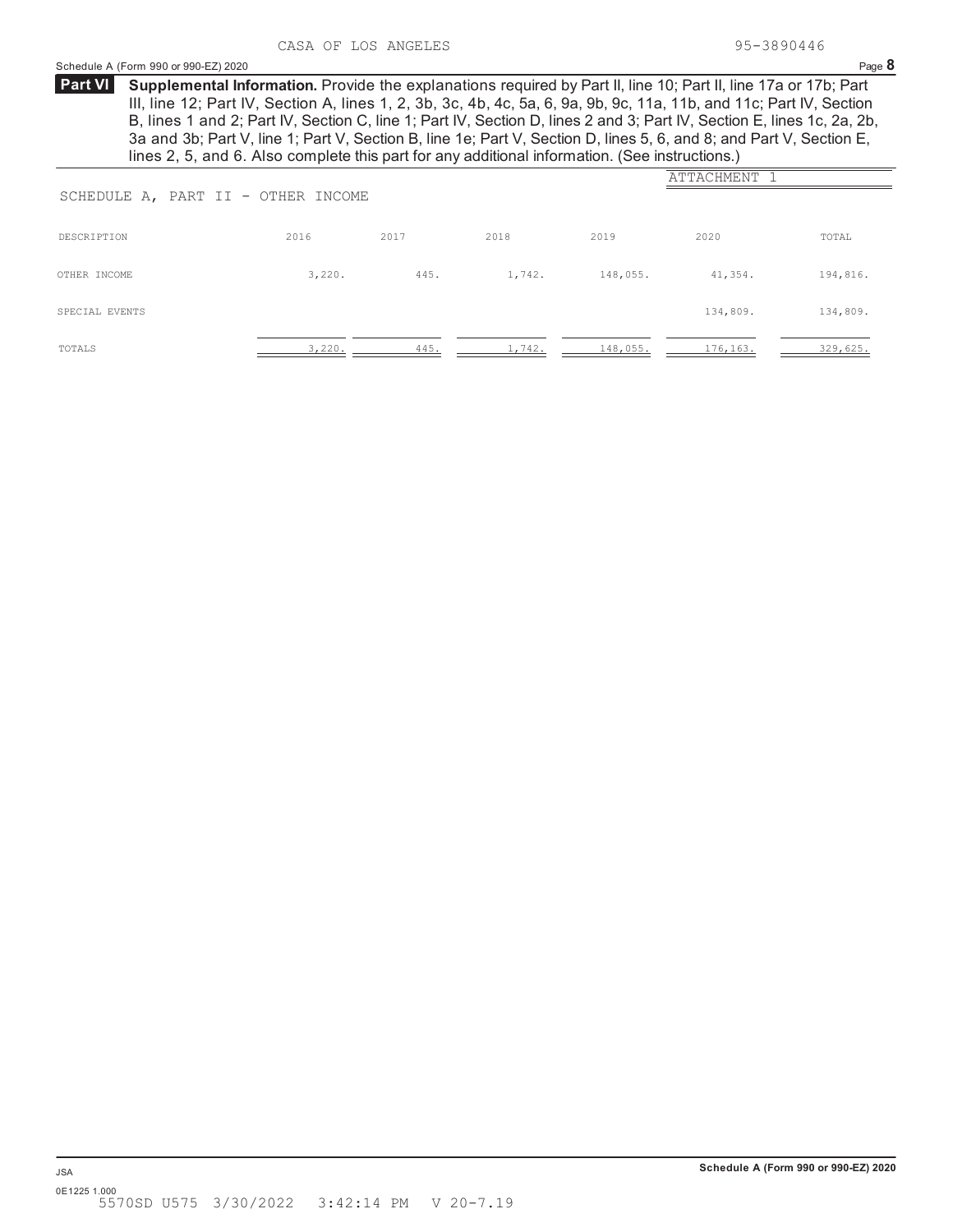**(Form 990, 990-EZ, or 990-PF)** Department of the Treasury

## Internal Revenue Service

CASA OF LOS ANGELES

## **Organization type** (check one):

## **Schedule B**  $\bigcup_{\text{OMB No. 1545-0047}}$

 **Attach to Form 990, Form 990-EZ, or Form 990-PF.** ▶ Go to *www.irs.gov/Form990* for the latest information.

2020

Name of the organization **Employer identification number Employer identification number** 

95-3890446

| Filers of:         | Section:                                                                    |
|--------------------|-----------------------------------------------------------------------------|
| Form 990 or 990-EZ | $\vert X \vert$<br>$501(c)(3)$ (enter number) organization                  |
|                    | $4947(a)(1)$ nonexempt charitable trust not treated as a private foundation |
|                    | 527 political organization                                                  |
| Form 990-PF        | 501(c)(3) exempt private foundation                                         |
|                    | $4947(a)(1)$ nonexempt charitable trust treated as a private foundation     |
|                    | $501(c)(3)$ taxable private foundation                                      |

Check if your organization is covered by the **General Rule** or a **Special Rule.**

**Note:** Only a section 501(c)(7), (8), or (10) organization can check boxes for both the General Rule and a Special Rule. See instructions.

## **General Rule**

For an organization filing Form 990, 990-EZ, or 990-PF that received, during the year, contributions totaling \$5,000 or more (in money or property) from any one contributor. Complete Parts I and II. See instructions for determining a contributor's total contributions.

## **Special Rules**

 $\mathbb{X}$   $\Box$  For an organization described in section 501(c)(3) filing Form 990 or 990-EZ that met the 33 1/3% support test of the regulations under sections 509(a)(1) and 170(b)(1)(A)(vi), that checked Schedule A (Form 990 or 990-EZ), Part II, line 13, 16a, or 16b, and that received from any one contributor, during the year, total contributions of the greater of **(1)** \$5,000; or **(2)** 2% of the amount on (i) Form 990, Part VIII, line 1h; or (ii) Form 990-EZ, line 1. Complete Parts I and II.

For an organization described in section 501(c)(7), (8), or (10) filing Form 990 or 990-EZ that received from any one contributor, during the year, total contributions of more than \$1,000 *exclusively* for religious, charitable, scientific, literary, or educational purposes, or for the prevention of cruelty to children or animals. Complete Parts I (entering "N/A" in column (b) instead of the contributor name and address), II, and III.

For an organization described in section  $501(c)(7)$ , (8), or (10) filing Form 990 or 990-EZ that received from any one contributor, during the year, contributions *exclusively* for religious, charitable, etc., purposes, but no such contributions totaled more than \$1,000. If this box is checked, enter here the total contributions that were received during the year for an *exclusively* religious, charitable, etc., purpose. Don't complete any of the parts unless the **General Rule** applies to this organization because it received *nonexclusively* religious, charitable, etc., contributions totaling \$5,000 or more during the year  $\ldots$ ,  $\ldots$ ,  $\ldots$ ,  $\ldots$ ,  $\ldots$ ,  $\ldots$ ,  $\ldots$ ,  $\blacktriangleright$  \$

**Caution:** An organization that isn't covered by the General Rule and/or the Special Rules doesn't file Schedule B (Form 990, 990-EZ, or 990-PF), but it **must** answer "No" on Part IV, line 2, of its Form 990; or check the box on line H of its Form 990-EZ or on its Form 990-PF, Part I, line 2, to certify that it doesn't meet the filing requirements of Schedule B (Form 990, 990-EZ, or 990-PF).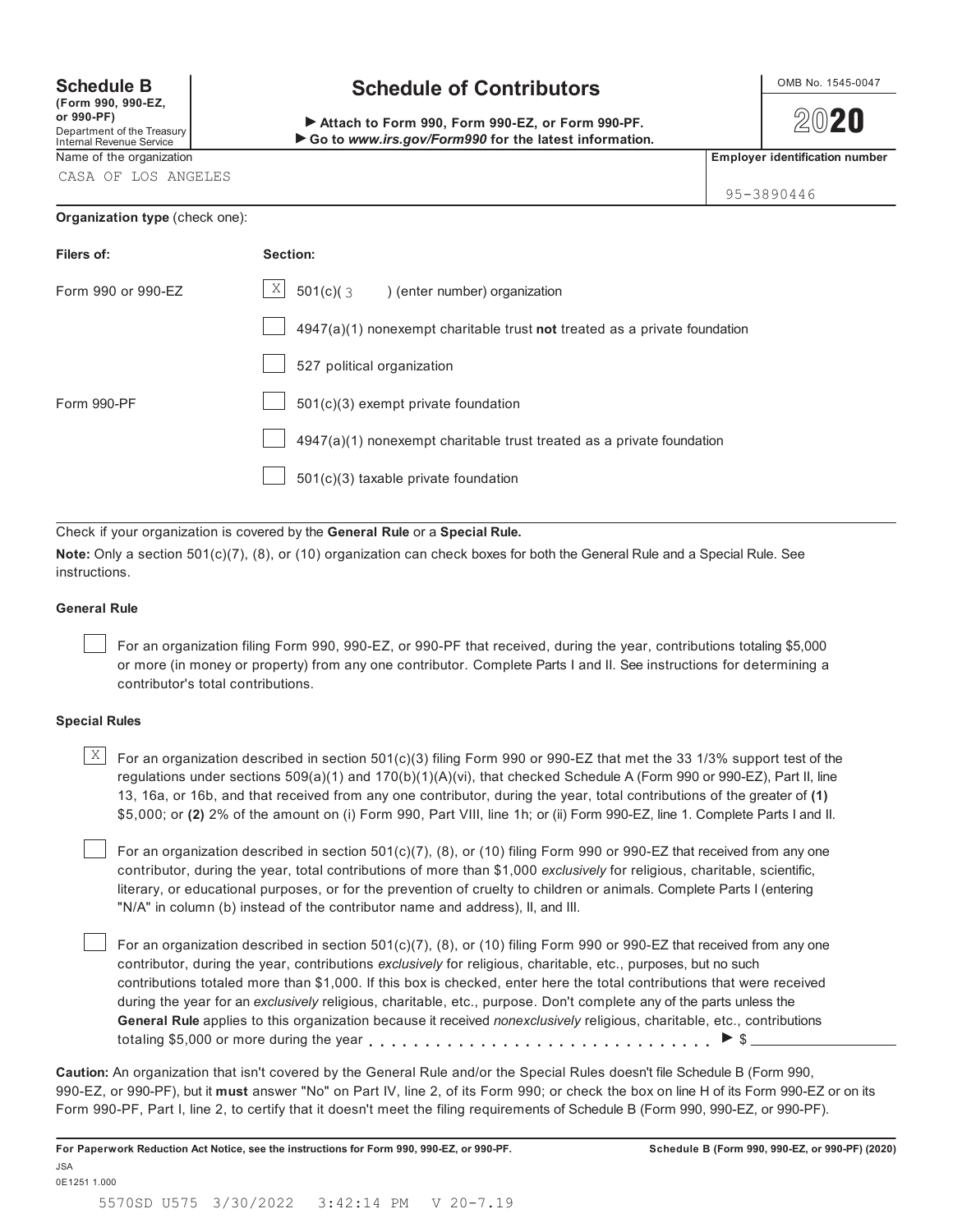|                      | Schedule B (Form 990, 990-EZ, or 990-PF) (2020)<br>CASA OF LOS ANGELES<br>Name of organization                                      |                                   | Page 2<br>Employer identification number                                                            |
|----------------------|-------------------------------------------------------------------------------------------------------------------------------------|-----------------------------------|-----------------------------------------------------------------------------------------------------|
|                      |                                                                                                                                     |                                   | 95-3890446                                                                                          |
| Part I<br>(a)<br>No. | Contributors (see instructions). Use duplicate copies of Part I if additional space is needed.<br>(b)<br>Name, address, and ZIP + 4 | (c)<br><b>Total contributions</b> | (d)<br>Type of contribution                                                                         |
| 1                    | N/A                                                                                                                                 | 428,593.<br>\$                    | Χ<br>Person<br>Payroll<br><b>Noncash</b><br>(Complete Part II for<br>noncash contributions.)        |
| (a)<br>No.           | (b)<br>Name, address, and ZIP + 4                                                                                                   | (c)<br><b>Total contributions</b> | (d)<br>Type of contribution                                                                         |
| 2                    | N/A                                                                                                                                 | 573,980.<br>\$                    | Χ<br>Person<br>Payroll<br><b>Noncash</b><br>(Complete Part II for<br>noncash contributions.)        |
| (a)<br>No.           | (b)<br>Name, address, and ZIP + 4                                                                                                   | (c)<br><b>Total contributions</b> | (d)<br>Type of contribution                                                                         |
| 3                    | N/A                                                                                                                                 | 225,000.<br>\$                    | Χ<br>Person<br><b>Payroll</b><br><b>Noncash</b><br>(Complete Part II for<br>noncash contributions.) |
| (a)<br>No.           | (b)<br>Name, address, and ZIP + 4                                                                                                   | (c)<br><b>Total contributions</b> | (d)<br>Type of contribution                                                                         |
| 4                    | N/A                                                                                                                                 | 135,000.<br>\$                    | Χ<br>Person<br>Payroll<br><b>Noncash</b><br>(Complete Part II for<br>noncash contributions.)        |
| (a)<br>No.           | (b)<br>Name, address, and ZIP + 4                                                                                                   | (c)<br><b>Total contributions</b> | (d)<br>Type of contribution                                                                         |
| 5                    | N/A                                                                                                                                 | 125,000.<br>\$                    | Χ<br>Person<br>Payroll<br><b>Noncash</b><br>(Complete Part II for<br>noncash contributions.)        |
| (a)<br>No.           | (b)<br>Name, address, and ZIP + 4                                                                                                   | (c)<br><b>Total contributions</b> | (d)<br>Type of contribution                                                                         |

(Complete Part II for noncash contributions.)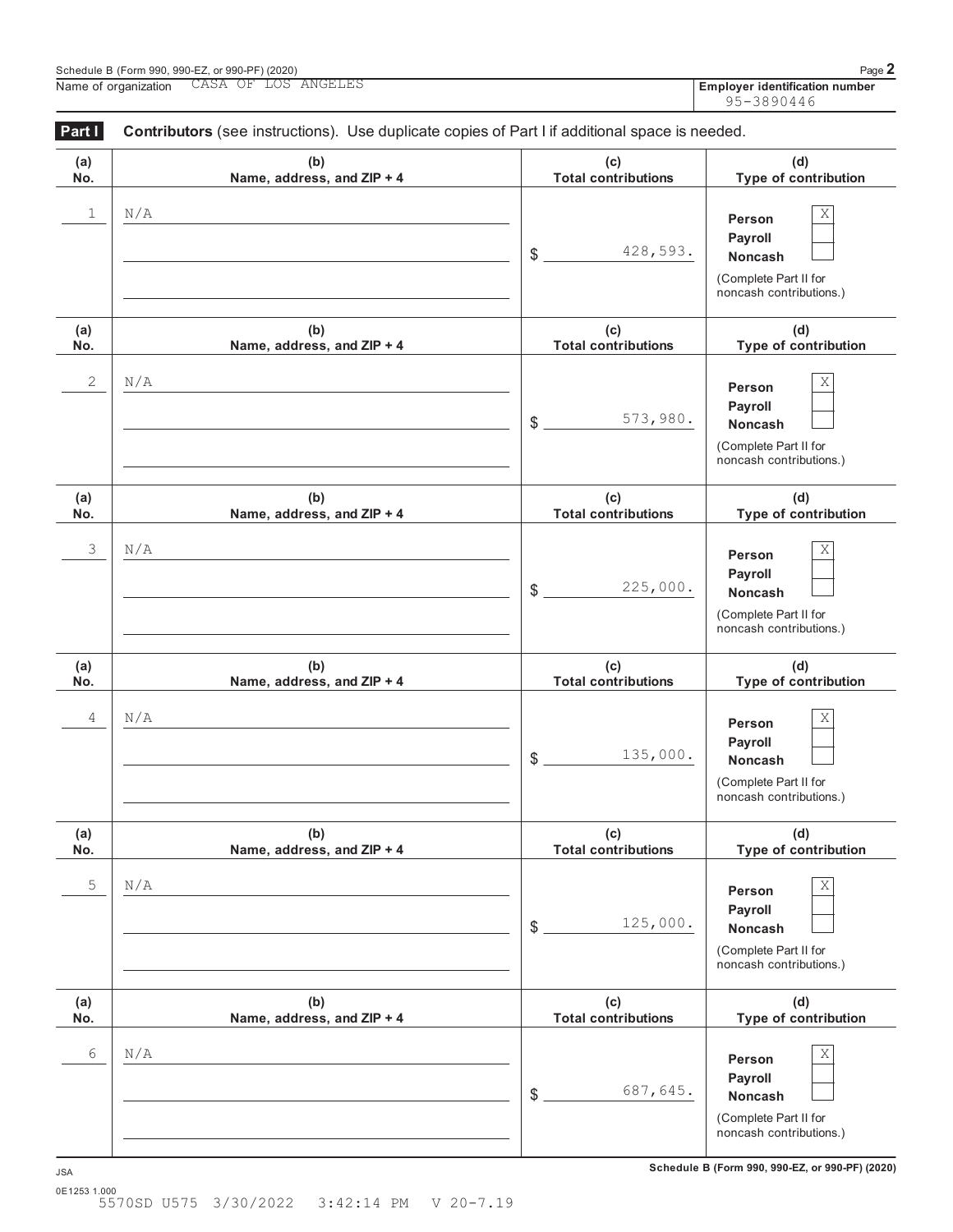95-3890446

| Part II                   | Noncash Property (see instructions). Use duplicate copies of Part II if additional space is needed. |                                                 |                      |
|---------------------------|-----------------------------------------------------------------------------------------------------|-------------------------------------------------|----------------------|
| (a) No.<br>from<br>Part I | (b)<br>Description of noncash property given                                                        | (c)<br>FMV (or estimate)<br>(See instructions.) | (d)<br>Date received |
|                           |                                                                                                     | $\frac{1}{2}$                                   |                      |
| (a) No.<br>from<br>Part I | (b)<br>Description of noncash property given                                                        | (c)<br>FMV (or estimate)<br>(See instructions.) | (d)<br>Date received |
|                           |                                                                                                     | $\frac{1}{2}$                                   |                      |
| (a) No.<br>from<br>Part I | (b)<br>Description of noncash property given                                                        | (c)<br>FMV (or estimate)<br>(See instructions.) | (d)<br>Date received |
|                           |                                                                                                     | $\frac{1}{2}$                                   |                      |
| (a) No.<br>from<br>Part I | (b)<br>Description of noncash property given                                                        | (c)<br>FMV (or estimate)<br>(See instructions.) | (d)<br>Date received |
|                           |                                                                                                     | $\mathcal{L}$                                   |                      |
| (a) No.<br>from<br>Part I | (b)<br>Description of noncash property given                                                        | (c)<br>FMV (or estimate)<br>(See instructions.) | (d)<br>Date received |
|                           |                                                                                                     | $\frac{1}{2}$                                   |                      |
| (a) No.<br>from<br>Part I | (b)<br>Description of noncash property given                                                        | (c)<br>FMV (or estimate)<br>(See instructions.) | (d)<br>Date received |
|                           |                                                                                                     | $\frac{1}{2}$                                   |                      |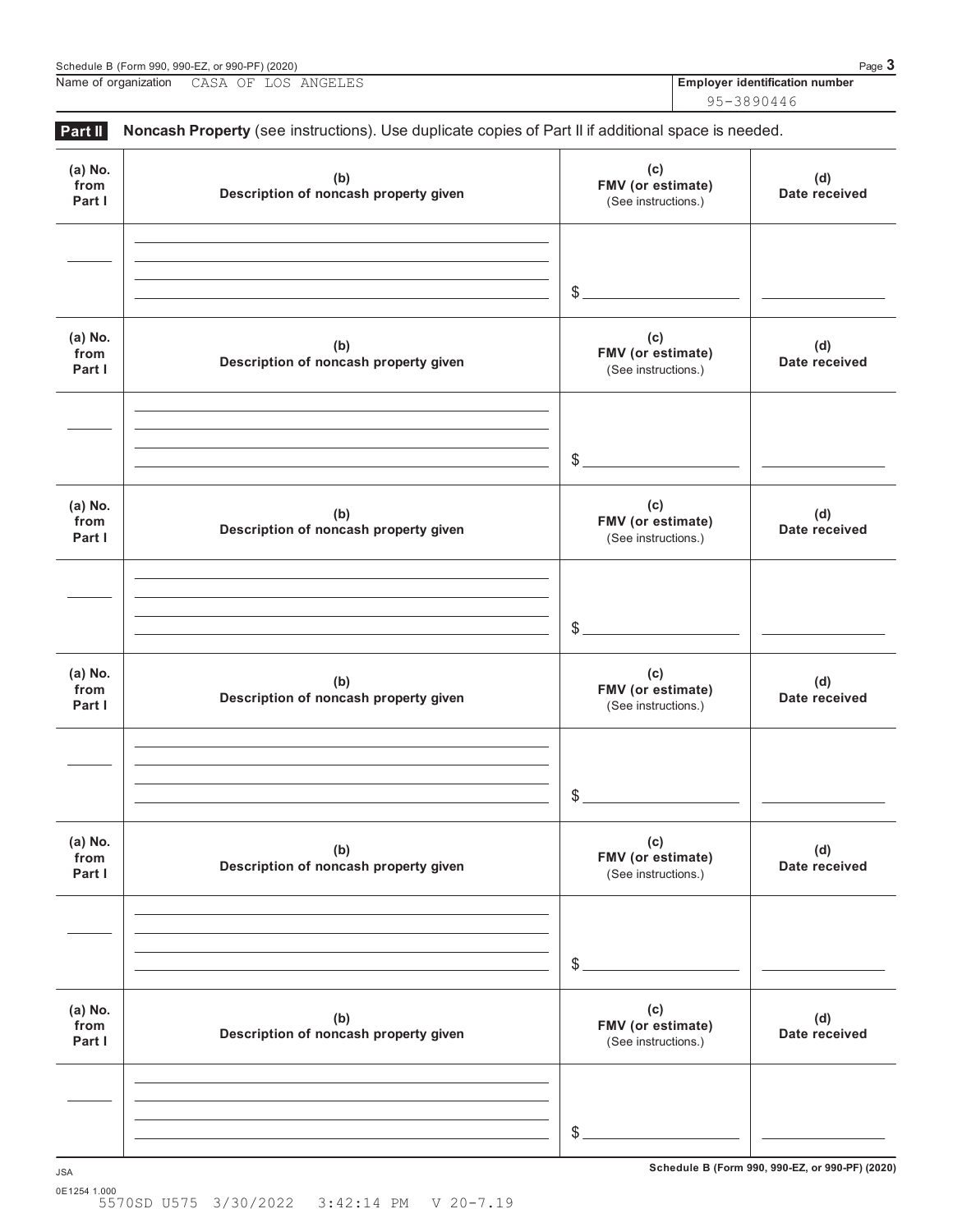|                           | Name of organization CASA OF LOS ANGELES                                                                                                                                                                                                                                                                                                                                                                                                                                                                                                                        |                      |                                          | <b>Employer identification number</b>    |  |  |
|---------------------------|-----------------------------------------------------------------------------------------------------------------------------------------------------------------------------------------------------------------------------------------------------------------------------------------------------------------------------------------------------------------------------------------------------------------------------------------------------------------------------------------------------------------------------------------------------------------|----------------------|------------------------------------------|------------------------------------------|--|--|
|                           |                                                                                                                                                                                                                                                                                                                                                                                                                                                                                                                                                                 |                      |                                          | 95-3890446                               |  |  |
| Part III                  | Exclusively religious, charitable, etc., contributions to organizations described in section 501(c)(7), (8), or<br>(10) that total more than \$1,000 for the year from any one contributor. Complete columns (a) through (e) and<br>the following line entry. For organizations completing Part III, enter the total of exclusively religious, charitable, etc.,<br>contributions of \$1,000 or less for the year. (Enter this information once. See instructions.) $\blacktriangleright$ \$<br>Use duplicate copies of Part III if additional space is needed. |                      |                                          |                                          |  |  |
| (a) No.<br>from<br>Part I | (b) Purpose of gift                                                                                                                                                                                                                                                                                                                                                                                                                                                                                                                                             | (c) Use of gift      |                                          | (d) Description of how gift is held      |  |  |
|                           |                                                                                                                                                                                                                                                                                                                                                                                                                                                                                                                                                                 |                      |                                          |                                          |  |  |
|                           |                                                                                                                                                                                                                                                                                                                                                                                                                                                                                                                                                                 |                      |                                          |                                          |  |  |
|                           |                                                                                                                                                                                                                                                                                                                                                                                                                                                                                                                                                                 | (e) Transfer of gift |                                          |                                          |  |  |
|                           | Transferee's name, address, and ZIP + 4                                                                                                                                                                                                                                                                                                                                                                                                                                                                                                                         |                      |                                          | Relationship of transferor to transferee |  |  |
|                           |                                                                                                                                                                                                                                                                                                                                                                                                                                                                                                                                                                 |                      |                                          |                                          |  |  |
|                           |                                                                                                                                                                                                                                                                                                                                                                                                                                                                                                                                                                 |                      |                                          |                                          |  |  |
| (a) No.<br>from<br>Part I | (b) Purpose of gift                                                                                                                                                                                                                                                                                                                                                                                                                                                                                                                                             | (c) Use of gift      |                                          | (d) Description of how gift is held      |  |  |
|                           |                                                                                                                                                                                                                                                                                                                                                                                                                                                                                                                                                                 |                      |                                          |                                          |  |  |
|                           |                                                                                                                                                                                                                                                                                                                                                                                                                                                                                                                                                                 |                      |                                          |                                          |  |  |
|                           | (e) Transfer of gift                                                                                                                                                                                                                                                                                                                                                                                                                                                                                                                                            |                      |                                          |                                          |  |  |
|                           | Transferee's name, address, and ZIP + 4                                                                                                                                                                                                                                                                                                                                                                                                                                                                                                                         |                      | Relationship of transferor to transferee |                                          |  |  |
|                           |                                                                                                                                                                                                                                                                                                                                                                                                                                                                                                                                                                 |                      |                                          |                                          |  |  |
|                           |                                                                                                                                                                                                                                                                                                                                                                                                                                                                                                                                                                 |                      |                                          |                                          |  |  |
| (a) No.<br>from           | (b) Purpose of gift                                                                                                                                                                                                                                                                                                                                                                                                                                                                                                                                             | (c) Use of gift      |                                          | (d) Description of how gift is held      |  |  |

|                           | (e) Transfer of gift<br>Transferee's name, address, and ZIP + 4<br>Relationship of transferor to transferee |                      |  |                                          |  |  |  |
|---------------------------|-------------------------------------------------------------------------------------------------------------|----------------------|--|------------------------------------------|--|--|--|
|                           |                                                                                                             |                      |  |                                          |  |  |  |
| (a) No.<br>from<br>Part I | (b) Purpose of gift                                                                                         | (c) Use of gift      |  | (d) Description of how gift is held      |  |  |  |
|                           |                                                                                                             |                      |  |                                          |  |  |  |
|                           |                                                                                                             | (e) Transfer of gift |  |                                          |  |  |  |
|                           | Transferee's name, address, and ZIP + 4                                                                     |                      |  | Relationship of transferor to transferee |  |  |  |

**Schedule B (Form 990, 990-EZ, or 990-PF) (2020)** JSA 0E1255 1.000 5570SD U575 3/30/2022 3:42:14 PM V 20-7.19

L,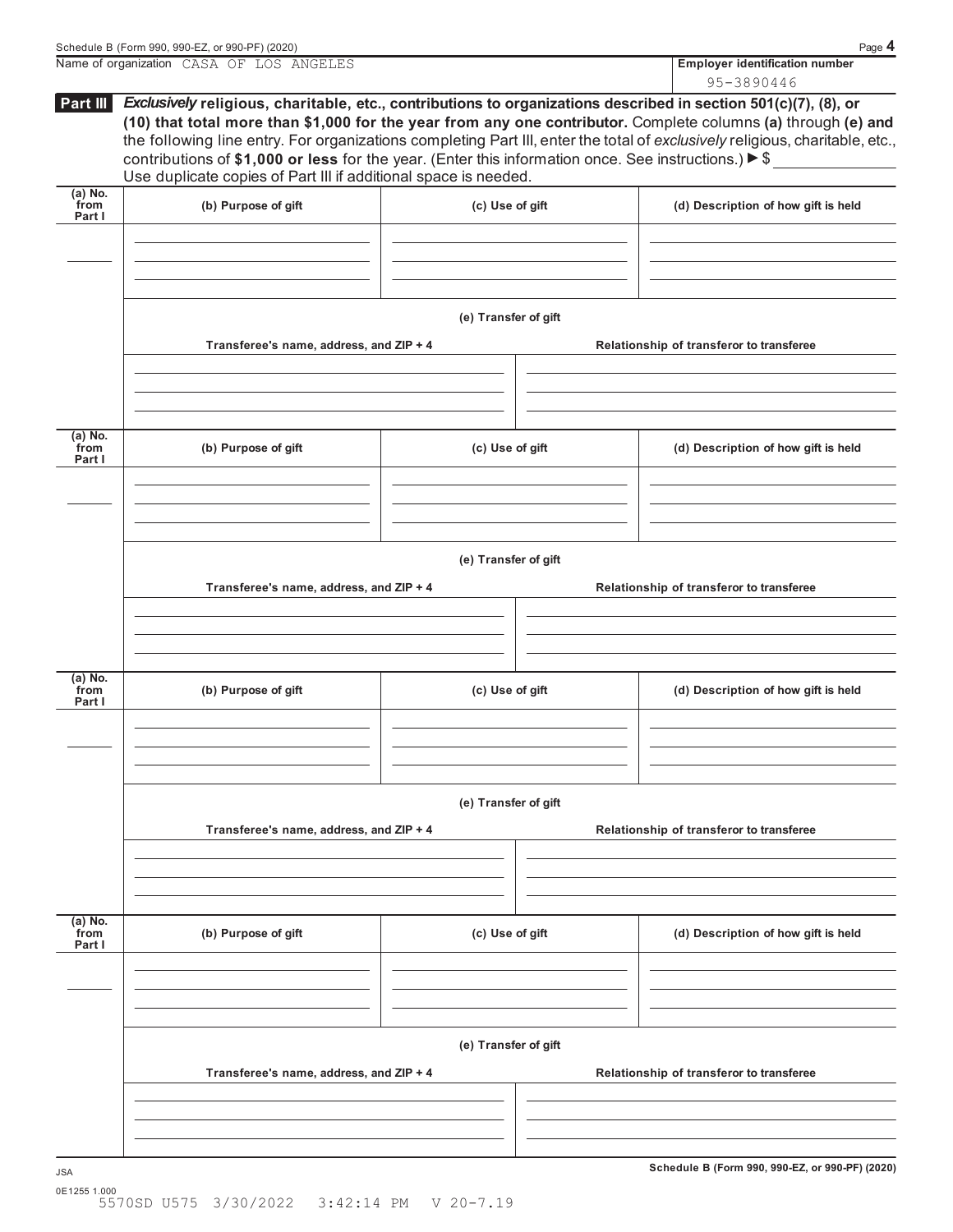|            | <b>SCHEDULE D</b> |  |
|------------|-------------------|--|
| (Form 990) |                   |  |

# SCHEDULE D<br>
Supplemental Financial Statements<br>
Form 990) Part IV, line 6, 7, 8, 9, 10, 11a, 11b, 11c, 11d, 11e, 11f, 12a, or 12b.

|              |          |                                 |                                                                                                                                                                                                                                                                   | Part IV, line 6, 7, 8, 9, 10, 11a, 11b, 11c, 11d, 11e, 11f, 12a, or 12b. |                                                    | GVLU                            |
|--------------|----------|---------------------------------|-------------------------------------------------------------------------------------------------------------------------------------------------------------------------------------------------------------------------------------------------------------------|--------------------------------------------------------------------------|----------------------------------------------------|---------------------------------|
|              |          | Department of the Treasury      |                                                                                                                                                                                                                                                                   | Attach to Form 990.                                                      |                                                    | <b>Open to Public</b>           |
|              |          | <b>Internal Revenue Service</b> |                                                                                                                                                                                                                                                                   | Go to www.irs.gov/Form990 for instructions and the latest information.   |                                                    | <b>Inspection</b>               |
|              |          | Name of the organization        |                                                                                                                                                                                                                                                                   |                                                                          | <b>Employer identification number</b>              |                                 |
|              |          | CASA OF LOS ANGELES             | Organizations Maintaining Donor Advised Funds or Other Similar Funds or Accounts.                                                                                                                                                                                 |                                                                          | 95-3890446                                         |                                 |
|              | Part I   |                                 | Complete if the organization answered "Yes" on Form 990, Part IV, line 6.                                                                                                                                                                                         |                                                                          |                                                    |                                 |
|              |          |                                 |                                                                                                                                                                                                                                                                   | (a) Donor advised funds                                                  | (b) Funds and other accounts                       |                                 |
|              |          |                                 |                                                                                                                                                                                                                                                                   |                                                                          |                                                    |                                 |
| 1            |          |                                 | Total number at end of year entitled in the set of the set of the set of the set of the set of the set of the set of the set of the set of the set of the set of the set of the set of the set of the set of the set of the se                                    |                                                                          |                                                    |                                 |
| 2            |          |                                 | Aggregate value of contributions to (during year)                                                                                                                                                                                                                 |                                                                          |                                                    |                                 |
| 3            |          |                                 | Aggregate value of grants from (during year)                                                                                                                                                                                                                      |                                                                          |                                                    |                                 |
| 4            |          |                                 | Aggregate value at end of year entitled as Aggregate value at end of year                                                                                                                                                                                         |                                                                          |                                                    |                                 |
| 5            |          |                                 | Did the organization inform all donors and donor advisors in writing that the assets held in donor advised                                                                                                                                                        |                                                                          |                                                    | <b>Yes</b><br><b>No</b>         |
|              |          |                                 | funds are the organization's property, subject to the organization's exclusive legal control?                                                                                                                                                                     |                                                                          |                                                    |                                 |
| 6            |          |                                 | Did the organization inform all grantees, donors, and donor advisors in writing that grant funds can be used                                                                                                                                                      |                                                                          |                                                    |                                 |
|              |          |                                 | only for charitable purposes and not for the benefit of the donor or donor advisor, or for any other purpose                                                                                                                                                      |                                                                          |                                                    | Yes<br>No                       |
|              | Part II  |                                 | <b>Conservation Easements.</b>                                                                                                                                                                                                                                    |                                                                          |                                                    |                                 |
|              |          |                                 | Complete if the organization answered "Yes" on Form 990, Part IV, line 7.                                                                                                                                                                                         |                                                                          |                                                    |                                 |
| 1            |          |                                 | Purpose(s) of conservation easements held by the organization (check all that apply).                                                                                                                                                                             |                                                                          |                                                    |                                 |
|              |          |                                 | Preservation of land for public use (for example, recreation or education)                                                                                                                                                                                        |                                                                          | Preservation of a historically important land area |                                 |
|              |          |                                 | Protection of natural habitat                                                                                                                                                                                                                                     |                                                                          | Preservation of a certified historic structure     |                                 |
|              |          |                                 | Preservation of open space                                                                                                                                                                                                                                        |                                                                          |                                                    |                                 |
| 2            |          |                                 | Complete lines 2a through 2d if the organization held a qualified conservation contribution in the form of a conservation                                                                                                                                         |                                                                          |                                                    |                                 |
|              |          |                                 | easement on the last day of the tax year.                                                                                                                                                                                                                         |                                                                          |                                                    | Held at the End of the Tax Year |
| a            |          |                                 |                                                                                                                                                                                                                                                                   |                                                                          | 2a                                                 |                                 |
| b            |          |                                 | Total acreage restricted by conservation easements                                                                                                                                                                                                                |                                                                          | 2b                                                 |                                 |
| c            |          |                                 | Number of conservation easements on a certified historic structure included in (a)                                                                                                                                                                                |                                                                          | 2 <sub>c</sub>                                     |                                 |
| d            |          |                                 | Number of conservation easements included in (c) acquired after 7/25/06, and not on a                                                                                                                                                                             |                                                                          |                                                    |                                 |
|              |          |                                 |                                                                                                                                                                                                                                                                   |                                                                          | 2d                                                 |                                 |
| 3            |          |                                 | Number of conservation easements modified, transferred, released, extinguished, or terminated by the organization during the                                                                                                                                      |                                                                          |                                                    |                                 |
|              |          |                                 | $\mathsf{tax}$ year $\blacktriangleright$ ________________                                                                                                                                                                                                        |                                                                          |                                                    |                                 |
| 4            |          |                                 | Number of states where property subject to conservation easement is located ▶ _______                                                                                                                                                                             |                                                                          |                                                    |                                 |
| 5            |          |                                 | Does the organization have a written policy regarding the periodic monitoring, inspection, handling of                                                                                                                                                            |                                                                          |                                                    |                                 |
|              |          |                                 |                                                                                                                                                                                                                                                                   |                                                                          |                                                    | Yes<br><b>No</b>                |
| 6            |          |                                 | Staff and volunteer hours devoted to monitoring, inspecting, handling of violations, and enforcing conservation easements during the year                                                                                                                         |                                                                          |                                                    |                                 |
|              |          |                                 |                                                                                                                                                                                                                                                                   |                                                                          |                                                    |                                 |
| 7            |          |                                 | Amount of expenses incurred in monitoring, inspecting, handling of violations, and enforcing conservation easements during the year                                                                                                                               |                                                                          |                                                    |                                 |
|              |          | $\blacktriangleright$ \$        |                                                                                                                                                                                                                                                                   |                                                                          |                                                    |                                 |
| 8            |          |                                 | Does each conservation easement reported on line 2(d) above satisfy the requirements of section 170(h)(4)(B)(i)                                                                                                                                                   |                                                                          |                                                    |                                 |
|              |          |                                 |                                                                                                                                                                                                                                                                   |                                                                          |                                                    | Yes                             |
| 9            |          |                                 | In Part XIII, describe how the organization reports conservation easements in its revenue and expense statement and                                                                                                                                               |                                                                          |                                                    |                                 |
|              |          |                                 | balance sheet, and include, if applicable, the text of the footnote to the organization's financial statements that describes the                                                                                                                                 |                                                                          |                                                    |                                 |
|              |          |                                 | organization's accounting for conservation easements.                                                                                                                                                                                                             |                                                                          |                                                    |                                 |
|              | Part III |                                 | Organizations Maintaining Collections of Art, Historical Treasures, or Other Similar Assets.<br>Complete if the organization answered "Yes" on Form 990, Part IV, line 8.                                                                                         |                                                                          |                                                    |                                 |
|              |          |                                 |                                                                                                                                                                                                                                                                   |                                                                          |                                                    |                                 |
| 1a           |          |                                 | If the organization elected, as permitted under FASB ASC 958, not to report in its revenue statement and balance sheet works<br>of art, historical treasures, or other similar assets held for public exhibition, education, or research in furtherance of public |                                                                          |                                                    |                                 |
|              |          |                                 | service, provide in Part XIII the text of the footnote to its financial statements that describes these items.                                                                                                                                                    |                                                                          |                                                    |                                 |
| b            |          |                                 | If the organization elected, as permitted under FASB ASC 958, to report in its revenue statement and balance sheet works of                                                                                                                                       |                                                                          |                                                    |                                 |
|              |          |                                 | art, historical treasures, or other similar assets held for public exhibition, education, or research in furtherance of public service,<br>provide the following amounts relating to these items:                                                                 |                                                                          |                                                    |                                 |
|              |          |                                 |                                                                                                                                                                                                                                                                   |                                                                          |                                                    | $\triangleright$ \$             |
|              |          |                                 |                                                                                                                                                                                                                                                                   |                                                                          |                                                    | $>$ \$                          |
| $\mathbf{2}$ |          |                                 | If the organization received or held works of art, historical treasures, or other similar assets for financial gain, provide the                                                                                                                                  |                                                                          |                                                    |                                 |
|              |          |                                 | following amounts required to be reported under FASB ASC 958 relating to these items:                                                                                                                                                                             |                                                                          |                                                    |                                 |
| а            |          |                                 |                                                                                                                                                                                                                                                                   |                                                                          |                                                    | $\triangleright$ \$             |
| $\mathbf b$  |          |                                 |                                                                                                                                                                                                                                                                   |                                                                          |                                                    | $\blacktriangleright$ \$        |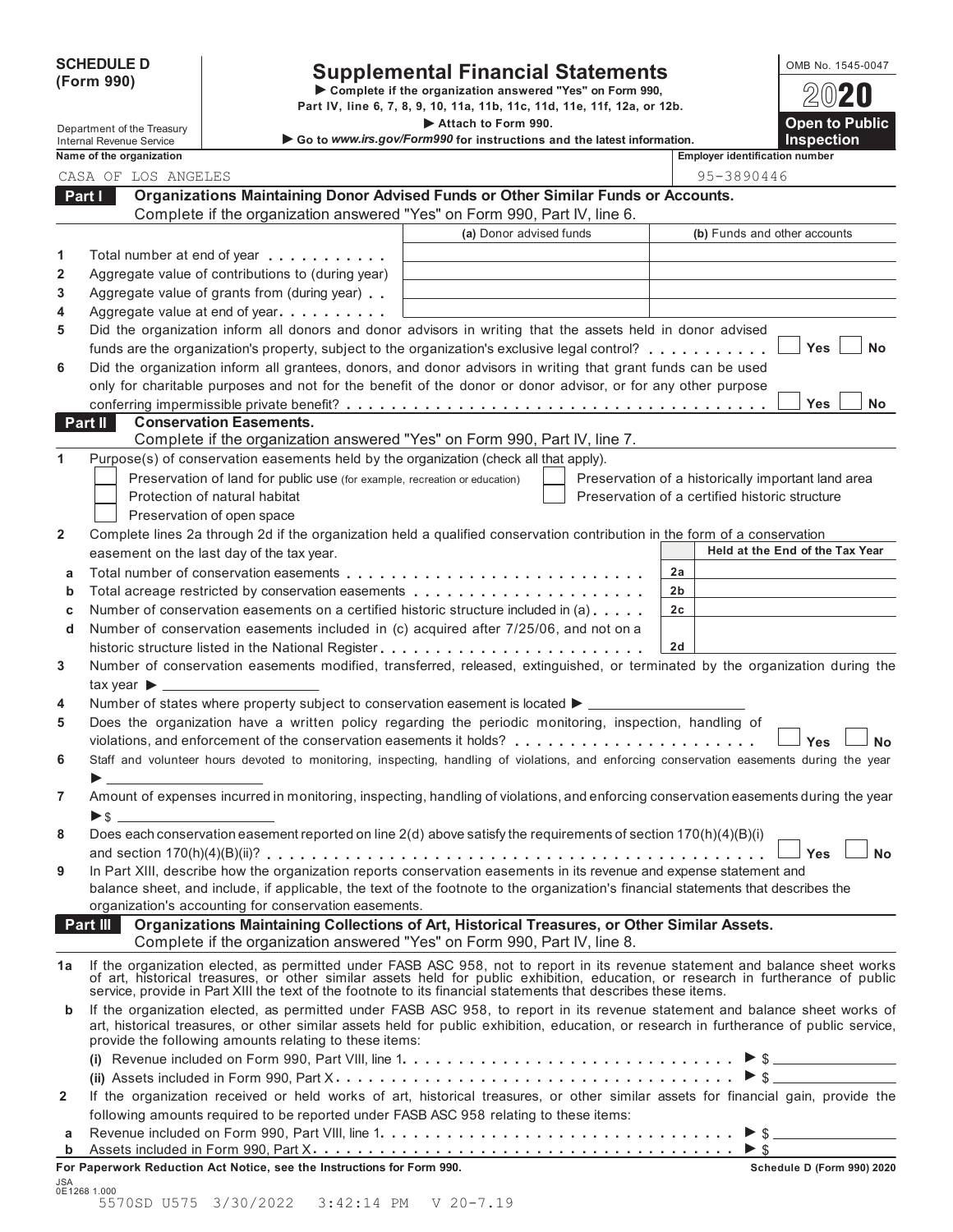CASA OF LOS ANGELES

| 95-3890446 |  |  |  |  |  |  |  |  |  |  |
|------------|--|--|--|--|--|--|--|--|--|--|
|------------|--|--|--|--|--|--|--|--|--|--|

|    | Schedule D (Form 990) 2020                                                                                                                                                  |                  |                         |                         |                          |    |                      |        |                     | Page 2    |
|----|-----------------------------------------------------------------------------------------------------------------------------------------------------------------------------|------------------|-------------------------|-------------------------|--------------------------|----|----------------------|--------|---------------------|-----------|
|    | Organizations Maintaining Collections of Art, Historical Treasures, or Other Similar Assets (continued)<br>Part III                                                         |                  |                         |                         |                          |    |                      |        |                     |           |
| 3  | Using the organization's acquisition, accession, and other records, check any of the following that make significant use of its                                             |                  |                         |                         |                          |    |                      |        |                     |           |
|    | collection items (check all that apply):                                                                                                                                    |                  |                         |                         |                          |    |                      |        |                     |           |
| a  | Public exhibition                                                                                                                                                           |                  | d                       |                         | Loan or exchange program |    |                      |        |                     |           |
| b  | Scholarly research                                                                                                                                                          |                  | e                       | Other                   |                          |    |                      |        |                     |           |
| c  | Preservation for future generations                                                                                                                                         |                  |                         |                         |                          |    |                      |        |                     |           |
| 4  | Provide a description of the organization's collections and explain how they further the organization's exempt purpose in Part<br>XIII.                                     |                  |                         |                         |                          |    |                      |        |                     |           |
| 5  | During the year, did the organization solicit or receive donations of art, historical treasures, or other similar                                                           |                  |                         |                         |                          |    |                      |        |                     |           |
|    | assets to be sold to raise funds rather than to be maintained as part of the organization's collection?                                                                     |                  |                         |                         |                          |    |                      |        | $X \mid Y$ es       | <b>No</b> |
|    | <b>Escrow and Custodial Arrangements.</b><br><b>Part IV</b>                                                                                                                 |                  |                         |                         |                          |    |                      |        |                     |           |
|    | Complete if the organization answered "Yes" on Form 990, Part IV, line 9, or reported an amount on Form                                                                     |                  |                         |                         |                          |    |                      |        |                     |           |
|    | 990, Part X, line 21.                                                                                                                                                       |                  |                         |                         |                          |    |                      |        |                     |           |
|    | 1a Is the organization an agent, trustee, custodian or other intermediary for contributions or other assets not                                                             |                  |                         |                         |                          |    |                      |        |                     |           |
|    |                                                                                                                                                                             |                  |                         |                         |                          |    |                      |        | Yes                 | No        |
|    | b If "Yes," explain the arrangement in Part XIII and complete the following table:                                                                                          |                  |                         |                         |                          |    |                      |        |                     |           |
|    |                                                                                                                                                                             |                  |                         |                         |                          |    |                      | Amount |                     |           |
| С  |                                                                                                                                                                             |                  |                         |                         |                          | 1c |                      |        |                     |           |
|    |                                                                                                                                                                             |                  |                         |                         |                          | 1d |                      |        |                     |           |
| е  |                                                                                                                                                                             |                  |                         |                         |                          | 1e |                      |        |                     |           |
| f  |                                                                                                                                                                             |                  |                         |                         |                          | 1f |                      |        |                     |           |
| 2a | Did the organization include an amount on Form 990, Part X, line 21, for escrow or custodial account liability?                                                             |                  |                         |                         |                          |    |                      |        | <b>Yes</b>          | No        |
|    | <b>b</b> If "Yes," explain the arrangement in Part XIII. Check here if the explanation has been provided on Part XIII                                                       |                  |                         |                         |                          |    |                      |        |                     |           |
|    | <b>Endowment Funds.</b><br><b>Part V</b>                                                                                                                                    |                  |                         |                         |                          |    |                      |        |                     |           |
|    | Complete if the organization answered "Yes" on Form 990, Part IV, line 10.                                                                                                  |                  |                         |                         |                          |    |                      |        |                     |           |
|    |                                                                                                                                                                             | (a) Current year | (b) Prior year          |                         | (c) Two years back       |    | (d) Three years back |        | (e) Four years back |           |
|    |                                                                                                                                                                             | 20,000.          |                         |                         |                          |    |                      |        |                     |           |
| 1a | Beginning of year balance                                                                                                                                                   |                  |                         | 20,000.                 |                          |    |                      |        |                     |           |
| b  | Contributions                                                                                                                                                               |                  |                         |                         |                          |    |                      |        |                     |           |
| С  | Net investment earnings, gains,                                                                                                                                             |                  |                         |                         |                          |    |                      |        |                     |           |
|    | and losses                                                                                                                                                                  |                  |                         |                         |                          |    |                      |        |                     |           |
|    | Grants or scholarships <b>Contains</b>                                                                                                                                      |                  |                         |                         |                          |    |                      |        |                     |           |
| е  | Other expenditures for facilities                                                                                                                                           |                  |                         |                         |                          |    |                      |        |                     |           |
|    | and programs                                                                                                                                                                |                  |                         |                         |                          |    |                      |        |                     |           |
| f. | Administrative expenses                                                                                                                                                     | 20,000.          |                         | 20,000.                 |                          |    |                      |        |                     |           |
| g  | End of year balance                                                                                                                                                         |                  |                         |                         |                          |    |                      |        |                     |           |
| 2  | Provide the estimated percentage of the current year end balance (line 1g, column (a)) held as:                                                                             |                  | $\frac{0}{0}$           |                         |                          |    |                      |        |                     |           |
| а  | Board designated or quasi-endowment ><br>Permanent endowment > 100.0000 %                                                                                                   |                  |                         |                         |                          |    |                      |        |                     |           |
| b  |                                                                                                                                                                             | $\%$             |                         |                         |                          |    |                      |        |                     |           |
| c  | Term endowment $\blacktriangleright$                                                                                                                                        |                  |                         |                         |                          |    |                      |        |                     |           |
|    | The percentages on lines 2a, 2b, and 2c should equal 100%.<br>3a Are there endowment funds not in the possession of the organization that are held and administered for the |                  |                         |                         |                          |    |                      |        |                     |           |
|    |                                                                                                                                                                             |                  |                         |                         |                          |    |                      |        |                     | Yes<br>No |
|    | organization by:                                                                                                                                                            |                  |                         |                         |                          |    |                      |        |                     | Χ         |
|    |                                                                                                                                                                             |                  |                         |                         |                          |    |                      |        | 3a(i)               | Χ         |
|    |                                                                                                                                                                             |                  |                         |                         |                          |    |                      |        | 3a(ii)              |           |
|    | <b>b</b> If "Yes" on line 3a(ii), are the related organizations listed as required on Schedule R?                                                                           |                  |                         |                         |                          |    |                      |        | 3 <sub>b</sub>      |           |
| 4  | Describe in Part XIII the intended uses of the organization's endowment funds.                                                                                              |                  |                         |                         |                          |    |                      |        |                     |           |
|    | Land, Buildings, and Equipment.<br>Complete if the organization answered "Yes" on Form 990, Part IV, line 11a. See Form 990, Part X, line 10.<br><b>Part VI</b>             |                  |                         |                         |                          |    |                      |        |                     |           |
|    | Description of property                                                                                                                                                     |                  | (a) Cost or other basis | (b) Cost or other basis |                          |    | (c) Accumulated      |        | (d) Book value      |           |
|    |                                                                                                                                                                             |                  | (investment)            |                         | (other)                  |    | depreciation         |        |                     |           |
| 1a | Land                                                                                                                                                                        |                  |                         |                         |                          |    |                      |        |                     |           |
| b  | Buildings                                                                                                                                                                   |                  |                         |                         |                          |    |                      |        |                     |           |
| c  | Leasehold improvements                                                                                                                                                      |                  |                         |                         | 515,977.                 |    | 161,140              |        |                     | 354,837.  |
| d  | Equipment                                                                                                                                                                   |                  |                         |                         | 321,519.                 |    | 205,812              |        |                     | 115,707.  |
| е  |                                                                                                                                                                             |                  |                         |                         | 188,392.                 |    | 115,811              |        |                     | 72,581.   |
|    | Total. Add lines 1a through 1e. (Column (d) must equal Form 990, Part X, column (B), line 10c.) $\ldots \ldots$                                                             |                  |                         |                         |                          |    |                      |        |                     | 543, 125. |

**Schedule D (Form 990) 2020**

JSA 0E1269 1.000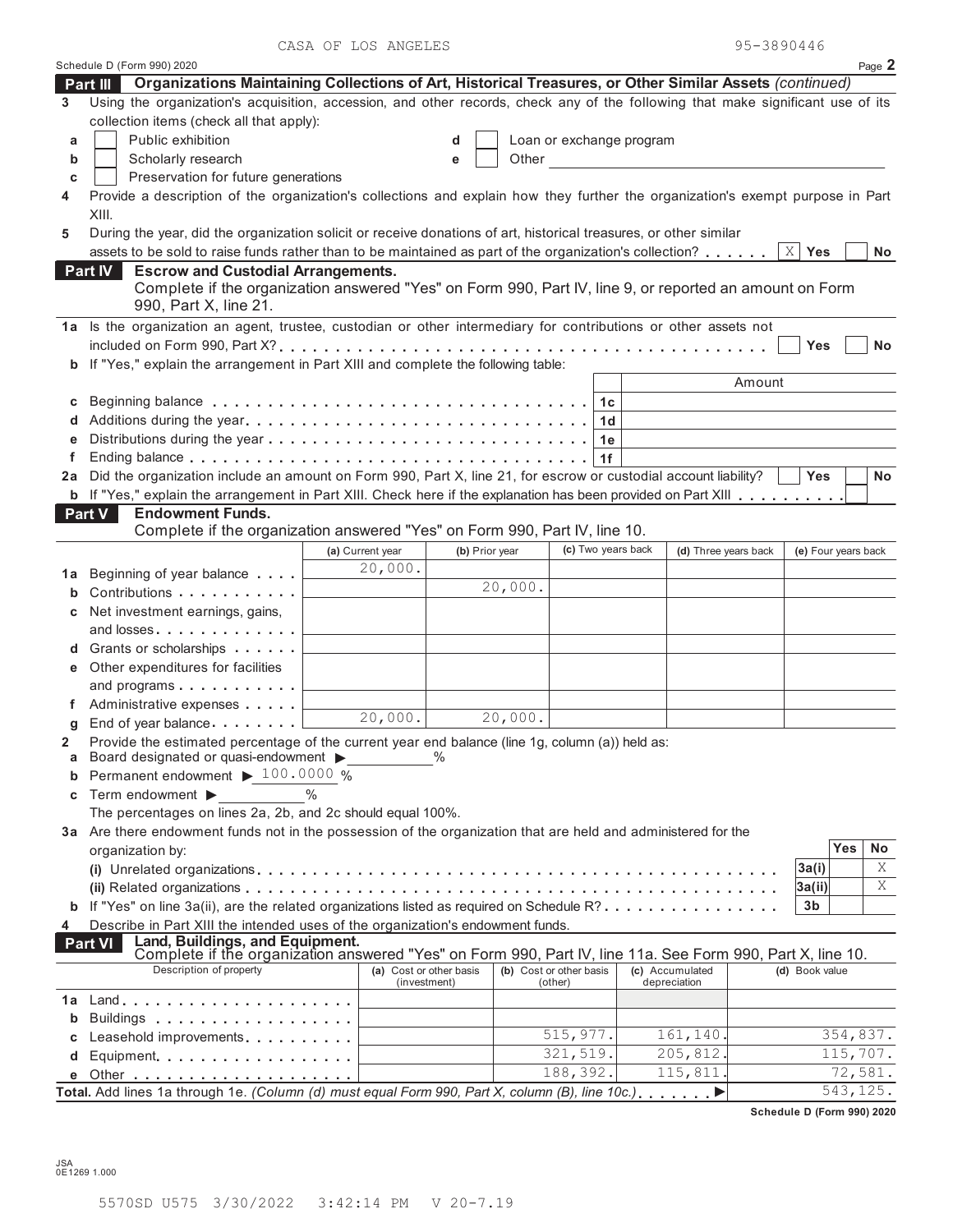|                  | Schedule D (Form 990) 2020                                                                                                                                                                                                                                                                               |                              |                                                              | Page 3         |
|------------------|----------------------------------------------------------------------------------------------------------------------------------------------------------------------------------------------------------------------------------------------------------------------------------------------------------|------------------------------|--------------------------------------------------------------|----------------|
| <b>Part VII</b>  | <b>Investments - Other Securities.</b><br>Complete if the organization answered "Yes" on Form 990, Part IV, line 11b. See Form 990, Part X, line 12.                                                                                                                                                     |                              |                                                              |                |
|                  | (a) Description of security or category<br>(including name of security)                                                                                                                                                                                                                                  | (b) Book value               | (c) Method of valuation:<br>Cost or end-of-year market value |                |
|                  | $(1)$ Financial derivatives $\cdots$                                                                                                                                                                                                                                                                     |                              |                                                              |                |
|                  | (2) Closely held equity interests                                                                                                                                                                                                                                                                        |                              |                                                              |                |
| (A)              | $(3)$ Other $\qquad$                                                                                                                                                                                                                                                                                     |                              |                                                              |                |
| (B)              |                                                                                                                                                                                                                                                                                                          |                              |                                                              |                |
| (C)              |                                                                                                                                                                                                                                                                                                          |                              |                                                              |                |
| (D)              |                                                                                                                                                                                                                                                                                                          |                              |                                                              |                |
| (E)              |                                                                                                                                                                                                                                                                                                          |                              |                                                              |                |
| (F)              |                                                                                                                                                                                                                                                                                                          |                              |                                                              |                |
| (G)              |                                                                                                                                                                                                                                                                                                          |                              |                                                              |                |
| (H)              |                                                                                                                                                                                                                                                                                                          |                              |                                                              |                |
|                  | Total. (Column (b) must equal Form 990, Part X, col. (B) line 12.) $\blacktriangleright$                                                                                                                                                                                                                 |                              |                                                              |                |
| <b>Part VIII</b> | <b>Investments - Program Related.</b><br>Complete if the organization answered "Yes" on Form 990, Part IV, line 11c. See Form 990, Part X, line 13.                                                                                                                                                      |                              |                                                              |                |
|                  | (a) Description of investment                                                                                                                                                                                                                                                                            | (b) Book value               | (c) Method of valuation:                                     |                |
|                  |                                                                                                                                                                                                                                                                                                          |                              | Cost or end-of-year market value                             |                |
| (1)              |                                                                                                                                                                                                                                                                                                          |                              |                                                              |                |
| (2)              |                                                                                                                                                                                                                                                                                                          |                              |                                                              |                |
| (3)              |                                                                                                                                                                                                                                                                                                          |                              |                                                              |                |
| (4)              |                                                                                                                                                                                                                                                                                                          |                              |                                                              |                |
| (5)              |                                                                                                                                                                                                                                                                                                          |                              |                                                              |                |
| (6)              |                                                                                                                                                                                                                                                                                                          |                              |                                                              |                |
| (7)              |                                                                                                                                                                                                                                                                                                          |                              |                                                              |                |
| (8)              |                                                                                                                                                                                                                                                                                                          |                              |                                                              |                |
| (9)              | Total. (Column (b) must equal Form 990, Part X, col. (B) line 13.) $\blacktriangleright$                                                                                                                                                                                                                 |                              |                                                              |                |
| Part IX          | <b>Other Assets.</b>                                                                                                                                                                                                                                                                                     |                              |                                                              |                |
|                  | Complete if the organization answered "Yes" on Form 990, Part IV, line 11d. See Form 990, Part X, line 15.                                                                                                                                                                                               |                              |                                                              |                |
|                  |                                                                                                                                                                                                                                                                                                          | (a) Description              |                                                              | (b) Book value |
| (1)              |                                                                                                                                                                                                                                                                                                          |                              |                                                              |                |
| (2)              |                                                                                                                                                                                                                                                                                                          |                              |                                                              |                |
| (3)              |                                                                                                                                                                                                                                                                                                          |                              |                                                              |                |
| (4)              |                                                                                                                                                                                                                                                                                                          |                              |                                                              |                |
| (5)<br>(6)       |                                                                                                                                                                                                                                                                                                          |                              |                                                              |                |
| (7)              |                                                                                                                                                                                                                                                                                                          |                              |                                                              |                |
| (8)              |                                                                                                                                                                                                                                                                                                          |                              |                                                              |                |
| (9)              |                                                                                                                                                                                                                                                                                                          |                              |                                                              |                |
|                  | Total. (Column (b) must equal Form 990, Part X, col. (B) line 15.)                                                                                                                                                                                                                                       |                              |                                                              |                |
| Part X           | <b>Other Liabilities.</b>                                                                                                                                                                                                                                                                                |                              |                                                              |                |
|                  | Complete if the organization answered "Yes" on Form 990, Part IV, line 11e or 11f. See Form 990, Part X,<br>line 25.                                                                                                                                                                                     |                              |                                                              |                |
| 1.               |                                                                                                                                                                                                                                                                                                          | (a) Description of liability |                                                              | (b) Book value |
| (1)              | Federal income taxes                                                                                                                                                                                                                                                                                     |                              |                                                              |                |
| (2)              |                                                                                                                                                                                                                                                                                                          |                              |                                                              |                |
| (3)              |                                                                                                                                                                                                                                                                                                          |                              |                                                              |                |
| (4)              |                                                                                                                                                                                                                                                                                                          |                              |                                                              |                |
| (5)              |                                                                                                                                                                                                                                                                                                          |                              |                                                              |                |
| (6)              |                                                                                                                                                                                                                                                                                                          |                              |                                                              |                |
| (7)              |                                                                                                                                                                                                                                                                                                          |                              |                                                              |                |
| (8)              |                                                                                                                                                                                                                                                                                                          |                              |                                                              |                |
| (9)              |                                                                                                                                                                                                                                                                                                          |                              |                                                              |                |
|                  |                                                                                                                                                                                                                                                                                                          |                              |                                                              |                |
|                  | 2. Liability for uncertain tax positions. In Part XIII, provide the text of the footnote to the organization's financial statements that reports the<br>organization's liability for uncertain tax positions under FASB ASC 740. Check here if the text of the footnote has been provided in Part XIII . |                              |                                                              | X              |

X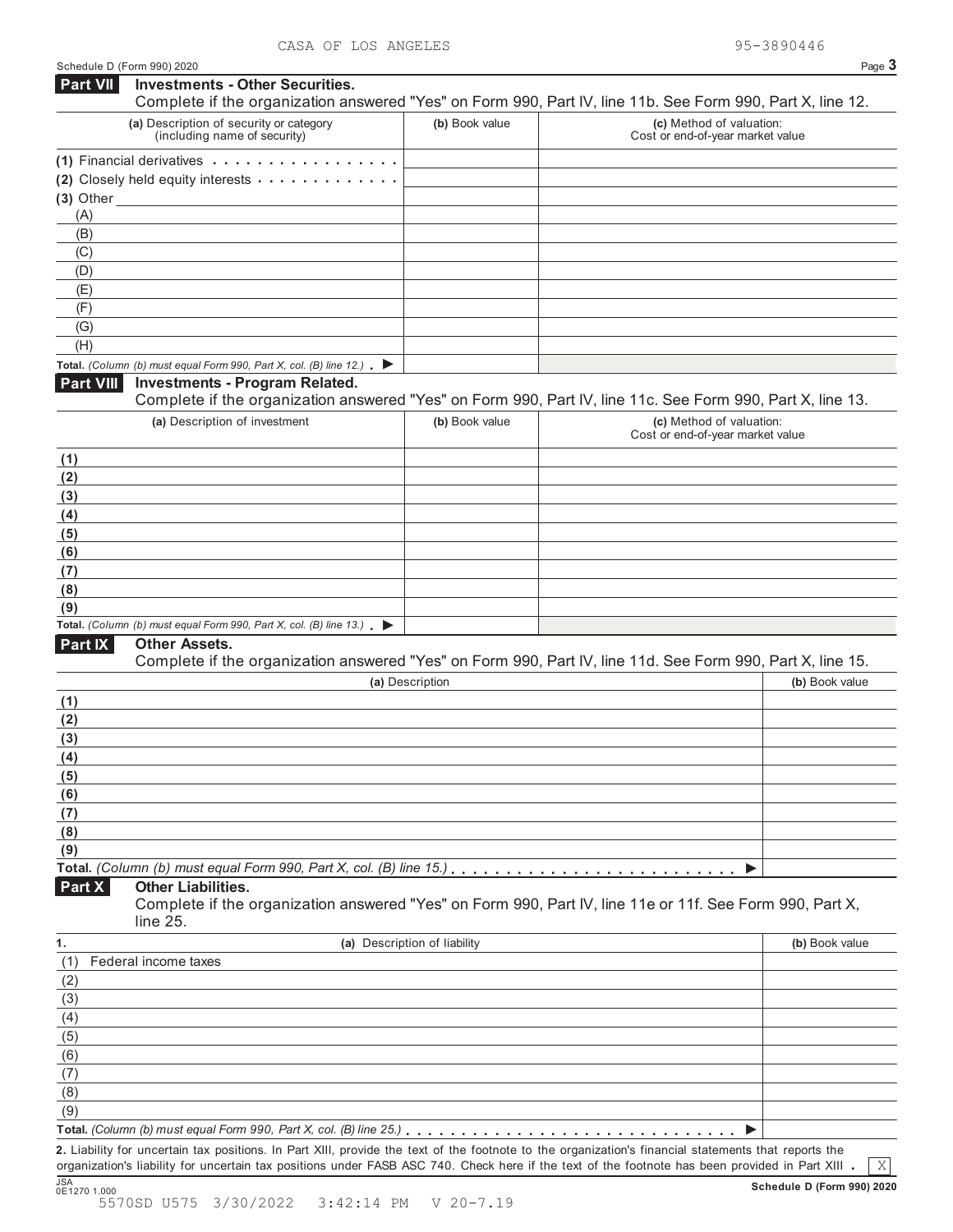|  | CASA OF LOS ANGELES | 95-3890446 |
|--|---------------------|------------|
|  |                     |            |

|              | Schedule D (Form 990) 2020                                                                                                                                         |                |              |                | Page 4       |
|--------------|--------------------------------------------------------------------------------------------------------------------------------------------------------------------|----------------|--------------|----------------|--------------|
| Part XI      | Reconciliation of Revenue per Audited Financial Statements With Revenue per Return.<br>Complete if the organization answered "Yes" on Form 990, Part IV, line 12a. |                |              |                |              |
| 1            | Total revenue, gains, and other support per audited financial statements                                                                                           |                |              | $\mathbf{1}$   | 9,308,639.   |
| $\mathbf{2}$ | Amounts included on line 1 but not on Form 990, Part VIII, line 12:                                                                                                |                |              |                |              |
|              |                                                                                                                                                                    | 2a             | $-18, 126.$  |                |              |
| a            |                                                                                                                                                                    | 2 <sub>b</sub> | 3,148,189.   |                |              |
| b            |                                                                                                                                                                    | 2 <sub>c</sub> |              |                |              |
| C            | Recoveries of prior year grants                                                                                                                                    |                |              |                |              |
| d            |                                                                                                                                                                    | 2d             |              |                |              |
| e            |                                                                                                                                                                    |                |              | 2e             | 3,130,063.   |
| 3            |                                                                                                                                                                    |                |              | 3              | 6, 178, 576. |
| 4            | Amounts included on Form 990, Part VIII, line 12, but not on line 1:                                                                                               |                |              |                |              |
| a            | Investment expenses not included on Form 990, Part VIII, line 7b                                                                                                   | 4a             |              |                |              |
| b            |                                                                                                                                                                    | 4b             | $-148, 310.$ |                |              |
|              |                                                                                                                                                                    |                |              | 4c             | $-148, 310.$ |
| 5            | Total revenue. Add lines 3 and 4c. (This must equal Form 990, Part I, line 12.)                                                                                    |                |              | 5              | 6,030,266.   |
| Part XII     | Reconciliation of Expenses per Audited Financial Statements With Expenses per Return.                                                                              |                |              |                |              |
|              | Complete if the organization answered "Yes" on Form 990, Part IV, line 12a.                                                                                        |                |              |                |              |
| 1            |                                                                                                                                                                    |                |              | 1              | 8,246,439.   |
| $\mathbf{2}$ | Amounts included on line 1 but not on Form 990, Part IX, line 25:                                                                                                  |                |              |                |              |
| a            |                                                                                                                                                                    | 2a             | 3, 148, 189. |                |              |
| b            |                                                                                                                                                                    | 2 <sub>b</sub> |              |                |              |
|              |                                                                                                                                                                    | 2 <sub>c</sub> |              |                |              |
| C            |                                                                                                                                                                    | 2d             | 148,310.     |                |              |
| d            |                                                                                                                                                                    |                |              | 2e             | 3,296,499.   |
| е            |                                                                                                                                                                    |                |              | 3              | 4,949,940.   |
| 3            |                                                                                                                                                                    |                |              |                |              |
| 4            | Amounts included on Form 990, Part IX, line 25, but not on line 1:                                                                                                 |                |              |                |              |
| a            | Investment expenses not included on Form 990, Part VIII, line 7b                                                                                                   | 4a             |              |                |              |
| b            |                                                                                                                                                                    | 4 <sub>b</sub> |              |                |              |
| C            |                                                                                                                                                                    |                |              | 4 <sub>c</sub> |              |
| 5            | Total expenses. Add lines 3 and 4c. (This must equal Form 990, Part I, line 18.).                                                                                  |                |              | 5              | 4,949,940.   |
|              | Part XIII Supplemental Information.                                                                                                                                |                |              |                |              |
|              | Provide the descriptions required for Part II, lines 3, 5, and 9; Part III, lines 1a and 4; Part IV, lines 1b and 2b; Part V, line 4; Part X, line                 |                |              |                |              |
|              | 2; Part XI, lines 2d and 4b; and Part XII, lines 2d and 4b. Also complete this part to provide any additional information.                                         |                |              |                |              |

SEE PAGE 5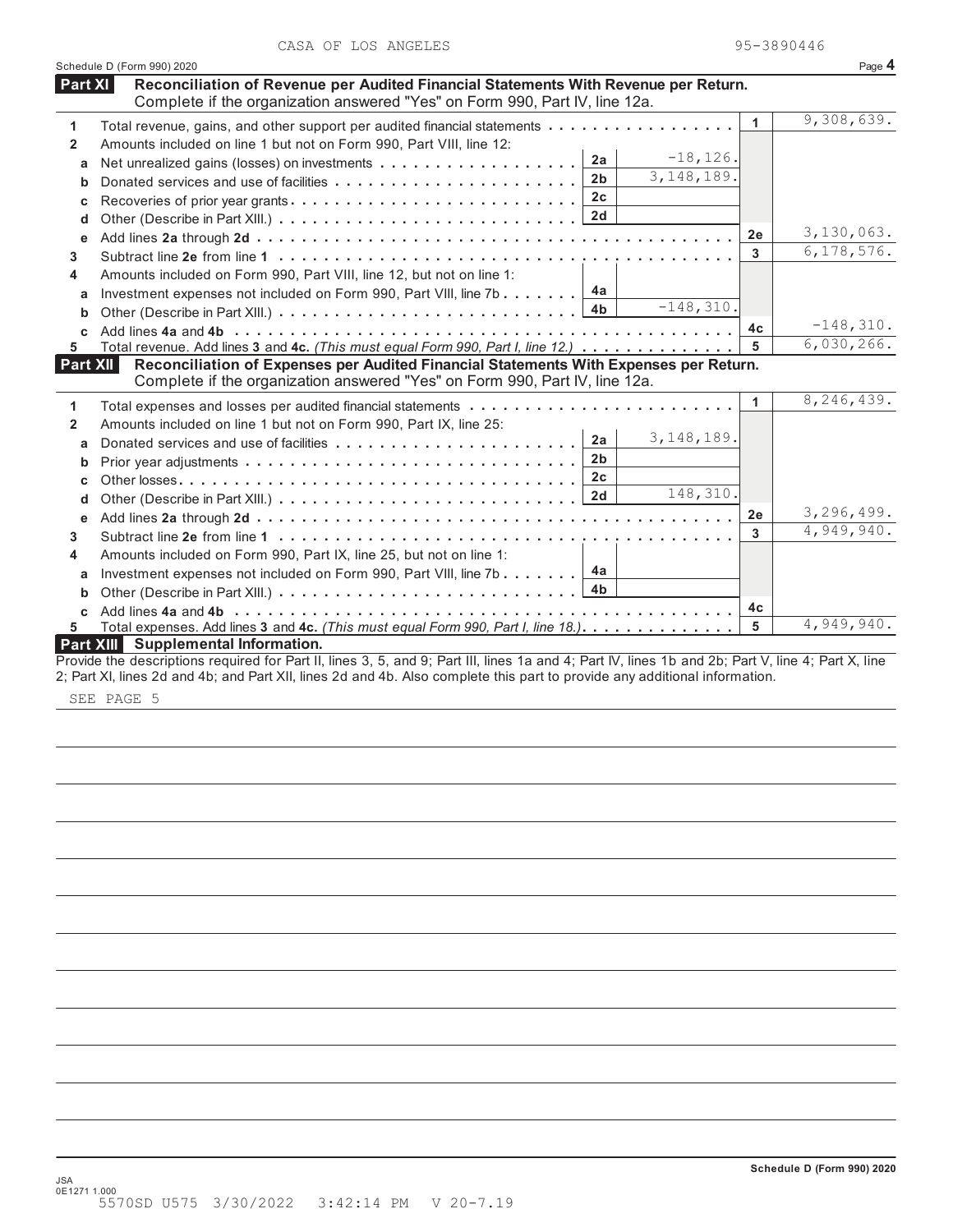**Part XIII Supplemental Information** *(continued)*

### PART III, LINE 4:

THE ORGANIZATION HOLDS AN ART EVENT EACH YEAR WHERE PIECES OF ART ARE RECEIVED AND OFFERED FOR SALE TO FURTHER BENEFIT THE ORGANIZATION'S MISSION. SOME PIECES GO UNSOLD AND ARE BEING HELD IN STORAGE UNTIL THEY CAN BE SOLD FOR FINANCIAL GAIN. THESE PIECES WILL NOT BE HELD FOR PUBLIC EXHIBITION.

## PART V, LINE 4:

THE ENDOWMENT FUND IS INTENDED TO GENERATE INCOME TO SUPPORT OPERATIONS. AS OF JUNE 30, 2021, ENDOWMENT ASSETS ARE INVESTED IN CORPORATE FIXED INCOME SECURITIES THAT ARE INTENDED TO RESULT IN CONSISTENT RATE OF RETURN THAT HAS SUFFICIENT LIQUIDITY TO MAKE AN ANNUAL DISTRIBUTION OF UP TO 4% OF ITS THREE-YEAR AVERAGE MARKET VALUE OF YEAR-END ENDOWMENT ACCOUNT BALANCE, WHILE GROWING FUNDS IF POSSIBLE. ACTUAL RETURNS IN ANY GIVEN YEAR MAY VARY FROM THIS AMOUNT.

PART X, LINE 2:

THE ORGANIZATION FOLLOWS THE PROVISIONS OF THE ACCOUNTING TOPIC FOR INCOME TAXES, WHICH PROVIDES GUIDANCE FOR HOW UNCERTAIN INCOME TAX PROVISIONS SHOULD BE RECOGNIZED, MEASURED, PRESENTED AND DISCLOSED IN THE FINANCIAL STATEMENTS. THE ORGANIZATION RECOGNIZES THE EFFECTS OF INCOME TAX POSITIONS ONLY IF THOSE POSITIONS ARE MORE LIKELY THAN NOT TO BE SUSTAINED IN THE FUTURE. THERE WERE NO UNCERTAIN TAX POSITIONS THAT WOULD HAVE A MATERIAL EFFECT ON THE FINANCIAL STATEMENTS. WITH FEW EXCEPTIONS, THE ORGANIZATION IS NO LONGER SUBJECT TO U.S. FEDERAL AND STATE INCOME TAX EXAMINATIONS BY TAX AUTHORITIES FOR YEARS BEFORE 2017. THERE ARE NO TAX EXAMINATIONS CURRENTLY PENDING.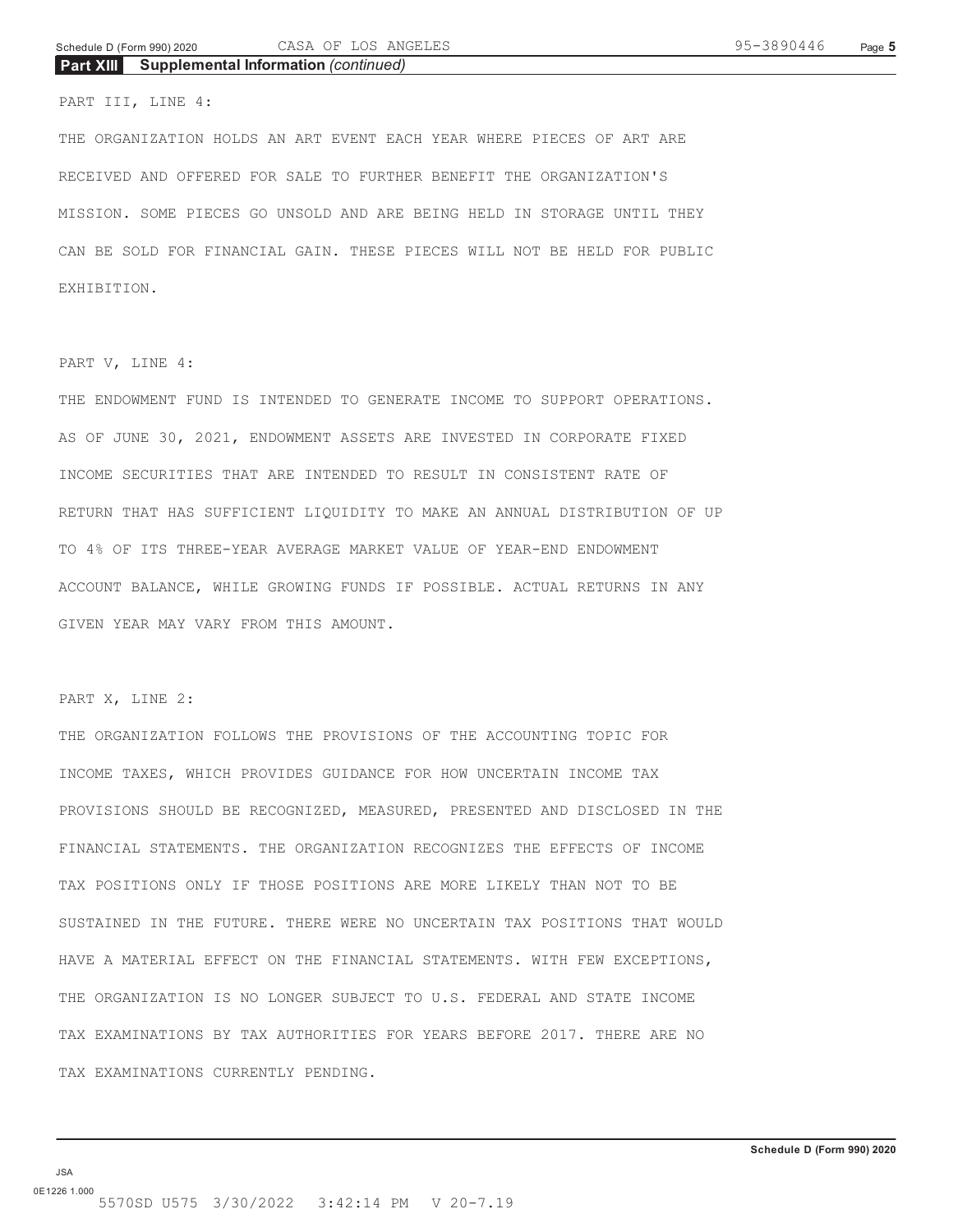**Part XIII Supplemental Information** *(continued)*

PART XI, LINE 4B - OTHER ADJUSTMENTS:

SPECIAL EVENT EXPENSES -\$148,310

PART XII, LINE 2D - OTHER ADJUSTMENTS:

SPECIAL EVENT EXPENSES \$148,310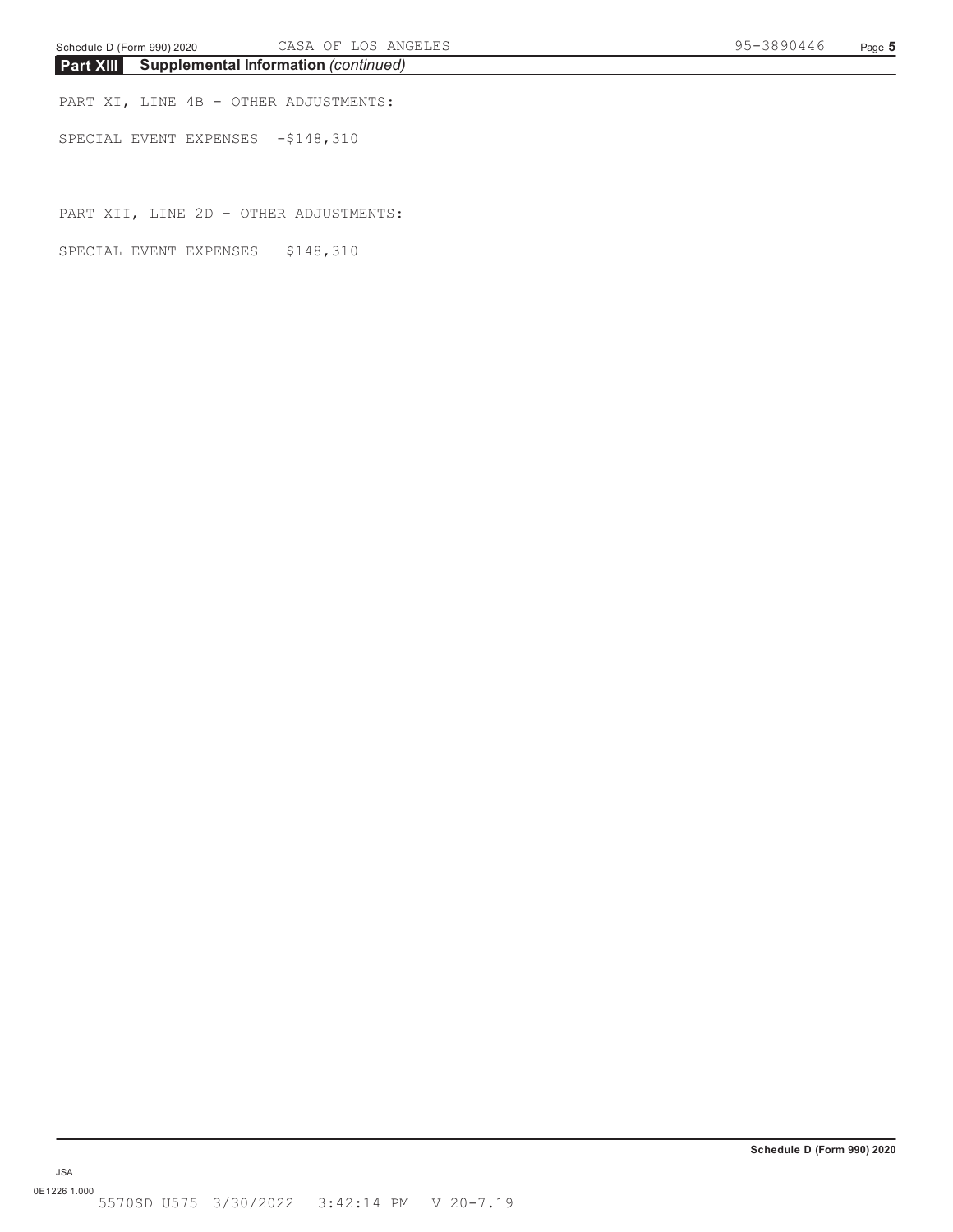| <b>SCHEDULE G</b><br>(Form 990 or 990-EZ)                                                                                                              |                                                                                                                                                                                                                                                                                                                     | <b>Supplemental Information Regarding Fundraising or Gaming Activities</b><br>Complete if the organization answered "Yes" on Form 990, Part IV, line 17, 18, or 19, or if the<br>organization entered more than \$15,000 on Form 990-EZ, line 6a. |     |                                                                      |                                       |                                                                            | OMB No. 1545-0047                                       |
|--------------------------------------------------------------------------------------------------------------------------------------------------------|---------------------------------------------------------------------------------------------------------------------------------------------------------------------------------------------------------------------------------------------------------------------------------------------------------------------|---------------------------------------------------------------------------------------------------------------------------------------------------------------------------------------------------------------------------------------------------|-----|----------------------------------------------------------------------|---------------------------------------|----------------------------------------------------------------------------|---------------------------------------------------------|
| Department of the Treasury                                                                                                                             |                                                                                                                                                                                                                                                                                                                     |                                                                                                                                                                                                                                                   |     | Attach to Form 990 or Form 990-EZ.                                   |                                       |                                                                            | <b>Open to Public</b>                                   |
| <b>Internal Revenue Service</b>                                                                                                                        |                                                                                                                                                                                                                                                                                                                     | Go to www.irs.gov/Form990 for instructions and the latest information.                                                                                                                                                                            |     |                                                                      |                                       |                                                                            | <b>Inspection</b>                                       |
| Name of the organization                                                                                                                               |                                                                                                                                                                                                                                                                                                                     |                                                                                                                                                                                                                                                   |     |                                                                      |                                       | <b>Employer identification number</b>                                      |                                                         |
| CASA OF LOS ANGELES                                                                                                                                    |                                                                                                                                                                                                                                                                                                                     |                                                                                                                                                                                                                                                   |     |                                                                      |                                       | 95-3890446                                                                 |                                                         |
| Part I                                                                                                                                                 | Fundraising Activities. Complete if the organization answered "Yes" on Form 990, Part IV, line 17.<br>Form 990-EZ filers are not required to complete this part.                                                                                                                                                    |                                                                                                                                                                                                                                                   |     |                                                                      |                                       |                                                                            |                                                         |
| 1                                                                                                                                                      | Indicate whether the organization raised funds through any of the following activities. Check all that apply.                                                                                                                                                                                                       |                                                                                                                                                                                                                                                   |     |                                                                      |                                       |                                                                            |                                                         |
| Mail solicitations<br>а                                                                                                                                |                                                                                                                                                                                                                                                                                                                     | е                                                                                                                                                                                                                                                 |     |                                                                      | Solicitation of non-government grants |                                                                            |                                                         |
| b                                                                                                                                                      | Internet and email solicitations                                                                                                                                                                                                                                                                                    | f                                                                                                                                                                                                                                                 |     |                                                                      | Solicitation of government grants     |                                                                            |                                                         |
| Phone solicitations<br>с                                                                                                                               |                                                                                                                                                                                                                                                                                                                     | g                                                                                                                                                                                                                                                 |     |                                                                      | Special fundraising events            |                                                                            |                                                         |
| In-person solicitations<br>d<br>2a Did the organization have a written or oral agreement with any individual (including officers, directors, trustees, |                                                                                                                                                                                                                                                                                                                     |                                                                                                                                                                                                                                                   |     |                                                                      |                                       |                                                                            |                                                         |
|                                                                                                                                                        | or key employees listed in Form 990, Part VII) or entity in connection with professional fundraising services?<br><b>b</b> If "Yes," list the 10 highest paid individuals or entities (fundraisers) pursuant to agreements under which the fundraiser is to be<br>compensated at least \$5,000 by the organization. |                                                                                                                                                                                                                                                   |     |                                                                      |                                       |                                                                            | Yes<br>Nο                                               |
| (i) Name and address of individual<br>or entity (fundraiser)                                                                                           |                                                                                                                                                                                                                                                                                                                     | (ii) Activity                                                                                                                                                                                                                                     |     | (iii) Did fundraiser have<br>custody or control of<br>contributions? | (iv) Gross receipts<br>from activity  | (v) Amount paid to<br>(or retained by)<br>fundraiser listed in<br>col. (i) | (vi) Amount paid to<br>(or retained by)<br>organization |
|                                                                                                                                                        |                                                                                                                                                                                                                                                                                                                     |                                                                                                                                                                                                                                                   | Yes | No                                                                   |                                       |                                                                            |                                                         |
| 1                                                                                                                                                      |                                                                                                                                                                                                                                                                                                                     |                                                                                                                                                                                                                                                   |     |                                                                      |                                       |                                                                            |                                                         |
|                                                                                                                                                        |                                                                                                                                                                                                                                                                                                                     |                                                                                                                                                                                                                                                   |     |                                                                      |                                       |                                                                            |                                                         |
| $\overline{2}$                                                                                                                                         |                                                                                                                                                                                                                                                                                                                     |                                                                                                                                                                                                                                                   |     |                                                                      |                                       |                                                                            |                                                         |
| 3                                                                                                                                                      |                                                                                                                                                                                                                                                                                                                     |                                                                                                                                                                                                                                                   |     |                                                                      |                                       |                                                                            |                                                         |
| 4                                                                                                                                                      |                                                                                                                                                                                                                                                                                                                     |                                                                                                                                                                                                                                                   |     |                                                                      |                                       |                                                                            |                                                         |
| 5                                                                                                                                                      |                                                                                                                                                                                                                                                                                                                     |                                                                                                                                                                                                                                                   |     |                                                                      |                                       |                                                                            |                                                         |
| 6                                                                                                                                                      |                                                                                                                                                                                                                                                                                                                     |                                                                                                                                                                                                                                                   |     |                                                                      |                                       |                                                                            |                                                         |
| 7                                                                                                                                                      |                                                                                                                                                                                                                                                                                                                     |                                                                                                                                                                                                                                                   |     |                                                                      |                                       |                                                                            |                                                         |
|                                                                                                                                                        |                                                                                                                                                                                                                                                                                                                     |                                                                                                                                                                                                                                                   |     |                                                                      |                                       |                                                                            |                                                         |
|                                                                                                                                                        |                                                                                                                                                                                                                                                                                                                     |                                                                                                                                                                                                                                                   |     |                                                                      |                                       |                                                                            |                                                         |
| 9                                                                                                                                                      |                                                                                                                                                                                                                                                                                                                     |                                                                                                                                                                                                                                                   |     |                                                                      |                                       |                                                                            |                                                         |
| 10                                                                                                                                                     |                                                                                                                                                                                                                                                                                                                     |                                                                                                                                                                                                                                                   |     |                                                                      |                                       |                                                                            |                                                         |
| Total<br>3<br>registration or licensing.                                                                                                               | List all states in which the organization is registered or licensed to solicit contributions or has been notified it is exempt from                                                                                                                                                                                 |                                                                                                                                                                                                                                                   |     |                                                                      |                                       |                                                                            |                                                         |
|                                                                                                                                                        |                                                                                                                                                                                                                                                                                                                     |                                                                                                                                                                                                                                                   |     |                                                                      |                                       |                                                                            |                                                         |

**For Paperwork Reduction Act Notice, see the Instructions for Form 990 or 990-EZ. Schedule G (Form 990 or 990-EZ) 2020** JSA 0E1281 1.000 5570SD U575 3/30/2022 3:42:14 PM V 20-7.19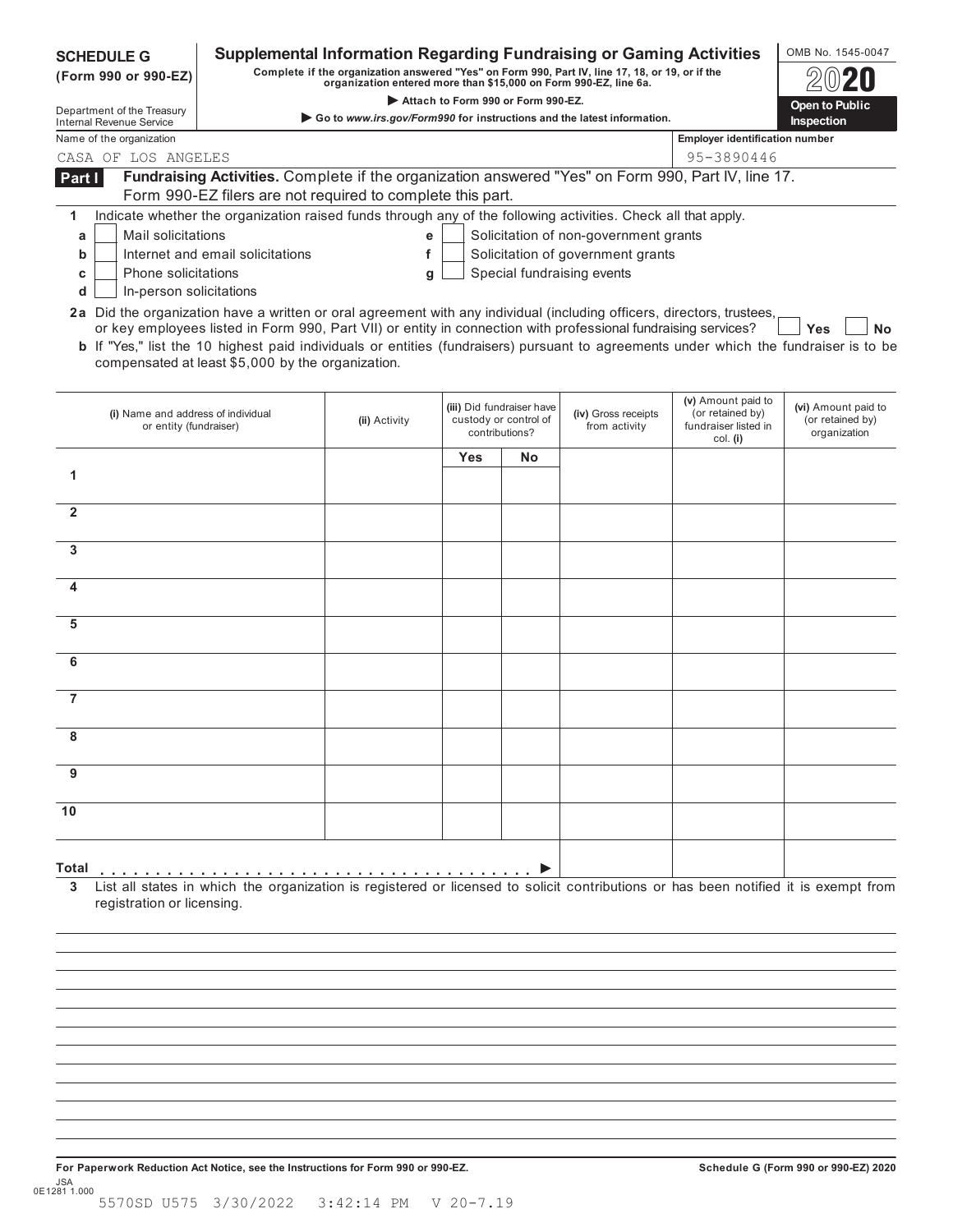|                                | events with gross receipts greater than \$5,000.                                                                                              | (a) Event $#1$<br>GALA            | (b) Event $#2$<br>WINE + ART      | (c) Other events<br>1.            | (d) Total events<br>(add col. (a) through                                                   |
|--------------------------------|-----------------------------------------------------------------------------------------------------------------------------------------------|-----------------------------------|-----------------------------------|-----------------------------------|---------------------------------------------------------------------------------------------|
| Revenue                        |                                                                                                                                               | (event type)                      | (event type)                      | (total number)                    | col. (c)                                                                                    |
|                                | 1 Gross receipts                                                                                                                              | 626, 715.                         | 312,491.                          | 95,674.                           | 1,034,880.                                                                                  |
|                                | 2 Less: Contributions<br>3 Gross income (line 1 minus                                                                                         | 626, 715.                         | 177,682.                          | 95,674.                           | 900,071.                                                                                    |
|                                | <u>line 2)</u>                                                                                                                                |                                   | 134,809.                          | $0$ .                             | 134,809.                                                                                    |
|                                | 4 Cash prizes                                                                                                                                 |                                   |                                   |                                   |                                                                                             |
|                                | 5 Noncash prizes                                                                                                                              |                                   |                                   |                                   |                                                                                             |
|                                | 6 Rent/facility costs                                                                                                                         | 70,402.                           | 29,002.                           | 4,819.                            | 104,223.                                                                                    |
|                                | 7 Food and beverages                                                                                                                          |                                   |                                   |                                   |                                                                                             |
|                                | 8 Entertainment                                                                                                                               |                                   |                                   |                                   |                                                                                             |
|                                |                                                                                                                                               |                                   |                                   |                                   |                                                                                             |
|                                | 9 Other direct expenses $\ldots$ $\vert$ 17, 612.<br>10 Direct expense summary. Add lines 4 through 9 in column (d) $\ldots$ ,,,,,,,,,,,,,,,, |                                   | 154,962.                          | 6,322.                            |                                                                                             |
| Part III                       | Gaming. Complete if the organization answered "Yes" on Form 990, Part IV, line 19, or reported more than<br>\$15,000 on Form 990-EZ, line 6a. |                                   | (b) Pull tabs/instant             |                                   |                                                                                             |
|                                |                                                                                                                                               | (a) Bingo                         | bingo/progressive bingo           | (c) Other gaming                  |                                                                                             |
|                                | Gross revenue <b>contract contract contract contract contract contract contract contract contract contract contract</b>                       |                                   |                                   |                                   |                                                                                             |
|                                |                                                                                                                                               |                                   |                                   |                                   |                                                                                             |
|                                | 3 Noncash prizes                                                                                                                              |                                   |                                   |                                   |                                                                                             |
|                                | 4 Rent/facility costs                                                                                                                         |                                   |                                   |                                   | 178,896.<br>283, 119.<br>$-148,310.$<br>(d) Total gaming (add<br>col. (a) through col. (c)) |
|                                | 5 Other direct expenses                                                                                                                       |                                   |                                   |                                   |                                                                                             |
|                                |                                                                                                                                               | $\frac{9}{6}$<br>Yes<br><b>No</b> | Yes<br>$\frac{9}{6}$<br><b>No</b> | Yes<br>$\frac{0}{0}$<br><b>No</b> |                                                                                             |
| Revenue<br>ses<br>Direct Exper | 7 Direct expense summary. Add lines 2 through 5 in column (d)                                                                                 |                                   |                                   | . <b>.</b> .<br>▶                 |                                                                                             |
|                                | 8 Net gaming income summary. Subtract line 7 from line 1, column (d)                                                                          |                                   |                                   |                                   |                                                                                             |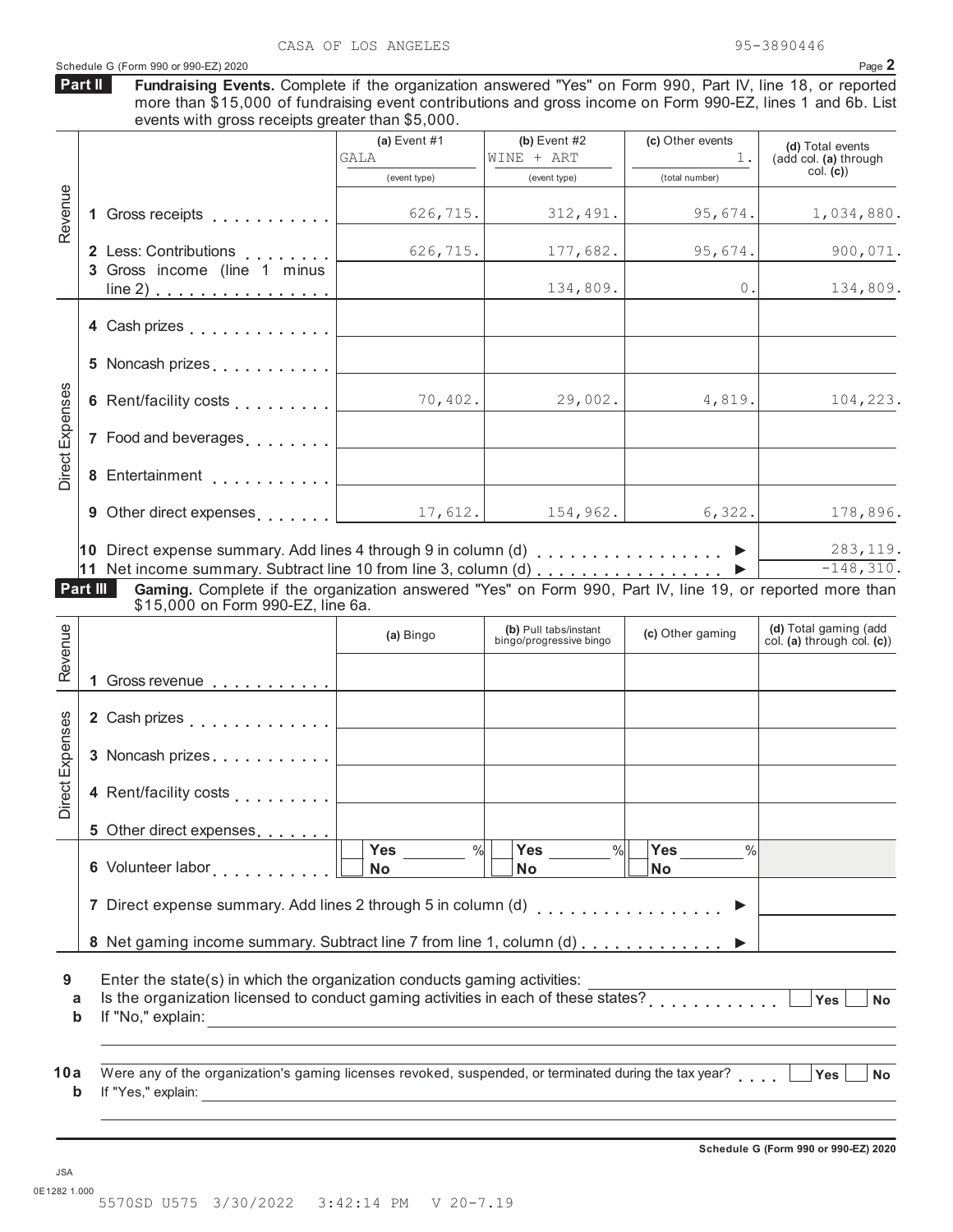|             | Schedule G (Form 990 or 990-EZ) 2020                                                                                                                                                                                                          | Page 3    |
|-------------|-----------------------------------------------------------------------------------------------------------------------------------------------------------------------------------------------------------------------------------------------|-----------|
| 11          | <b>Yes</b>                                                                                                                                                                                                                                    | <b>No</b> |
| 12          | Is the organization a grantor, beneficiary or trustee of a trust or a member of a partnership or other entity                                                                                                                                 |           |
|             | Yes                                                                                                                                                                                                                                           | <b>No</b> |
| 13          | Indicate the percentage of gaming activity conducted in:                                                                                                                                                                                      |           |
| a           |                                                                                                                                                                                                                                               | $\%$      |
| b           | An outside facility enterpreteration of the control of the control of the control of the control of the control of the control of the control of the control of the control of the control of the control of the control of th                | $\%$      |
| 14          | Enter the name and address of the person who prepares the organization's gaming/special events books and<br>records:                                                                                                                          |           |
|             | Name $\sum_{-2}$                                                                                                                                                                                                                              |           |
|             |                                                                                                                                                                                                                                               |           |
|             | 15a Does the organization have a contract with a third party from whom the organization receives gaming                                                                                                                                       |           |
|             | Yes   INo                                                                                                                                                                                                                                     |           |
| $\mathbf b$ | If "Yes," enter the amount of gaming revenue received by the organization $\blacktriangleright$ \$ ______________ and the                                                                                                                     |           |
|             | amount of gaming revenue retained by the third party $\triangleright$ \$ _______________.                                                                                                                                                     |           |
|             | If "Yes," enter name and address of the third party:                                                                                                                                                                                          |           |
|             |                                                                                                                                                                                                                                               |           |
|             |                                                                                                                                                                                                                                               |           |
| 16          | Gaming manager information:                                                                                                                                                                                                                   |           |
|             | Name $\sum_{-1}$                                                                                                                                                                                                                              |           |
|             | Gaming manager compensation $\triangleright$ \$ ________________                                                                                                                                                                              |           |
|             |                                                                                                                                                                                                                                               |           |
|             | Director/officer<br>Employee<br>$\vert$   Independent contractor                                                                                                                                                                              |           |
| 17          | Mandatory distributions:                                                                                                                                                                                                                      |           |
| a           | Is the organization required under state law to make charitable distributions from the gaming proceeds to                                                                                                                                     |           |
|             | Yes                                                                                                                                                                                                                                           | <b>No</b> |
| b           | Enter the amount of distributions required under state law to be distributed to other exempt organizations                                                                                                                                    |           |
|             | or spent in the organization's own exempt activities during the tax year $\triangleright$ \$                                                                                                                                                  |           |
| Part IV     | Supplemental Information. Provide the explanation required by Part I, line 2b, columns (iii) and (v), and<br>Part III, lines 9, 9b, 10b, 15b, 15c, 16, and 17b, as applicable. Also provide any additional information<br>(see instructions). |           |
|             |                                                                                                                                                                                                                                               |           |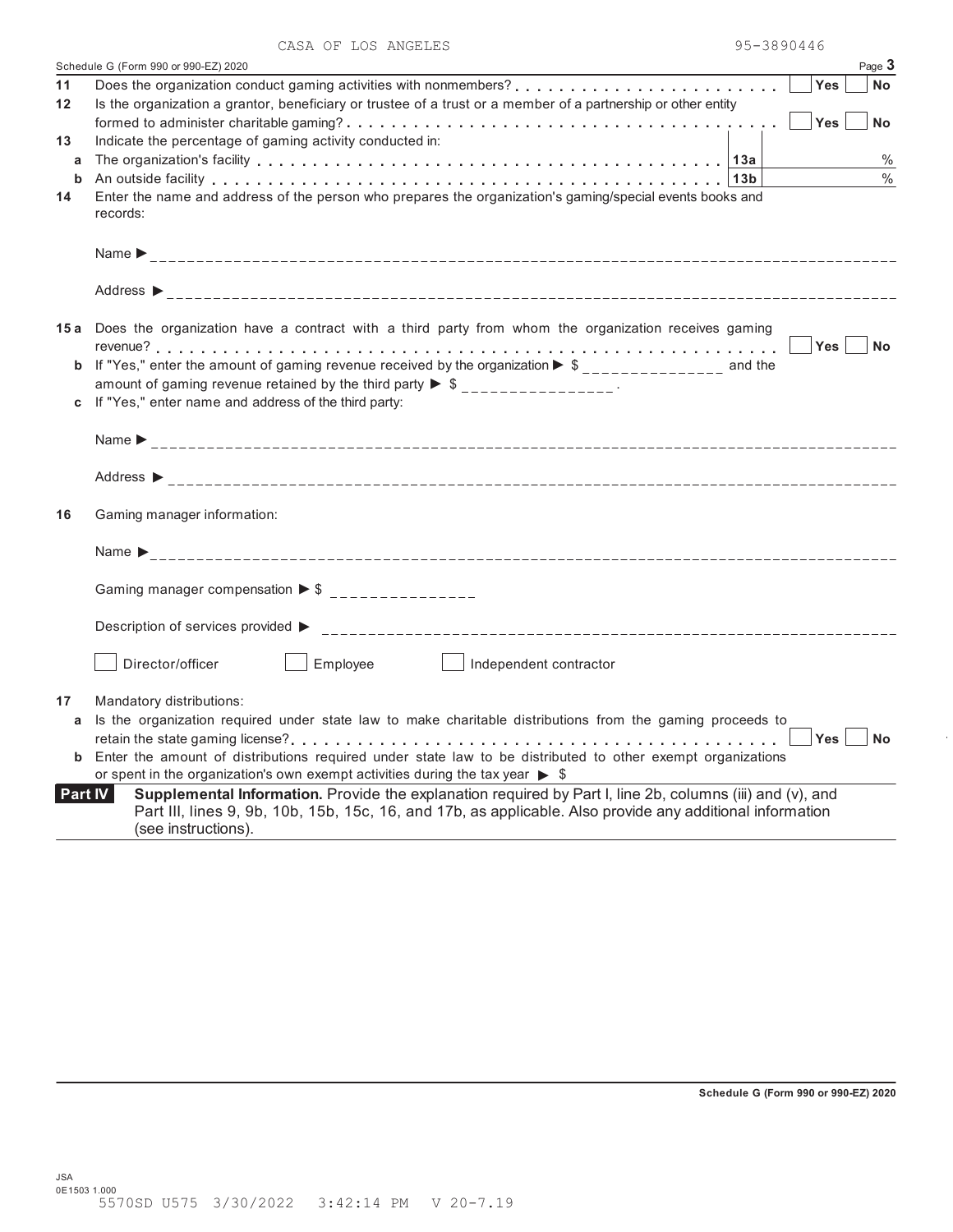| <b>SCHEDULE1</b>                                       |                                                                                                                                                                                 |            |                                    | Grants and Other Assistance to Organizations,                                                                                |                                       |                                                                                                 |                                          | OMB No. 1545-0047                     |
|--------------------------------------------------------|---------------------------------------------------------------------------------------------------------------------------------------------------------------------------------|------------|------------------------------------|------------------------------------------------------------------------------------------------------------------------------|---------------------------------------|-------------------------------------------------------------------------------------------------|------------------------------------------|---------------------------------------|
| (Form 990)                                             |                                                                                                                                                                                 | Government |                                    | Complete if the organization answered "Yes" on Form 990, Part IV, line 21 or 22.<br>ts, and Individuals in the United States |                                       |                                                                                                 |                                          | 2020                                  |
| Department of the Treasury<br>Internal Revenue Service |                                                                                                                                                                                 |            |                                    | Go to www.irs.gov/Form990 for the latest information.<br>Attach to Form 990.                                                 |                                       |                                                                                                 |                                          | Open to Public<br>Inspection          |
| Name of the organization                               |                                                                                                                                                                                 |            |                                    |                                                                                                                              |                                       |                                                                                                 | Employer identification number           |                                       |
| <b>EOS</b><br>$\overline{C}$<br>CASA                   | ANGELES                                                                                                                                                                         |            |                                    |                                                                                                                              |                                       |                                                                                                 | 95-3890446                               |                                       |
| Part I                                                 | General Information on Grants and Assistance                                                                                                                                    |            |                                    |                                                                                                                              |                                       |                                                                                                 |                                          |                                       |
| $\overline{\phantom{0}}$                               | Does the organization maintain records to substantiate the                                                                                                                      |            |                                    |                                                                                                                              |                                       | amount of the grants or assistance, the grantees' eligibility for the grants or assistance, and |                                          |                                       |
| 2                                                      | Describe in Part IV the organization's procedures for monitoring the use of grant funds in the United States.<br>the selection criteria used to award the grants or assistance? |            | $\ddot{\cdot}$                     | ,,,,,,,,,,,,,,,,,,,,,,,,,,,,,,,                                                                                              |                                       | ,,,,,,,,,,,,,,,,,                                                                               |                                          | $\frac{1}{2}$<br>$\times$ Yes         |
| Part II                                                | Grants and Other Assistance to Domestic Organizations and Domestic Governments. Complete if the organization answered "Yes" on Form 990,                                        |            |                                    |                                                                                                                              |                                       |                                                                                                 |                                          |                                       |
|                                                        | Part IV, line 21, for any recipient that received more than \$5,000. Part II can be duplicated if additional space is needed.                                                   |            |                                    |                                                                                                                              |                                       |                                                                                                 |                                          |                                       |
|                                                        | <b>1 (a)</b> Name and address of organization<br>or government                                                                                                                  | $(b)$ EIN  | (c) IRC section<br>(if applicable) | (d) Amount of cash<br>grant                                                                                                  | (e) Amount of non-<br>cash assistance | (f) Method of valuation<br>(book, FMV, appraisal,<br>other)                                     | (g) Description of<br>noncash assistance | (h) Purpose of grant<br>or assistance |
| $\widehat{\epsilon}$                                   |                                                                                                                                                                                 |            |                                    |                                                                                                                              |                                       |                                                                                                 |                                          |                                       |
| (2)                                                    |                                                                                                                                                                                 |            |                                    |                                                                                                                              |                                       |                                                                                                 |                                          |                                       |
| $\overline{3}$                                         |                                                                                                                                                                                 |            |                                    |                                                                                                                              |                                       |                                                                                                 |                                          |                                       |
| $\overline{4}$                                         |                                                                                                                                                                                 |            |                                    |                                                                                                                              |                                       |                                                                                                 |                                          |                                       |
| $\overline{5}$                                         |                                                                                                                                                                                 |            |                                    |                                                                                                                              |                                       |                                                                                                 |                                          |                                       |
| $\widehat{\mathbf{e}}$                                 |                                                                                                                                                                                 |            |                                    |                                                                                                                              |                                       |                                                                                                 |                                          |                                       |
| $\tilde{\epsilon}$                                     |                                                                                                                                                                                 |            |                                    |                                                                                                                              |                                       |                                                                                                 |                                          |                                       |
| (8)                                                    |                                                                                                                                                                                 |            |                                    |                                                                                                                              |                                       |                                                                                                 |                                          |                                       |
| $\widehat{\mathbf{e}}$                                 |                                                                                                                                                                                 |            |                                    |                                                                                                                              |                                       |                                                                                                 |                                          |                                       |
| (10)                                                   |                                                                                                                                                                                 |            |                                    |                                                                                                                              |                                       |                                                                                                 |                                          |                                       |
| (11)                                                   |                                                                                                                                                                                 |            |                                    |                                                                                                                              |                                       |                                                                                                 |                                          |                                       |
| (12)                                                   |                                                                                                                                                                                 |            |                                    |                                                                                                                              |                                       |                                                                                                 |                                          |                                       |
| $\infty$<br>2                                          | Enter total number of section 501(c)(3) and government organizations listed in the line 1 table<br>Enter total number of other organizations listed in the line 1               |            | table.                             |                                                                                                                              |                                       |                                                                                                 |                                          |                                       |
|                                                        | For Paperwork Reduction Act Notice, see the Instructions for Form 990                                                                                                           |            |                                    |                                                                                                                              |                                       |                                                                                                 |                                          | Schedule I (Form 990) 2020            |
| <b>ASL</b>                                             |                                                                                                                                                                                 |            |                                    |                                                                                                                              |                                       |                                                                                                 |                                          |                                       |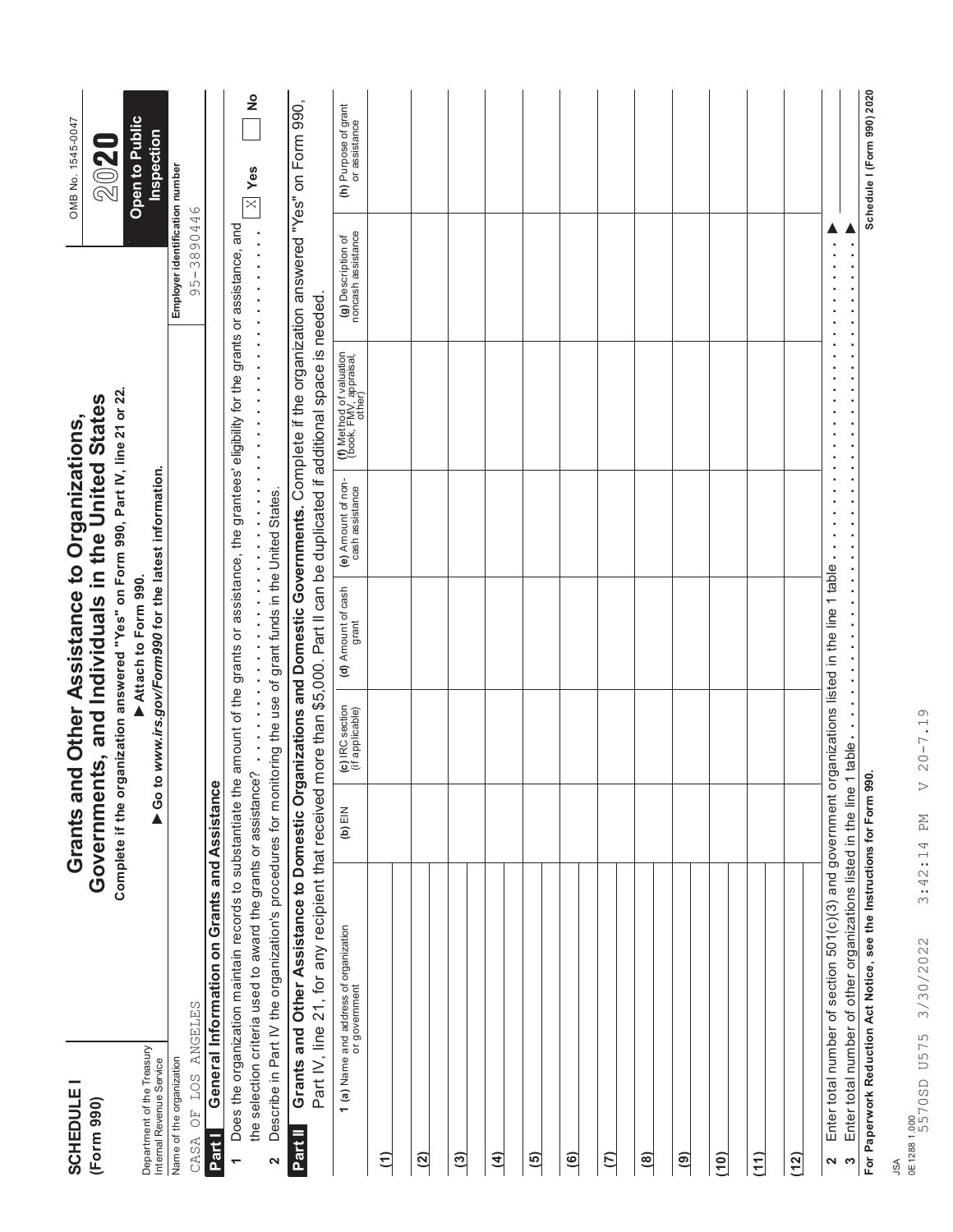| j                                                      |  |
|--------------------------------------------------------|--|
| ֠<br>$\frac{\alpha}{\gamma}$<br>ì                      |  |
| $\frac{1}{2}$<br>)<br>$\overline{a}$<br>$\overline{1}$ |  |
| Į<br>ſ<br>r<br>S                                       |  |
|                                                        |  |
|                                                        |  |
|                                                        |  |
|                                                        |  |
|                                                        |  |
|                                                        |  |
|                                                        |  |
|                                                        |  |
|                                                        |  |
|                                                        |  |
|                                                        |  |
|                                                        |  |
|                                                        |  |
|                                                        |  |
|                                                        |  |
|                                                        |  |
|                                                        |  |
|                                                        |  |
|                                                        |  |
|                                                        |  |
|                                                        |  |
|                                                        |  |
|                                                        |  |
|                                                        |  |
|                                                        |  |
|                                                        |  |
|                                                        |  |
|                                                        |  |
|                                                        |  |
|                                                        |  |
|                                                        |  |
|                                                        |  |
|                                                        |  |
|                                                        |  |
|                                                        |  |
|                                                        |  |
|                                                        |  |
|                                                        |  |
|                                                        |  |
|                                                        |  |
|                                                        |  |
|                                                        |  |
|                                                        |  |
|                                                        |  |
|                                                        |  |
|                                                        |  |
|                                                        |  |
|                                                        |  |
|                                                        |  |
|                                                        |  |
|                                                        |  |
|                                                        |  |
|                                                        |  |
|                                                        |  |
|                                                        |  |
|                                                        |  |
|                                                        |  |
|                                                        |  |
|                                                        |  |
|                                                        |  |
|                                                        |  |
|                                                        |  |
|                                                        |  |
|                                                        |  |
| CASA OF LOS ANGELES<br>コロココフェス                         |  |
|                                                        |  |
|                                                        |  |
|                                                        |  |
|                                                        |  |
|                                                        |  |
|                                                        |  |
|                                                        |  |
|                                                        |  |
|                                                        |  |
|                                                        |  |
|                                                        |  |
|                                                        |  |

95-3890446 Page 2

Schedule I (Form 990) (2020) Page **2** Schedule I (Form 990) (2020) **Part III**

Grants and Other Assistance to Domestic Individuals. Complete if the organization answered "Yes" on Form 990, Part IV, line 22.<br>Part III can be duplicated if additional space is needed. **Grants and Other Assistance to Domestic Individuals.** Complete if the organization answered "Yes" on Form 990, Part IV, line 22. Part III can be duplicated if additional space is needed.

| (a) Type of grant or assistance                                                                                                                      | (b) Number of<br>recipients | (c) Amount of<br>cash grant | non-cash assistance<br>(d) Amount of | (e) Method of valuation (book,<br>FMV, appraisal, other) | (f) Description of non-cash assistance |
|------------------------------------------------------------------------------------------------------------------------------------------------------|-----------------------------|-----------------------------|--------------------------------------|----------------------------------------------------------|----------------------------------------|
| SCHOLARSHIPS                                                                                                                                         | 10.                         | 11,183.                     |                                      |                                                          |                                        |
| 2 SUMMER CAMP/AFTER SCHOOL PROGRAM                                                                                                                   | 20.                         | 6,285.                      |                                      |                                                          |                                        |
| SUPPLIES<br>m                                                                                                                                        | 34.                         | 3,570.                      |                                      |                                                          |                                        |
| RENTAL ASSISTANCE<br>4                                                                                                                               | $\overline{a}$              | $1,000$ .                   |                                      |                                                          |                                        |
| <b>TRANSPORTATION</b><br>ဖ                                                                                                                           | 10.                         | 1,339.                      |                                      |                                                          |                                        |
| ဖ                                                                                                                                                    |                             |                             |                                      |                                                          |                                        |
|                                                                                                                                                      |                             |                             |                                      |                                                          |                                        |
| Part IV Supplemental Information. Provide the information required in Part I, line 2, Part III, column (b); and any other additional<br>information. |                             |                             |                                      |                                                          |                                        |

LINE 2: PART I, LINE 2:  $\overline{a}$  $\overline{\text{PART}}$  SCHOLARSHIPS ARE FUNDED BY AN ENDOWMENT ESTABLISHED BY A FORMER VOLUNTEER SCHOLARSHIPS ARE FUNDED BY AN ENDOWMENT ESTABLISHED BY A FORMER VOLUNTEER

THE FOUNDATION EACH AND MANAGED BY THE CALIFORNIA COMMUNITY FOUNDATION. THE FOUNDATION EACH THE CALIFORNIA COMMUNITY FOUNDATION. AND MANAGED BY

YEAR NOTIFIES THE ORGANIZATION AS TO THE AMOUNT OF FUNDS AVAILABLE. THE AMOUNT OF FUNDS AVAILABLE.  $\overline{C}$ YEAR NOTIFIES THE ORGANIZATION AS FOSTER YOUTH WHO ARE ATTENDING A POST-HIGH SCHOOL EDUCATIONAL INSTITUTION FOSTER YOUTH WHO ARE ATTENDING A POST-HIGH SCHOOL EDUCATIONAL INSTITUTION

ARE ELIGIBLE. RECIPIENTS ARE APPROVED BY A COMMITTEE COMPOSED OF ONE ARE ELIGIBLE. RECIPIENTS ARE APPROVED BY A COMMITTEE COMPOSED OF ONE

ORGANIZATION STAFF MEMBER, ONE VOLUNTEER, AND ONE FORMER BENEFICIARY. FORMER BENEFICIARY. ONE VOLUNTEER, AND ONE ORGANIZATION STAFF MEMBER,

THAT A CASA VOLUNTEER CONSIDERS NECESSITIES OR ENRICHMENT ACTIVITIES THAT A CASA VOLUNTEER CONSIDERS GRANTS FROM A DONOR-RESTRICTED FUND ARE ALSO AVAILABLE FOR LIFE GRANTS FROM A DONOR-RESTRICTED FUND ARE ALSO AVAILABLE FOR LIFE ENRICHMENT ACTIVITIES  $\alpha$ NECESSITIES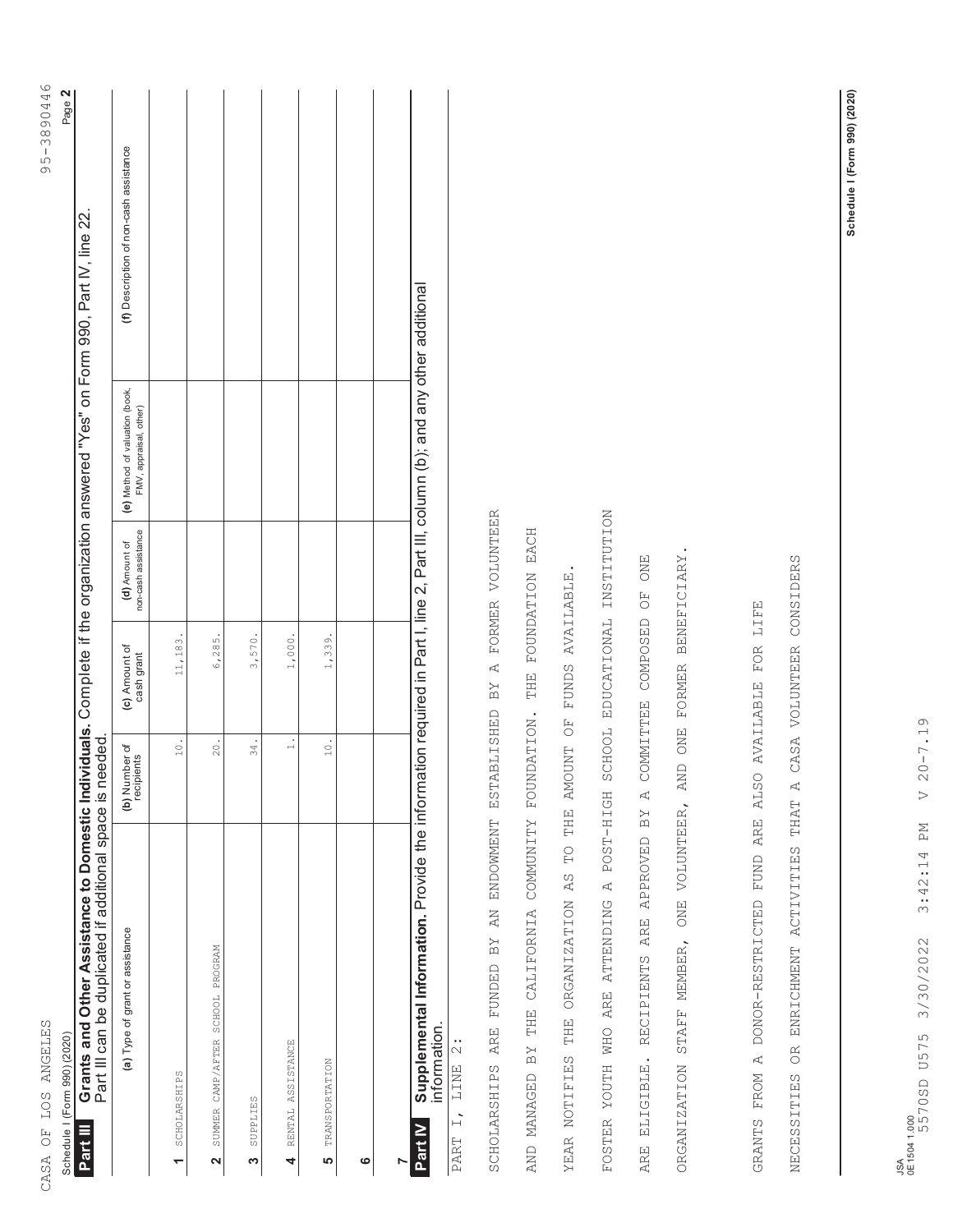| 3890446<br>リリー<br>$\frac{1}{3}$ | ¢ |
|---------------------------------|---|
|                                 |   |
|                                 |   |
|                                 |   |
|                                 |   |
|                                 |   |
|                                 |   |
|                                 |   |
|                                 |   |
|                                 |   |
| CASA OF LOS ANGELES             |   |
|                                 |   |

95-3890446 Page 2

Schedule I (Form 990) (2020) Page **2** Schedule I (Form 990) (2020)

Grants and Other Assistance to Domestic Individuals. Complete if the organization answered "Yes" on Form 990, Part IV, line 22.<br>Part III can be duplicated if additional space is needed. **Grants and Other Assistance to Domestic Individuals.** Complete if the organization answered "Yes" on Form 990, Part IV, line 22. Part III can be duplicated if additional space is needed. **Part III**

ESSENTIAL, AND THAT THE DEPARTMENT OF CHILD AND FAMILY SERVICES WILL NOT ESSENTIAL, AND THAT THE DEPARTMENT OF CHILD AND FAMILY SERVICES WILL NOT

FUND. GRANTS PAY FOR SUCH ITEMS AS MEDICAL CARE, SUMMER CAMP OR COLLEGE FUND. GRANTS PAY FOR SUCH ITEMS AS MEDICAL CARE, SUMMER CAMP OR COLLEGE

REQUESTS ARE SUBMITTED BY A STAFF MEMBER ON BEHALF OF MOVE-IN EXPENSES. REQUESTS ARE SUBMITTED BY A STAFF MEMBER ON BEHALF OF MOVE-IN EXPENSES.

THE VOLUNTEER AND APPROVED BY THE CPO AND CEO. THE VOLUNTEER AND APPROVED BY THE CPO AND CEO.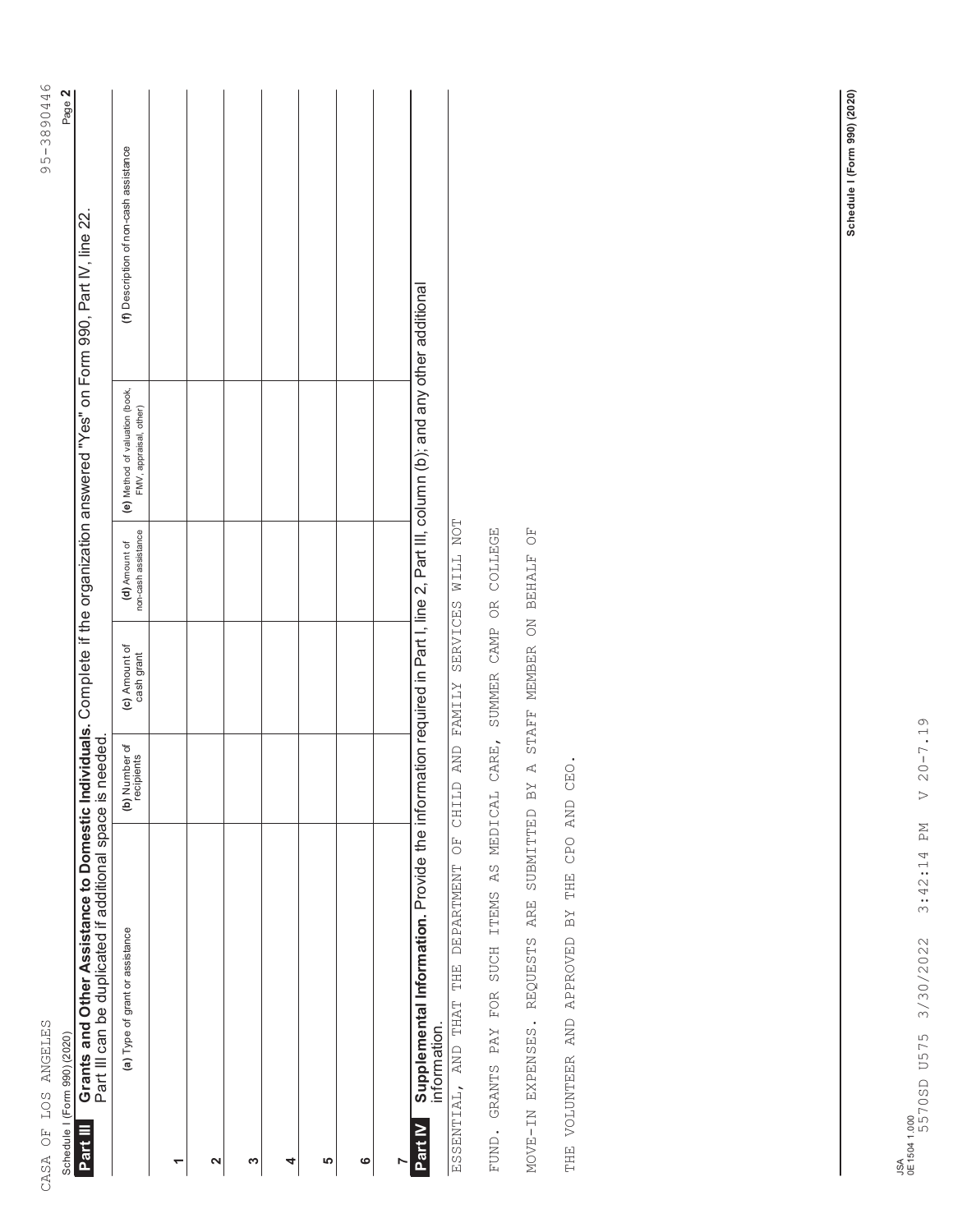|              | <b>SCHEDULE J</b>                                      |                                                                                                                                                                                                                                         |                                | <b>Compensation Information</b>                                                                            |                                       | OMB No. 1545-0047     |                   |    |
|--------------|--------------------------------------------------------|-----------------------------------------------------------------------------------------------------------------------------------------------------------------------------------------------------------------------------------------|--------------------------------|------------------------------------------------------------------------------------------------------------|---------------------------------------|-----------------------|-------------------|----|
|              | (Form 990)                                             |                                                                                                                                                                                                                                         |                                | For certain Officers, Directors, Trustees, Key Employees, and Highest                                      |                                       |                       |                   |    |
|              |                                                        |                                                                                                                                                                                                                                         |                                | <b>Compensated Employees</b><br>Complete if the organization answered "Yes" on Form 990, Part IV, line 23. |                                       |                       |                   |    |
|              | Department of the Treasury<br>Internal Revenue Service |                                                                                                                                                                                                                                         |                                | Attach to Form 990.<br>Go to www.irs.gov/Form990 for instructions and the latest information.              |                                       | <b>Open to Public</b> | <b>Inspection</b> |    |
|              | Name of the organization                               |                                                                                                                                                                                                                                         |                                |                                                                                                            | <b>Employer identification number</b> |                       |                   |    |
|              | CASA OF LOS ANGELES                                    |                                                                                                                                                                                                                                         |                                |                                                                                                            | 95-3890446                            |                       |                   |    |
| Part I       |                                                        | <b>Questions Regarding Compensation</b>                                                                                                                                                                                                 |                                |                                                                                                            |                                       |                       |                   |    |
|              |                                                        |                                                                                                                                                                                                                                         |                                |                                                                                                            |                                       |                       | <b>Yes</b>        | No |
|              |                                                        | 1a Check the appropriate box(es) if the organization provided any of the following to or for a person listed on Form<br>990, Part VII, Section A, line 1a. Complete Part III to provide any relevant information regarding these items. |                                |                                                                                                            |                                       |                       |                   |    |
|              |                                                        | First-class or charter travel                                                                                                                                                                                                           |                                |                                                                                                            |                                       |                       |                   |    |
|              |                                                        | Travel for companions                                                                                                                                                                                                                   |                                | Housing allowance or residence for personal use<br>Payments for business use of personal residence         |                                       |                       |                   |    |
|              |                                                        | Tax indemnification and gross-up payments                                                                                                                                                                                               |                                | Health or social club dues or initiation fees                                                              |                                       |                       |                   |    |
|              |                                                        | Discretionary spending account                                                                                                                                                                                                          |                                | Personal services (such as maid, chauffeur, chef)                                                          |                                       |                       |                   |    |
|              |                                                        |                                                                                                                                                                                                                                         |                                |                                                                                                            |                                       |                       |                   |    |
| $\mathbf b$  |                                                        | If any of the boxes on line 1a are checked, did the organization follow a written policy regarding payment<br>or reimbursement or provision of all of the expenses described above? If "No," complete Part III to                       |                                |                                                                                                            |                                       |                       |                   |    |
| $\mathbf{2}$ |                                                        | Did the organization require substantiation prior to reimbursing or allowing expenses incurred by all                                                                                                                                   |                                |                                                                                                            |                                       | 1b                    |                   |    |
|              |                                                        | directors, trustees, and officers, including the CEO/Executive Director, regarding the items checked on line                                                                                                                            |                                |                                                                                                            |                                       |                       |                   |    |
|              |                                                        |                                                                                                                                                                                                                                         |                                |                                                                                                            |                                       | $\overline{2}$        |                   |    |
| 3            |                                                        | Indicate which, if any, of the following the organization used to establish the compensation of the                                                                                                                                     |                                |                                                                                                            |                                       |                       |                   |    |
|              |                                                        | organization's CEO/Executive Director. Check all that apply. Do not check any boxes for methods used by a                                                                                                                               |                                |                                                                                                            |                                       |                       |                   |    |
|              |                                                        | related organization to establish compensation of the CEO/Executive Director, but explain in Part III.                                                                                                                                  |                                |                                                                                                            |                                       |                       |                   |    |
|              | X                                                      | Compensation committee                                                                                                                                                                                                                  |                                | Written employment contract                                                                                |                                       |                       |                   |    |
|              | Χ<br>$\overline{X}$                                    | Independent compensation consultant                                                                                                                                                                                                     | $\mathbf{X}$<br>$\overline{X}$ | Compensation survey or study                                                                               |                                       |                       |                   |    |
|              |                                                        | Form 990 of other organizations                                                                                                                                                                                                         |                                | Approval by the board or compensation committee                                                            |                                       |                       |                   |    |
| 4            |                                                        | During the year, did any person listed on Form 990, Part VII, Section A, line 1a, with respect to the filing<br>organization or a related organization:                                                                                 |                                |                                                                                                            |                                       |                       |                   |    |
| а            |                                                        |                                                                                                                                                                                                                                         |                                |                                                                                                            |                                       | 4a                    |                   | Χ  |
|              |                                                        | Participate in or receive payment from a supplemental nonqualified retirement plan?                                                                                                                                                     |                                |                                                                                                            |                                       | 4b                    |                   | Χ  |
|              |                                                        | Participate in or receive payment from an equity-based compensation arrangement?                                                                                                                                                        |                                |                                                                                                            |                                       | 4c                    |                   | X  |
|              |                                                        | If "Yes" to any of lines 4a-c, list the persons and provide the applicable amounts for each item in Part III.                                                                                                                           |                                |                                                                                                            |                                       |                       |                   |    |
|              |                                                        |                                                                                                                                                                                                                                         |                                |                                                                                                            |                                       |                       |                   |    |
|              |                                                        | Only section $501(c)(3)$ , $501(c)(4)$ , and $501(c)(29)$ organizations must complete lines 5-9.                                                                                                                                        |                                |                                                                                                            |                                       |                       |                   |    |
| 5            |                                                        | For persons listed on Form 990, Part VII, Section A, line 1a, did the organization pay or accrue any<br>compensation contingent on the revenues of:                                                                                     |                                |                                                                                                            |                                       |                       |                   |    |
|              |                                                        |                                                                                                                                                                                                                                         |                                |                                                                                                            |                                       | 5a                    |                   | Χ  |
|              |                                                        | If "Yes" on line 5a or 5b, describe in Part III.                                                                                                                                                                                        |                                |                                                                                                            |                                       | 5 <sub>b</sub>        |                   | X  |
| 6            |                                                        | For persons listed on Form 990, Part VII, Section A, line 1a, did the organization pay or accrue any                                                                                                                                    |                                |                                                                                                            |                                       |                       |                   |    |
|              |                                                        | compensation contingent on the net earnings of:                                                                                                                                                                                         |                                |                                                                                                            |                                       |                       |                   |    |
| а            |                                                        |                                                                                                                                                                                                                                         |                                |                                                                                                            |                                       | 6a                    |                   | X  |
|              |                                                        |                                                                                                                                                                                                                                         |                                |                                                                                                            |                                       | 6b                    |                   | X  |
|              |                                                        | If "Yes" on line 6a or 6b, describe in Part III.                                                                                                                                                                                        |                                |                                                                                                            |                                       |                       |                   |    |
| 7            |                                                        | For persons listed on Form 990, Part VII, Section A, line 1a, did the organization provide any nonfixed                                                                                                                                 |                                |                                                                                                            |                                       |                       |                   |    |
|              |                                                        |                                                                                                                                                                                                                                         |                                |                                                                                                            |                                       | $\overline{7}$        |                   | X  |
| 8            |                                                        | Were any amounts reported on Form 990, Part VII, paid or accrued pursuant to a contract that was subject                                                                                                                                |                                |                                                                                                            |                                       |                       |                   |    |
|              |                                                        | to the initial contract exception described in Regulations section 53.4958-4(a)(3)? If "Yes," describe                                                                                                                                  |                                |                                                                                                            |                                       |                       |                   | X  |
| 9            |                                                        | If "Yes" on line 8, did the organization also follow the rebuttable presumption procedure described in                                                                                                                                  |                                |                                                                                                            |                                       | 8                     |                   |    |
|              |                                                        |                                                                                                                                                                                                                                         |                                |                                                                                                            |                                       | 9                     |                   |    |
|              |                                                        |                                                                                                                                                                                                                                         |                                |                                                                                                            |                                       |                       |                   |    |

**For Paperwork Reduction Act Notice, see the Instructions for Form 990. Schedule J (Form 990) 2020**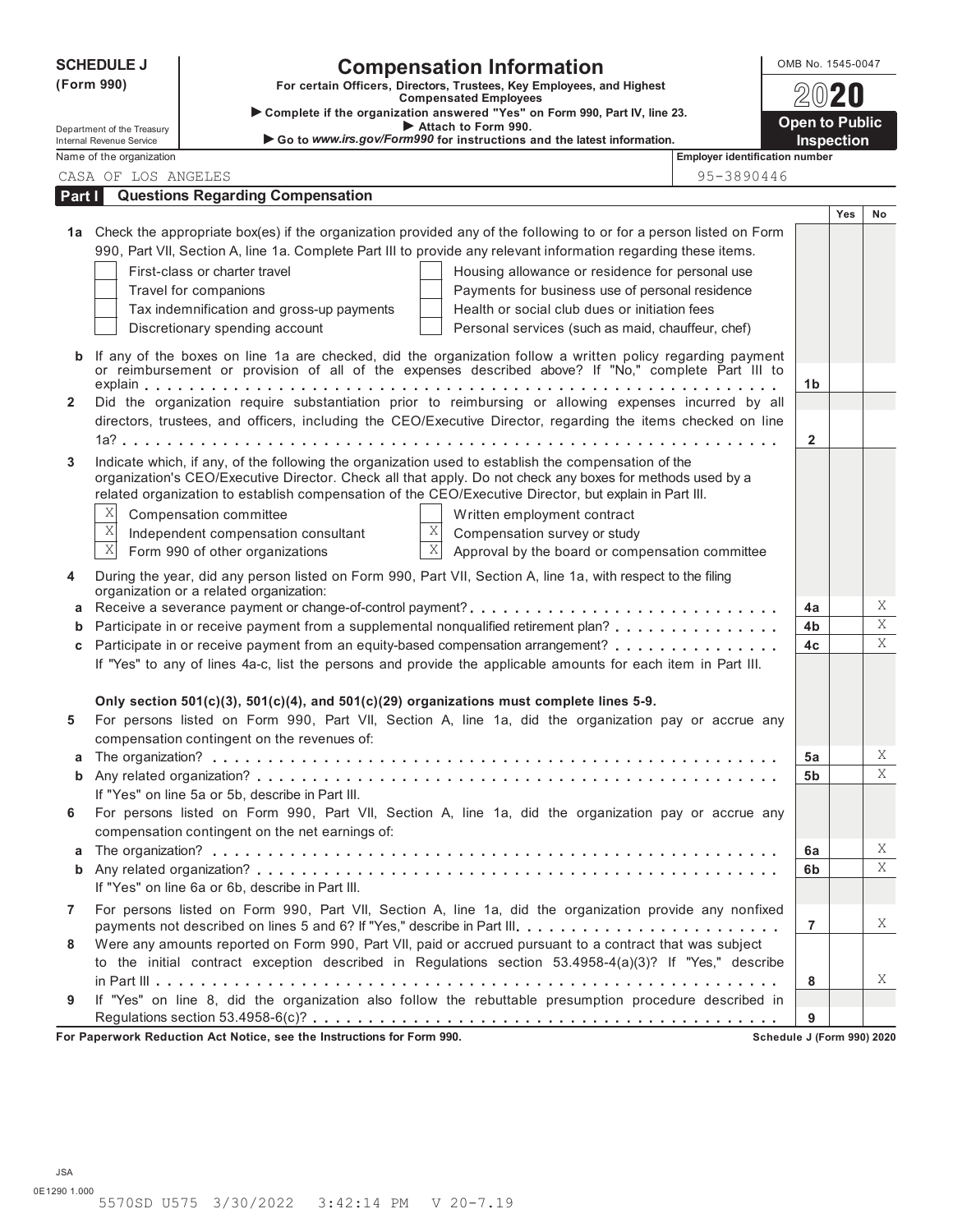| ļ<br>$\mathbf{r}$<br>11<br>11<br>Ξ<br>¢<br>$\circ$<br>こう<br>$\frac{1}{2}$<br>$-5 -$ |
|-------------------------------------------------------------------------------------|
|                                                                                     |
|                                                                                     |
|                                                                                     |
|                                                                                     |
|                                                                                     |
|                                                                                     |
|                                                                                     |
|                                                                                     |
| <u>ם הההיינו ל</u>                                                                  |
| <b>CEFFECTER CCF EC FCFI</b><br>10.4241                                             |
|                                                                                     |

95-3890446

Page 2

Schedule J (Form 990) 2020 Page **2** Schedule J (Form 990) 2020

Officers, Directors, Trustees, Key Employees, and Highest Compensated Employees. Use duplicate copies if additional space is needed. Officers, Directors, Trustees, Key Employees, and Highest Compensated Employees. Use duplicate copies if additional space is needed **Part II** 

For each individual whose compensation must be reported on Schedule J, report compensation from the organization on row (i) and from related organizations, described in the<br>instructions, on row (ii). Do not list any indivi For each individual whose compensation must be reported on Schedule J, report compensation from the organization on row (i) and from related organizations, described in the instructions, on row (ii). Do not list any individuals that aren't listed on Form 990, Part VII.

ndividual.<br>Note: The sum of columns (B)(i)-(iii) for each listed individual must equal the total amount of Form 990, Part VII, Section A, line 1a, applicable column (D) and (E) amounts for that<br>individual. **Note:** The sum of columns (B)(i)-(iii) for each listed individual must equal the total amount of Form 990, Part VII, Section A, line 1a, applicable column (D) and (E) amounts for that individual.

|                                                   |                          |                                                                                          | (B) Breakdown of W-2 and/or 1099-MISC compensation |                                           | (C) Retirement and<br>other deferred | (D) Nontaxable<br>benefits | (E) Total of columns<br>(B)(i)-(D)                  | (F) Compensation<br>in column (B) reported |
|---------------------------------------------------|--------------------------|------------------------------------------------------------------------------------------|----------------------------------------------------|-------------------------------------------|--------------------------------------|----------------------------|-----------------------------------------------------|--------------------------------------------|
| (A) Name and Title                                |                          | (i) Base<br>compensation                                                                 | (ii) Bonus & incentive<br>compensation             | compensation<br>reportable<br>(iii) Other | compensation                         |                            |                                                     | as deferred on prior<br>Form 990           |
| <b>NAITILIP</b><br><b>WENDELYN</b>                | $\widehat{=}$            | $\bullet$<br>C)<br>$\overline{6}$<br>168,                                                | $\circ$                                            | $\circ$                                   |                                      | 522<br>$\frac{8}{18}$      | $\bullet$<br>151<br>$\overline{\phantom{a}}$<br>187 |                                            |
| $(THROUGH$ APRIL 2021)                            | $\widehat{\equiv}$       | $\circ$                                                                                  | $\circ$                                            | $\circ$                                   |                                      |                            |                                                     |                                            |
| <b>BERMAN</b><br>ROBERT                           | $\widehat{=}$            | ٠<br>$\sim$<br>$\stackrel{\textstyle\bigcirc}{\infty}$<br>54<br>$\overline{\phantom{0}}$ | $\circ$                                            | $\circ$                                   |                                      | 542<br>10,                 | 365<br>165                                          |                                            |
| $2^{\text{CHIEF}}$ FINANCIAL OFFICER              | $\widehat{\equiv}$       | $\circ$                                                                                  | $\circ$                                            | $\circ$                                   |                                      |                            |                                                     |                                            |
|                                                   | $\widehat{=}$            |                                                                                          |                                                    |                                           |                                      |                            |                                                     |                                            |
| $\boldsymbol{\sim}$                               | $\widehat{\equiv}$       |                                                                                          |                                                    |                                           |                                      |                            |                                                     |                                            |
|                                                   | $\widehat{=}$            |                                                                                          |                                                    |                                           |                                      |                            |                                                     |                                            |
| 4                                                 | $\widehat{\equiv}$       |                                                                                          |                                                    |                                           |                                      |                            |                                                     |                                            |
|                                                   | $\widehat{=}$            |                                                                                          |                                                    |                                           |                                      |                            |                                                     |                                            |
| ю                                                 | $\widehat{\equiv}$       |                                                                                          |                                                    |                                           |                                      |                            |                                                     |                                            |
|                                                   | $\widehat{=}$            |                                                                                          |                                                    |                                           |                                      |                            |                                                     |                                            |
| $\mathbf  \, \mathbf  \, \mathbf  \, \mathbf  \,$ | $\widehat{\mathbf{u}}$   |                                                                                          |                                                    |                                           |                                      |                            |                                                     |                                            |
|                                                   | $\widehat{=}$            |                                                                                          |                                                    |                                           |                                      |                            |                                                     |                                            |
| N                                                 | $\widehat{\equiv}$       |                                                                                          |                                                    |                                           |                                      |                            |                                                     |                                            |
|                                                   | $\widehat{=}$            |                                                                                          |                                                    |                                           |                                      |                            |                                                     |                                            |
| $\infty$                                          | $\widehat{\equiv}$       |                                                                                          |                                                    |                                           |                                      |                            |                                                     |                                            |
|                                                   | $\widehat{=}$            |                                                                                          |                                                    |                                           |                                      |                            |                                                     |                                            |
| თ                                                 | $\widehat{\equiv}$       |                                                                                          |                                                    |                                           |                                      |                            |                                                     |                                            |
|                                                   | $\widehat{=}$            |                                                                                          |                                                    |                                           |                                      |                            |                                                     |                                            |
| $\tilde{c}$                                       | $\widehat{\mathfrak{m}}$ |                                                                                          |                                                    |                                           |                                      |                            |                                                     |                                            |
|                                                   | $\widehat{=}$            |                                                                                          |                                                    |                                           |                                      |                            |                                                     |                                            |
| $\tilde{t}$                                       | $\widehat{\equiv}$       |                                                                                          |                                                    |                                           |                                      |                            |                                                     |                                            |
|                                                   | $\widehat{=}$            |                                                                                          |                                                    |                                           |                                      |                            |                                                     |                                            |
| $\frac{2}{3}$                                     | $\widehat{\equiv}$       |                                                                                          |                                                    |                                           |                                      |                            |                                                     |                                            |
|                                                   | $\widehat{=}$            |                                                                                          |                                                    |                                           |                                      |                            |                                                     |                                            |
| $\frac{3}{2}$                                     | $\widehat{\equiv}$       |                                                                                          |                                                    |                                           |                                      |                            |                                                     |                                            |
|                                                   | $\widehat{=}$            |                                                                                          |                                                    |                                           |                                      |                            |                                                     |                                            |
| $\frac{4}{4}$                                     | $\widehat{\equiv}$       |                                                                                          |                                                    |                                           |                                      |                            |                                                     |                                            |
|                                                   | $\widehat{=}$            |                                                                                          |                                                    |                                           |                                      |                            |                                                     |                                            |
| $\frac{15}{2}$                                    | $\widehat{\equiv}$       |                                                                                          |                                                    |                                           |                                      |                            |                                                     |                                            |
|                                                   | $\widehat{=}$            |                                                                                          |                                                    |                                           |                                      |                            |                                                     |                                            |
| 16                                                | $\widehat{\equiv}$       |                                                                                          |                                                    |                                           |                                      |                            |                                                     |                                            |
|                                                   |                          |                                                                                          |                                                    |                                           |                                      |                            |                                                     | Schedule J (Form 990) 2020                 |

5570SD U575 3/30/2022 3:42:14 PM V 20-7.193:42:14 PM 0E12911.000<br>5570SD U575 3/30/2022

 $V 20 - 7.19$ 

JSA 0E1291 1.000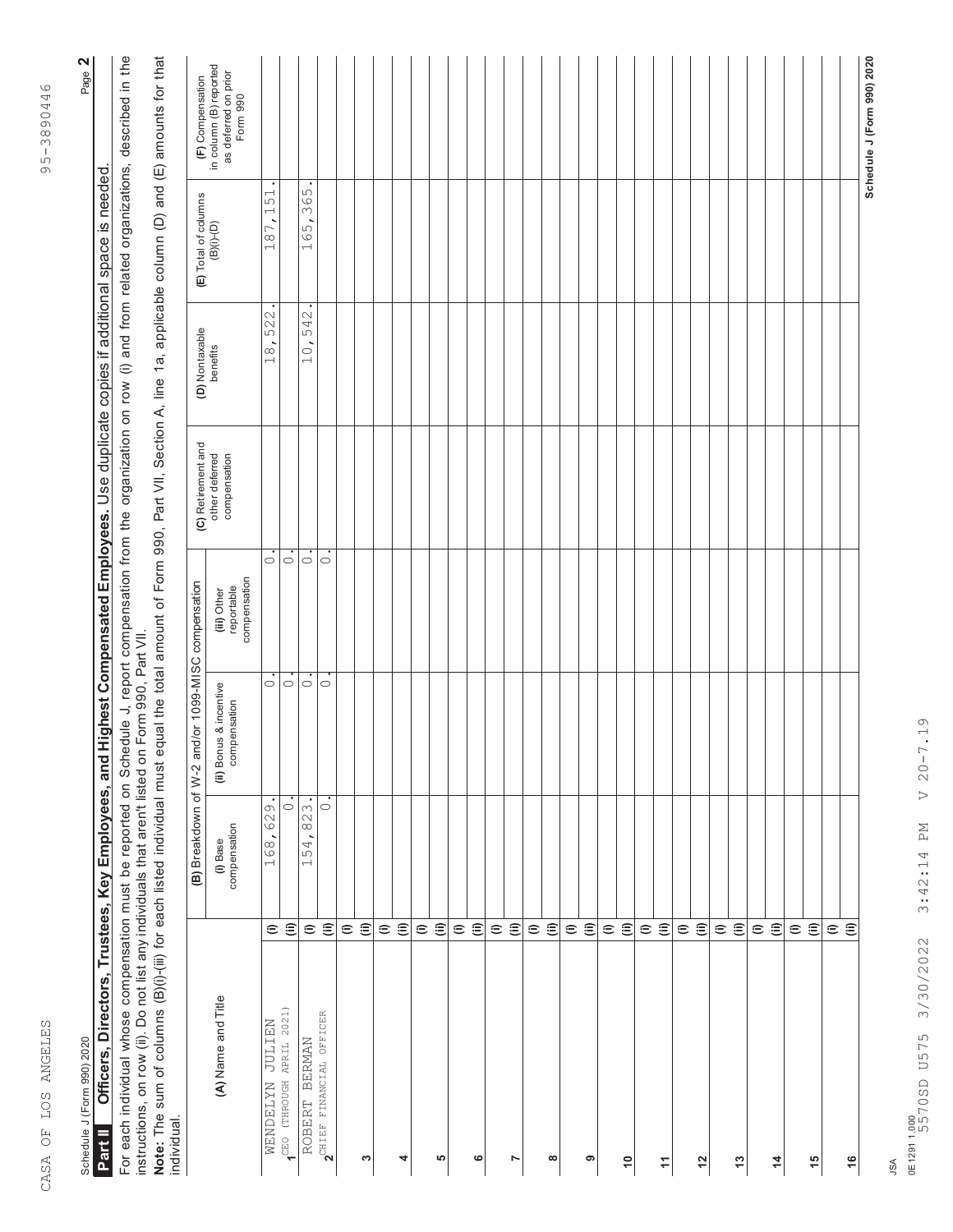| ļ<br>᠈<br>₹                                                      |  |
|------------------------------------------------------------------|--|
| ינד<br>ד<br>$\overline{\phantom{0}}$<br>J<br>$\overline{a}$<br>Ć |  |
| $\frac{1}{2}$<br>ה<br>כס                                         |  |
| $\mathcal{C}$                                                    |  |
| $\sim -5$<br>$\frac{1}{3}$                                       |  |
| ר<br>ה<br>١                                                      |  |
|                                                                  |  |
|                                                                  |  |
|                                                                  |  |
|                                                                  |  |
|                                                                  |  |
|                                                                  |  |
|                                                                  |  |
|                                                                  |  |
|                                                                  |  |
|                                                                  |  |
|                                                                  |  |
|                                                                  |  |
|                                                                  |  |
|                                                                  |  |
|                                                                  |  |
|                                                                  |  |
|                                                                  |  |
|                                                                  |  |
|                                                                  |  |
|                                                                  |  |
|                                                                  |  |
|                                                                  |  |
|                                                                  |  |
|                                                                  |  |
|                                                                  |  |
|                                                                  |  |
|                                                                  |  |
|                                                                  |  |
|                                                                  |  |
|                                                                  |  |
|                                                                  |  |
|                                                                  |  |
|                                                                  |  |
|                                                                  |  |
|                                                                  |  |
|                                                                  |  |
|                                                                  |  |
|                                                                  |  |
|                                                                  |  |
|                                                                  |  |
|                                                                  |  |
|                                                                  |  |
|                                                                  |  |
|                                                                  |  |
|                                                                  |  |
|                                                                  |  |
|                                                                  |  |
|                                                                  |  |
|                                                                  |  |
|                                                                  |  |
|                                                                  |  |
|                                                                  |  |
|                                                                  |  |
|                                                                  |  |
|                                                                  |  |
|                                                                  |  |
|                                                                  |  |
| l<br>l                                                           |  |
|                                                                  |  |
| $\frac{1}{2}$                                                    |  |
|                                                                  |  |
|                                                                  |  |
| י<br>ו<br>ı                                                      |  |
|                                                                  |  |
| $\overline{\phantom{a}}$                                         |  |
|                                                                  |  |
| j<br>j                                                           |  |
| i                                                                |  |
|                                                                  |  |

Schedule J (Form 990) 2020 Page **3 Supplemental Information Schedule J (Form 990) 2020<br><b>Part III** Supplemental Information

for any additional information.

Page 3

Provide the information, explanation, or descriptions required for Part I, lines 1a, 1b, 3, 4a, 4b, 4c, 5a, 5b, 6a, 6b, 7, and 8, and for Part II. Also complete this part<br>for any additional information. Provide the information, explanation, or descriptions required for Part I, lines 1a, 1b, 3, 4a, 4b, 4c, 5a, 5b, 6a, 6b, 7, and 8, and for Part II. Also complete this part

JSA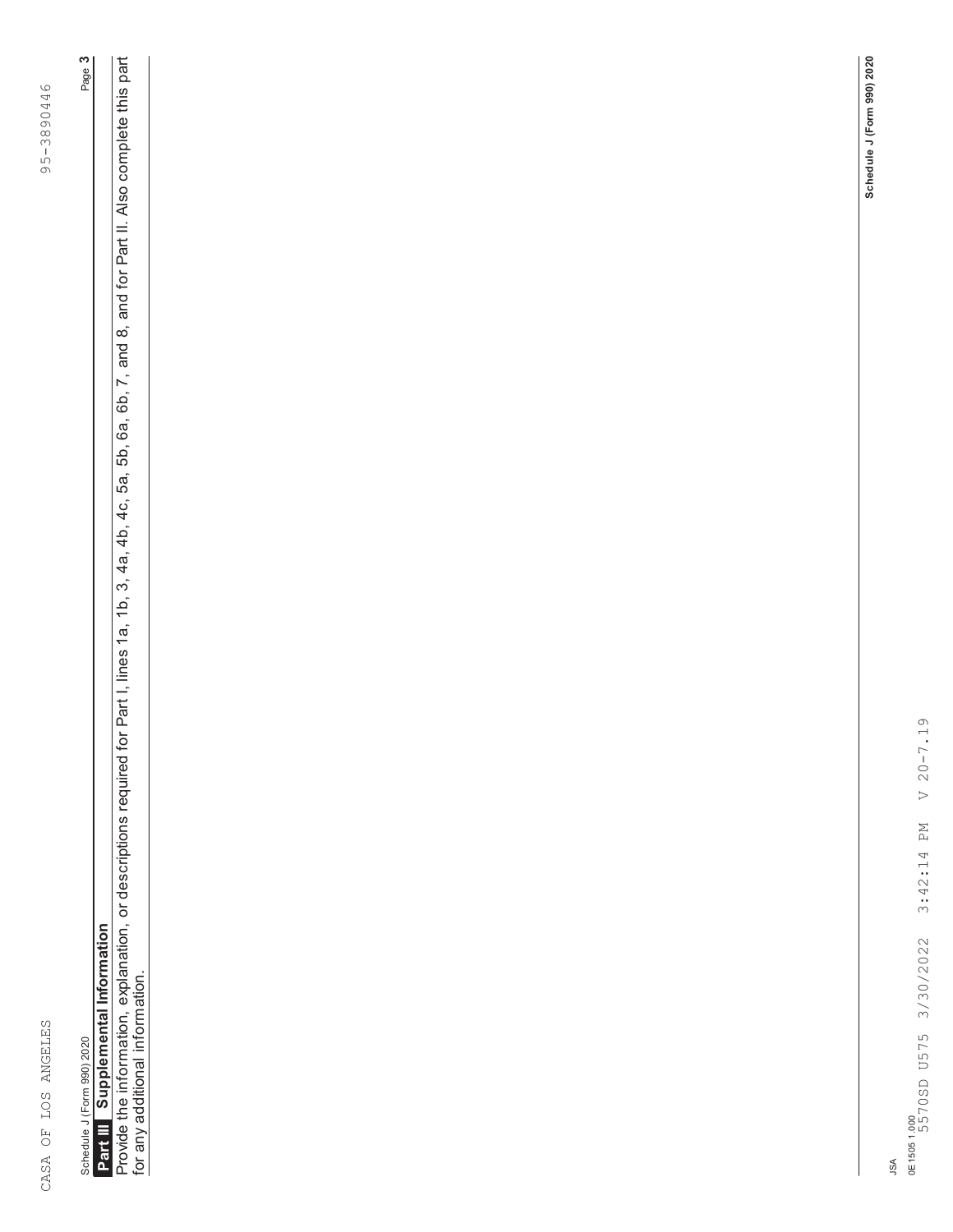## **(Form 990)**

# SCHEDULE M<br>
(Form 990) **SCHEDULE M Noncash Contributions**<br>  $\sqrt{2020}$

**Department of the Treasury <b>Attach to Form 990.**<br>
Internal Revenue Service **Attach to Form 990.**<br> **Attach to Form 990.**<br> **Attach to Form 990.** 

**Complete if the organizations answered "Yes" on Form 990, Part IV, lines 29 or 30.**



**Name of the organization** 

| ıployer identification num |  |
|----------------------------|--|
|                            |  |

CASA OF LOS ANGELES 95-3890446

| AE COANALE |  |
|------------|--|

| Part I         | <b>Types of Property</b>                                                                                                                                                                         |                               |                                                                            |                                                                                    |                                                       |     |     |    |
|----------------|--------------------------------------------------------------------------------------------------------------------------------------------------------------------------------------------------|-------------------------------|----------------------------------------------------------------------------|------------------------------------------------------------------------------------|-------------------------------------------------------|-----|-----|----|
|                |                                                                                                                                                                                                  | (a)<br>Check if<br>applicable | (b)<br>Number of contributions or<br>items contributed                     | (c)<br>Noncash contribution<br>amounts reported on<br>Form 990, Part VIII, line 1g | Method of determining<br>noncash contribution amounts | (d) |     |    |
| 1.             | Art - Works of art                                                                                                                                                                               | X                             | 78.                                                                        | 77,554.                                                                            | <b>FMV</b>                                            |     |     |    |
| $\overline{2}$ |                                                                                                                                                                                                  |                               |                                                                            |                                                                                    |                                                       |     |     |    |
| 3              |                                                                                                                                                                                                  |                               |                                                                            |                                                                                    |                                                       |     |     |    |
| 4              | Books and publications <b>Exercise 2 Lines Exercise 2 Lines Report 3 Lines Report 3 Report 3 Report 3 Report 3 Report 3 Report 3 Report 3 Report 3 Report 3 Report 3 Report 3 Report 3 Repor</b> |                               |                                                                            |                                                                                    |                                                       |     |     |    |
| 5              | Clothing and household                                                                                                                                                                           |                               |                                                                            |                                                                                    |                                                       |     |     |    |
|                | goods <u> ________</u>                                                                                                                                                                           |                               |                                                                            |                                                                                    |                                                       |     |     |    |
| 6              |                                                                                                                                                                                                  |                               | the control of the control of the control of the control of the control of |                                                                                    |                                                       |     |     |    |
| $\overline{7}$ |                                                                                                                                                                                                  |                               | the control of the control of the control of the control of the control of |                                                                                    |                                                       |     |     |    |
| 8              | Intellectual property   _ _ _ _ _ _                                                                                                                                                              |                               |                                                                            |                                                                                    |                                                       |     |     |    |
| 9              | Securities - Publicly traded <b>Allen Lines</b>                                                                                                                                                  | X                             | $1$ .                                                                      | 1,123.                                                                             | AVERAGE SHARE PRICE                                   |     |     |    |
| 10             |                                                                                                                                                                                                  |                               |                                                                            |                                                                                    |                                                       |     |     |    |
| 11             | Securities - Partnership, LLC,                                                                                                                                                                   |                               |                                                                            |                                                                                    |                                                       |     |     |    |
|                |                                                                                                                                                                                                  |                               |                                                                            |                                                                                    |                                                       |     |     |    |
| 12             | Securities - Miscellaneous                                                                                                                                                                       |                               |                                                                            |                                                                                    |                                                       |     |     |    |
| 13             | Qualified conservation                                                                                                                                                                           |                               |                                                                            |                                                                                    |                                                       |     |     |    |
|                | contribution - Historic                                                                                                                                                                          |                               |                                                                            |                                                                                    |                                                       |     |     |    |
|                | structures                                                                                                                                                                                       |                               |                                                                            |                                                                                    |                                                       |     |     |    |
| 14             | Qualified conservation                                                                                                                                                                           |                               |                                                                            |                                                                                    |                                                       |     |     |    |
|                |                                                                                                                                                                                                  |                               | the control of the control of the control of the control of                |                                                                                    |                                                       |     |     |    |
| 15             | Real estate - Residential [100]                                                                                                                                                                  |                               |                                                                            |                                                                                    |                                                       |     |     |    |
| 16             |                                                                                                                                                                                                  |                               | the control of the control of the control of the control of the control of |                                                                                    |                                                       |     |     |    |
| 17             |                                                                                                                                                                                                  |                               | <u> 1980 - Johann Barbara, martxa alemaniar a</u>                          |                                                                                    |                                                       |     |     |    |
| 18             | Collectibles <u>  _ _ _ _ _</u>                                                                                                                                                                  |                               | the control of the control of the control of the control of the control of |                                                                                    |                                                       |     |     |    |
| 19             | Food inventory $\ldots \ldots \ldots$                                                                                                                                                            |                               | <u> 1980 - Johann Barn, mars eta bainar eta idazlea (</u>                  |                                                                                    |                                                       |     |     |    |
| 20             | Drugs and medical supplies <u>  _ _ _ _ _ _</u>                                                                                                                                                  |                               | the control of the control of the control of the control of the control of |                                                                                    |                                                       |     |     |    |
| 21             |                                                                                                                                                                                                  |                               | the control of the control of the control of the control of the control of |                                                                                    |                                                       |     |     |    |
| 22             |                                                                                                                                                                                                  |                               | the control of the control of the control of the control of the control of |                                                                                    |                                                       |     |     |    |
| 23             |                                                                                                                                                                                                  |                               |                                                                            |                                                                                    |                                                       |     |     |    |
| 24             | Archeological artifacts [100]                                                                                                                                                                    |                               |                                                                            |                                                                                    |                                                       |     |     |    |
| 25             | Other CHET CARDS                                                                                                                                                                                 | X                             | 36.                                                                        | 10, 125.                                                                           | <b>FMV</b>                                            |     |     |    |
| 26             | Other ▶ (LUGGAGE                                                                                                                                                                                 | X                             | 25.                                                                        | 6,000.                                                                             | <b>FMV</b>                                            |     |     |    |
| 27             | Other C TECHNOLOGY                                                                                                                                                                               | X                             | 244.                                                                       | 39,965.                                                                            | <b>FMV</b>                                            |     |     |    |
| 28             | Other $\blacktriangleright$ (                                                                                                                                                                    |                               |                                                                            |                                                                                    |                                                       |     |     |    |
| 29             | Number of Forms 8283 received by the organization during the tax year for contributions for                                                                                                      |                               |                                                                            |                                                                                    |                                                       |     |     |    |
|                | which the organization completed Form 8283, Part V, Donee Acknowledgement                                                                                                                        |                               |                                                                            |                                                                                    | 29                                                    |     |     |    |
|                |                                                                                                                                                                                                  |                               |                                                                            |                                                                                    |                                                       |     | Yes | No |
|                | 30a During the year, did the organization receive by contribution any property reported in Part I, lines 1 through                                                                               |                               |                                                                            |                                                                                    |                                                       |     |     |    |
|                | 28, that it must hold for at least three years from the date of the initial contribution, and which isn't required                                                                               |                               |                                                                            |                                                                                    |                                                       |     |     |    |
|                | to be used for exempt purposes for the entire holding period?                                                                                                                                    |                               |                                                                            |                                                                                    |                                                       | 30a |     | Χ  |
|                | <b>b</b> If "Yes," describe the arrangement in Part II.                                                                                                                                          |                               |                                                                            |                                                                                    |                                                       |     |     |    |
| 31             | Does the organization have a gift acceptance policy that requires the review of any nonstandard                                                                                                  |                               |                                                                            |                                                                                    |                                                       |     |     |    |
|                |                                                                                                                                                                                                  |                               |                                                                            |                                                                                    |                                                       | 31  | Χ   |    |
|                | 32a Does the organization hire or use third parties or related organizations to solicit, process, or sell noncash                                                                                |                               |                                                                            |                                                                                    |                                                       |     |     |    |
|                |                                                                                                                                                                                                  |                               |                                                                            |                                                                                    |                                                       | 32a |     | Χ  |
|                | <b>b</b> If "Yes," describe in Part II.                                                                                                                                                          |                               |                                                                            |                                                                                    |                                                       |     |     |    |

**33** If the organization didn't report an amount in column (c) for a type of property for which column (a) is checked, describe in Part II.

**For Paperwork Reduction Act Notice, see the Instructions for Form 990. Schedule M (Form 990) 2020**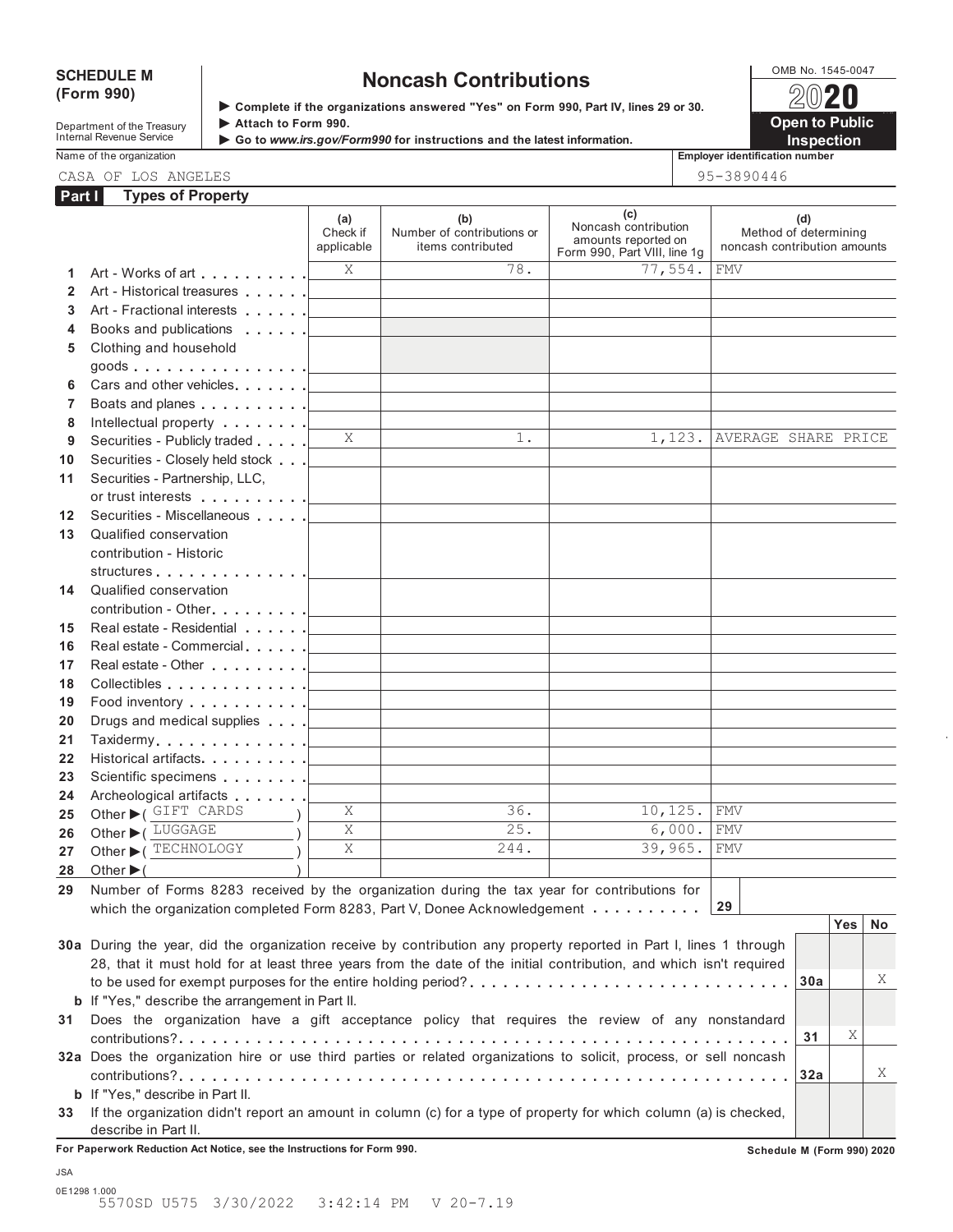**Supplemental Information.** Provide the information required by Part I, lines 30b, 32b, and 33, and whether the organization is reporting in Part I, column (b), the number of contributions, the number of items received, or a combination of both. Also complete this part for any additional information. **Part II**

SCHEDULE M, PART I, COLUMN (B):

REPRESENTS THE NUMBER OF CONTRIBUTIONS.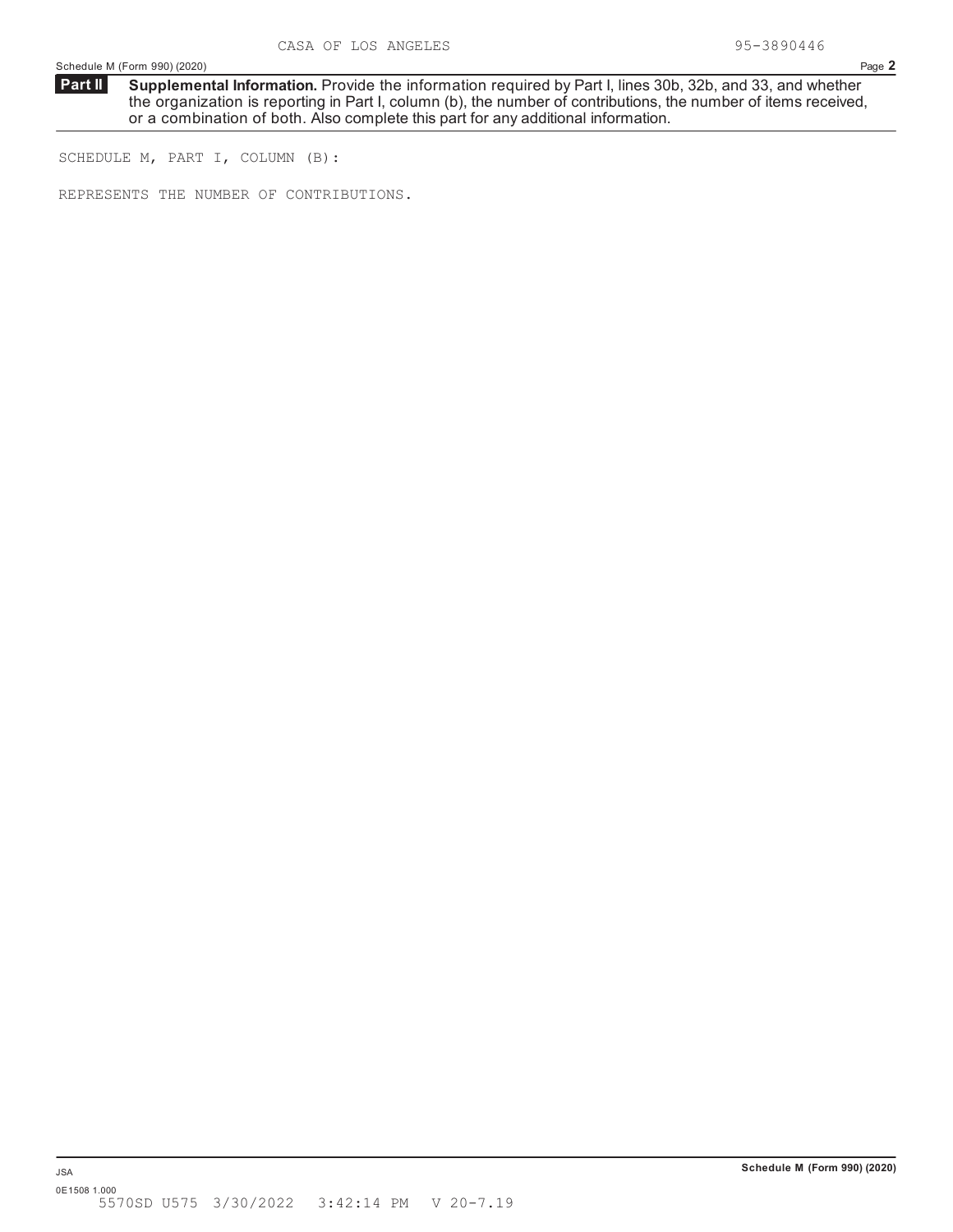## **SCHEDULE O** Supplemental Information to Form 990 or 990-EZ <br>  $\frac{\text{OMB No. }1545-0047}{\text{OMB No. }1545-0047}$

**(Form 990 or 990-EZ) Complete to provide information for responses to specific questions on Form 990 or 990-EZ or to provide any additional information.** Form 990 or 990-EZ or to provide any additional information.<br>
Attach to Form 990 or 990-EZ.<br> **Open to Public Internal Revenue Service 
Internal Revenue Service 
Internal Revenue Service 
Internal Revenue Service 
Internal Revenue Service

<b>Internal Revenue Service Internal Revenue Service Internal Revenue Service Inter** 

Name of the organization **Employer identification number Employer identification number** 

CASA OF LOS ANGELES 95-3890446

FORM 990, PART VI, SECTION B, LINE 11B: THE FORM 990 IS REVIEWED AND APPROVED BY THE AUDIT COMMITTEE AND THEN PROVIDED TO THE BOARD PRIOR TO FILING.

FORM 990, PART VI, SECTION B, LINE 12C: DIRECTORS AND KEY STAFF ARE EXPECTED TO DISCLOSE ANY CONFLICT AT EACH BOARD MEETING. ADDITIONALLY, ALL MEMBERS OF THE BOARD AS WELL AS ALL OFFICERS COMPLETE A CONFLICT OF INTEREST DISCLOSURE FORM ANNUALLY. THE CONFLICT OF INTEREST POLICY IS ENFORCED BY THE GOVERNANCE COMMITTEE. KEY STAFF ARE ALSO COVERED BY THIS POLICY - CEO, CDO, AND CFO.

FORM 990, PART VI, SECTION B, LINE 15:

THE EXECUTIVE COMMITTEE REVIEWS SENIOR LEVEL COMPENSATION BY COMPARISON TO SIMILAR POSITIONS AT ORGANIZATIONS OF SIMILAR BUDGET SIZE, GEOGRAPHY, AND/OR INDUSTRY, ALSO WEIGHTED FOR EMPLOYEE PERFORMANCE AGAINST AGENCY-WIDE AND INDIVIDUAL GOALS. THE DELIBERATION IS DOCUMENTED CONTEMPORANEOUSLY.

FORM 990, PART VI, SECTION C, LINE 19:

FORM 990 IS AVAILABLE ON THE ORGANIZATION'S WEBSITE, AT WWW.GUIDESTAR.ORG (A PUBLIC WEBSITE) OR UPON WRITTEN REQUEST. FORM 1023 IS AVAILABLE UPON WRITTEN REQUEST. GOVERNING DOCUMENTS, CONFLICT OF INTEREST POLICY AND FINANCIAL STATEMENTS ARE AVAILABLE UPON WRITTEN REQUEST.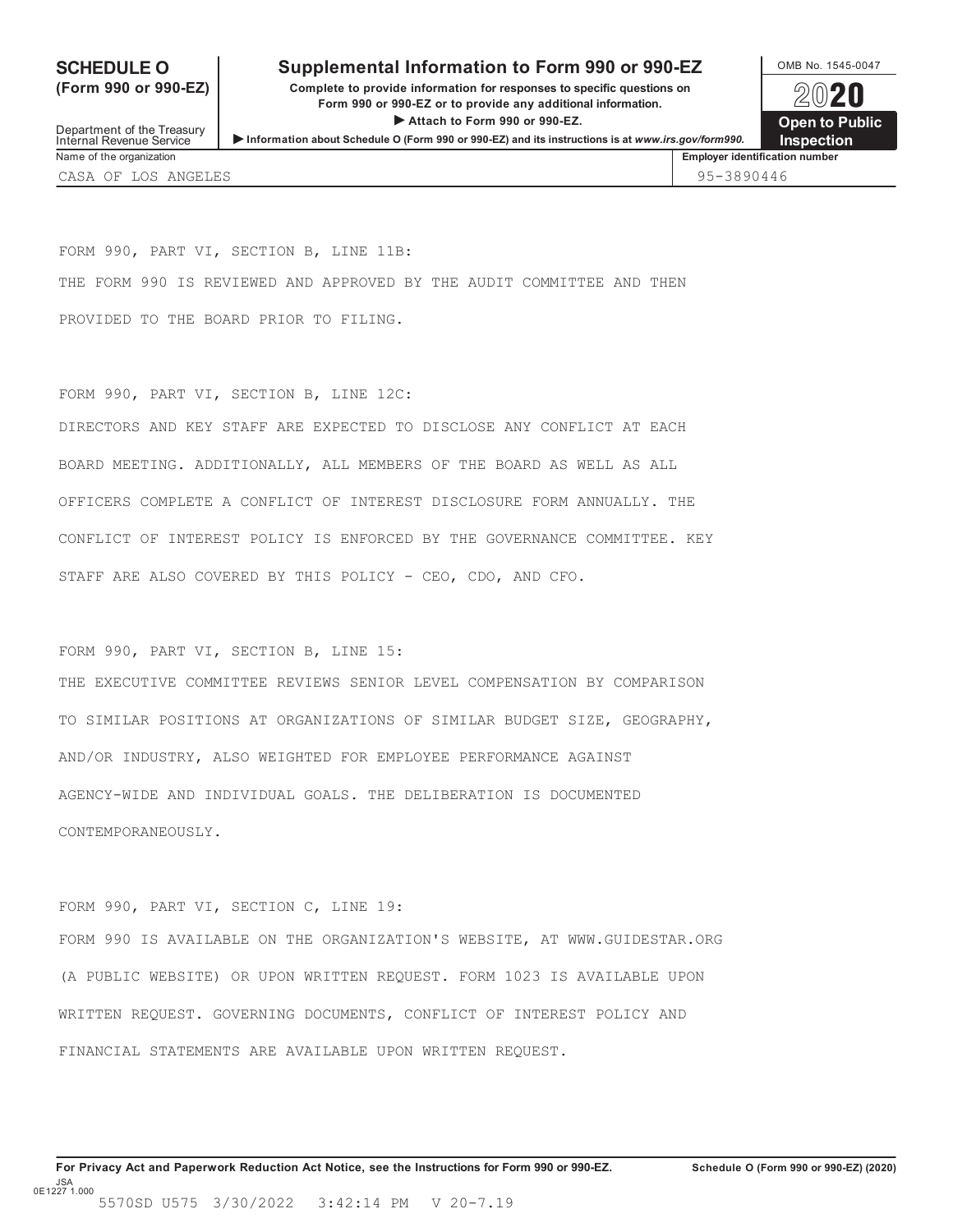ATTACHMENT 1

## FORM 990, PART III - PROGRAM SERVICE, LINE 4A

CASA OF LOS ANGELES SEEKS TO REDUCE AND REVERSE THE EFFECTS OF CHILD ABUSE AND NEGLECT, WITH ULTIMATE GOALS OF SAFETY, PERMANENCY AND WELL-BEING FOR CHILDREN IN THE FOSTER CARE SYSTEM. THIS YEAR, NEARLY 1,110 VOLUNTEER COURT APPOINTED SPECIAL ADVOCATES (CASAS) SERVED 1,358 CHILDREN WITH LONG-TERM, ONE-ON-ONE ADVOCACY BY LEARNING ABOUT THEIR LIVING SITUATIONS, IDENTIFYING NEEDS, AND PROVIDING RECOMMENDATIONS TO THE COURT IN THE BEST INTEREST OF THE CHILD. CASA VOLUNTEERS HELP CHILDREN FIND SAFE, PERMANENT HOMES, ENCOURAGE FAMILY VISITATION, AND SUPPORT CHILDREN'S MEDICAL, MENTAL HEALTH AND EDUCATIONAL NEEDS. VOLUNTEERS ALSO PROVIDE DAY OF COURT ADVOCACY FOR THE CHILDREN IN THE COURT'S SHELTER CARE PROGRAM. THE AGGREGATE VALUE OF SERVICES RENDERED BY CASA VOLUNTEERS THIS YEAR WAS \$3M.

ATTACHMENT 2

## FORM 990, PART X - PREPAID EXPENSES AND DEFERRED CHARGES

DESCRIPTION BOOK VALUE

PREPAID EXPENSES 38,859.

ENDING

TOTALS 38,859.

ATTACHMENT 3